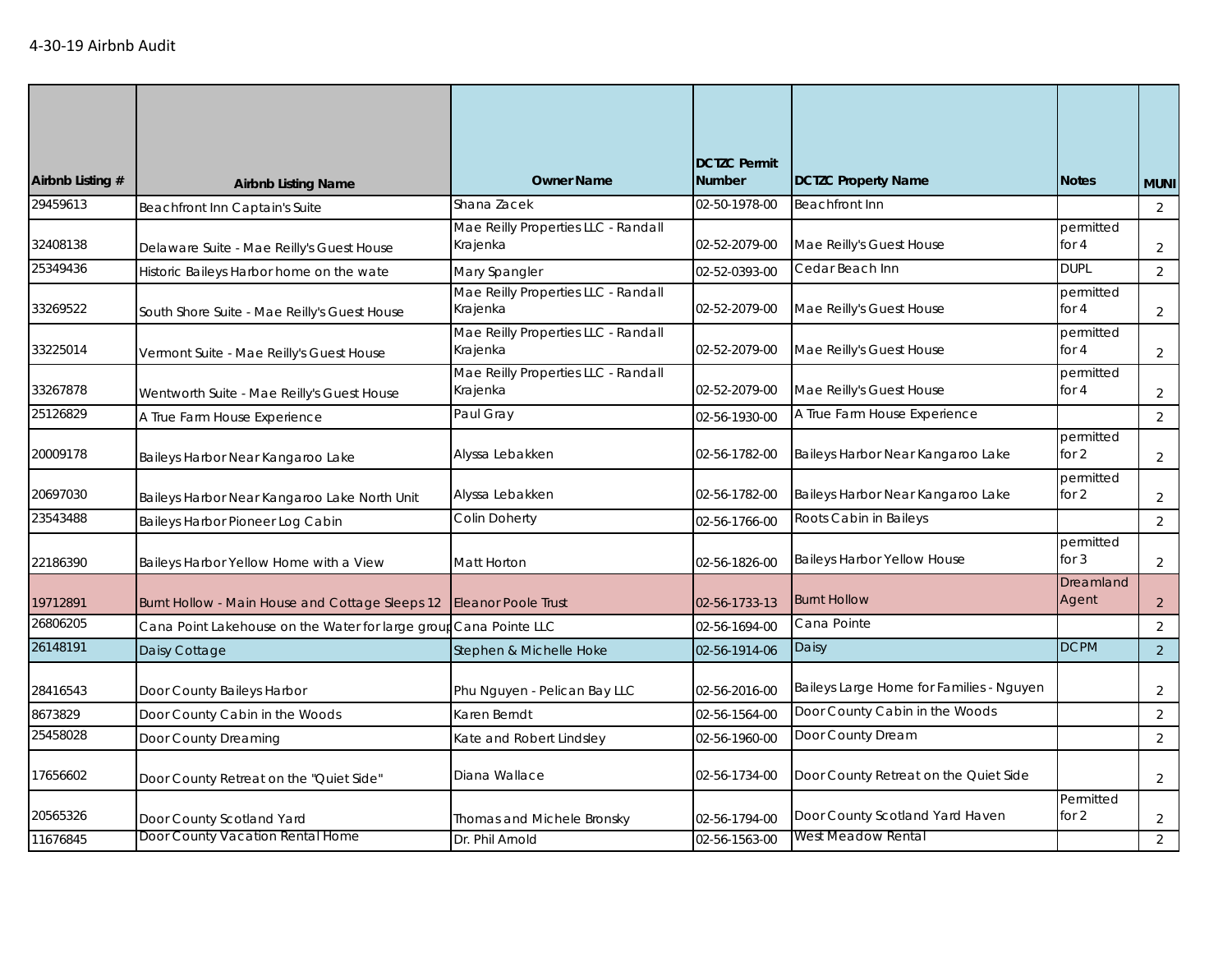| 6785263  | Eclectic Modern Farmhouse in Baileys Harbor  | Tim Raduenz                                         | 02-56-1693-00 | <b>BHDC</b>                                           |                      | $\overline{2}$ |
|----------|----------------------------------------------|-----------------------------------------------------|---------------|-------------------------------------------------------|----------------------|----------------|
| 4709576  | Heart of the Door Homestead                  | Nicole Henquinet                                    | 02-56-1455-00 | Heart of the Door Homestead, LLC                      |                      | $\overline{2}$ |
| 22163891 | Heggeland                                    | Dennis & Jeff Hickey                                | 02-56-0200-06 | Heggeland                                             | <b>DCPM</b>          | 2              |
| 1254037  | <b>Islandview Lake House</b>                 | Michael Servais                                     | 02-56-1893-00 | Islandview Lake House                                 |                      | $\overline{2}$ |
| 22163915 | Kangaroo Lake Retreat                        | <b>Will Anderson</b>                                | 02-56-1543-06 | Kangaroo Lake Retreat                                 | <b>DCPM</b>          | $\overline{2}$ |
| 22163920 | Kangaroo Lake Road Cottage                   | <b>Jeff Wiswell</b>                                 | 02-56-1696-06 | Kangaroo Lake House Wiswell                           | <b>DCPM</b>          | $\overline{2}$ |
| 26148863 | Lagom Lodge                                  | Stephen & Michelle Hoke                             | 02-56-1915-06 | Lagom                                                 | <b>DCPM</b>          | $\overline{2}$ |
| 23877408 | Lakeview Cottage in Downtown Baileys Harbor  | Christopher & Pamela Schmitz                        | 02-56-1876-00 | Baileys Harbor Beach House - Schmitz                  |                      | 2              |
| 23750440 | Lighthouse Cove                              | Maureen McGrath                                     | 02-56-1614-02 | Best of Times                                         |                      | $\overline{2}$ |
| 7069697  | Loft • Central • Comfy • Private             | Sarah and Brian Bonovich                            | 02-56-1644-00 | Wooded Lane Guest House                               |                      | $\overline{2}$ |
| 28380457 | Meadowland of Baileys Harbor                 | James Weikel                                        | 32-56-2004-00 | Meadowland of Baileys Harbor                          |                      | $\overline{2}$ |
| 23205775 | NEW! Baileys Harbor Studio on Lake Michigan! | James Dillenburg                                    | 02-56-1257-00 | Shalom Stone                                          |                      | 2              |
| 22163978 | Our Place                                    | <b>Family Style Contractor LLC</b>                  | 02-56-0339-06 | Our Place on Kangaroo Lake                            | <b>DCPM</b>          | $\overline{2}$ |
| 19471677 | Raspberry Fields                             | <b>Stewart Dawson</b>                               | 02-56-1741-00 | Dawson Farm - Ahrens Road                             |                      | 2              |
| 22163997 | Rocky Bottom Lodge                           | Natalie & Terry McAllister                          | 02-56-0885-06 | Rocky Bottom Lodge                                    | <b>DCPM</b>          | $\overline{2}$ |
| 22164003 | <b>Schook Shack</b>                          | Cole Family LLC                                     | 02-56-1607-06 | Schook Shack                                          | <b>DCPM</b>          | $\overline{2}$ |
| 23698728 | Seculded Waterfront on North Bay             | Eva McKee                                           | 02-56-1850-06 | Seculded Waterfront on Northbay                       | <b>DCPM</b>          | $\overline{2}$ |
| 24420171 | South Lane Cottage #1                        | Matt Horton                                         | 02-56-1826-00 | Baileys Harbor Yellow House                           | permitted<br>for $3$ | $\overline{2}$ |
| 24420991 | South Lane Cottage #2                        | Matt Horton                                         | 02-56-1826-00 | Baileys Harbor Yellow House                           | permitted<br>for $3$ | $\overline{2}$ |
| 28100002 | The Stone House                              | Emil & Mary Baukert                                 | 02-56-1974-06 | Stone House - 8112 STH 57                             | <b>DCPM</b>          | $\overline{2}$ |
| 25236630 | Tiny Cabin @ Beantown Campground             | John L. Anderson                                    | 02-55-0111-00 | Bean Town Campground                                  | permitted<br>for 6   | $\overline{2}$ |
| 8126599  | Tranquil, Sunny 3 Bedroo,/2.5 Bath Condo     | Karen Berndt                                        | 02-56-1564-00 | Door County Cabin in the Woods- Tranquil<br>Condo     | permitted<br>for $2$ | 2              |
| 22164047 | Wildwood Beach Home                          | Laura Thometz                                       | 02-56-1640-06 | Wildwood Beach Home                                   | <b>DCPM</b>          | 2 <sup>1</sup> |
|          |                                              |                                                     |               |                                                       |                      |                |
| 3831684  | New-Private-Secluded Home                    | Patrick Donley                                      | 06-56-1521-00 | Donely - 6058 CTH OO                                  |                      | 6              |
|          |                                              |                                                     |               | Landmark Resort Pesek                                 |                      |                |
| 26397865 | 2 Bedroom, 1 Bath Condo overlooking lake     | Jon Pesek                                           | 08-53-1856-00 |                                                       |                      | 8              |
| 27426270 | Bay View at the Landmark Resort              | Dean Hellwig                                        | 08-53-1984-00 | Landmark Resort - Bay View Bungalow<br><b>Hellwig</b> |                      | 8              |
| 28553484 | <b>Bayview Escape</b>                        | Lorie Scarborough - Swanky Properties 08-53-2007-00 |               | Landmark Resort - Zanky Properties LLC                |                      | 8              |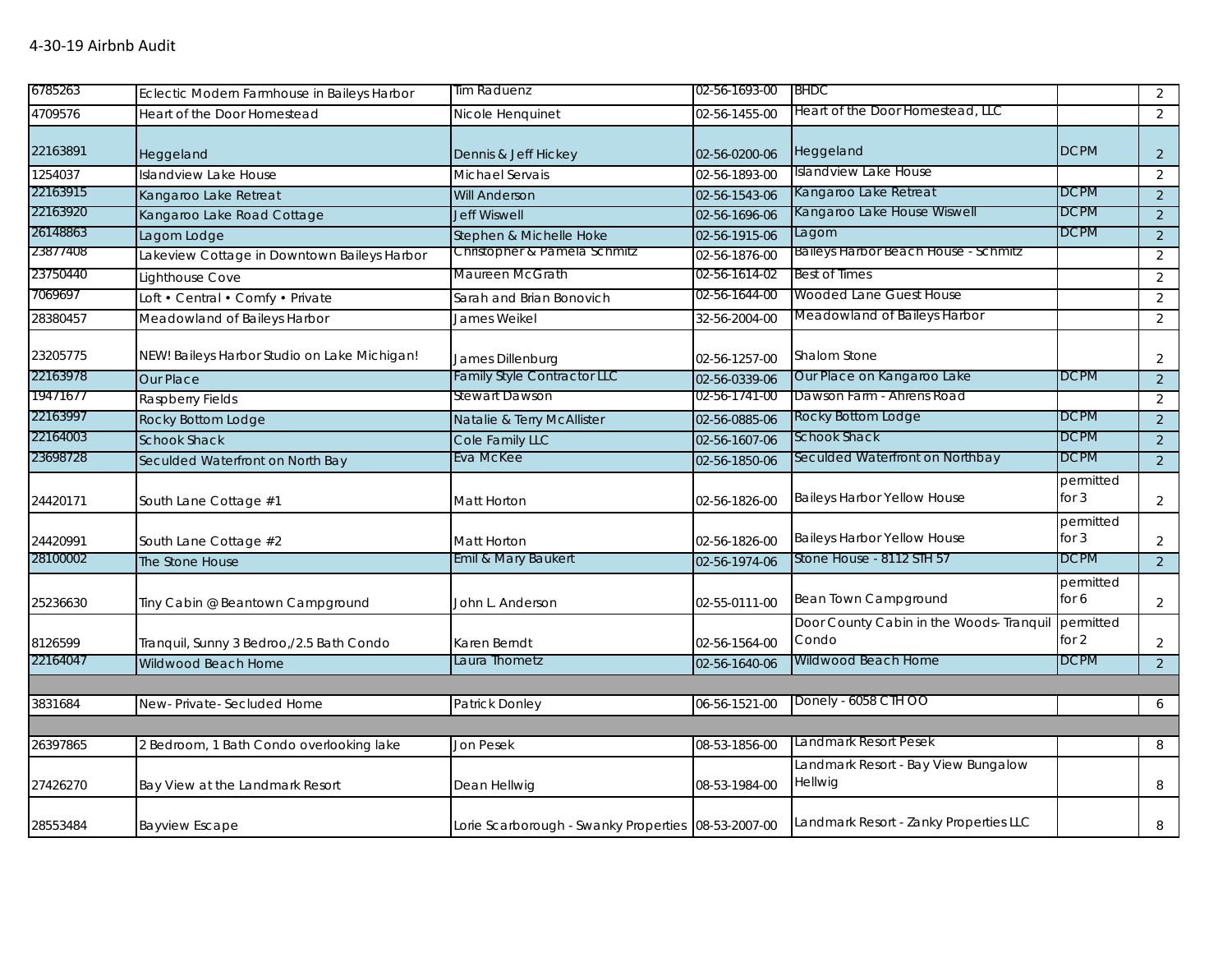|          |                                                                                                        |                                  |               | Landmark Resort- Beautiful Water View             |             |   |
|----------|--------------------------------------------------------------------------------------------------------|----------------------------------|---------------|---------------------------------------------------|-------------|---|
| 15951113 | <b>Beautiful Waterview Condo</b>                                                                       | Kathlyn Geracie                  | 08-53-1689-00 | Condo                                             |             | 8 |
|          |                                                                                                        |                                  |               | - Landmark Resort - Units 1225 -1220              | permitted   |   |
| 33274756 | Beautifully updated 1 Bedroom Condo                                                                    | Christopher and Sara Spencer     | 08-53-1686-00 | Spencer                                           | for 2       | 8 |
|          | Big discount off Landmark Rates on beautiful                                                           |                                  |               |                                                   | permitted   |   |
| 21595419 | condo                                                                                                  | Jewelette Neary                  | 08-53-1817-00 | Landmark Resort- Neary                            | for $2$     | 8 |
|          | Big discount on Landmark Resort rates on 1BR                                                           |                                  |               |                                                   | permitted   |   |
| 22011733 | condo                                                                                                  | Jewelette Neary                  | 08-53-1817-00 | Landmark Resort-Neary                             | for 2       | 8 |
| 7989119  | Breathtaking Water View Condo                                                                          | Michael and Leigh Dicks          | 08-53-1554-00 | Landmark Resort - Dicks Rental                    |             | 8 |
| 27784412 | Egg Harbor Sunset Bluff Condo                                                                          | David Polich and Kristine Kappel | 08-53-1997-00 | Egg Harbor Sunset Bluff Condo                     |             | 8 |
| 19082486 | Gorgeous Waterview overlooking the bay of greer                                                        | Matthew A Pidgeon                | 08-53-1754-00 | Landmark Resort - Pidgeon - Unit 205              |             | 8 |
|          |                                                                                                        |                                  |               | Landmark Resort Unit 2317 - Leaf House            |             |   |
| 16751564 | Leaf House Door County                                                                                 | Sean and Cami Wright             | 08-53-1699-00 | Door County                                       |             | 8 |
|          |                                                                                                        |                                  |               | Landmark Resort - Nomad Ventures LLC -            | permitted   |   |
| 28494097 | Light & Bright Bay View Retreat                                                                        | Nicholas David Barber            | 08-53-1990-00 | #110                                              | for $3$     | 8 |
|          |                                                                                                        |                                  |               | Landmark Resort - Nomad Ventures LLC              | permitted   |   |
| 33972329 | Serene Lake View Condo                                                                                 | Nicholas David Barber            | 08-53-1990-00 | #110                                              | for $3$     | 8 |
|          |                                                                                                        |                                  |               | Landmark Resort - Nomad Ventures LLC -            | permitted   |   |
| 33971518 | Newly Updated Bay View Escape                                                                          | Nicholas David Barber            | 08-53-1990-00 | #110                                              | for $3$     | 8 |
|          |                                                                                                        |                                  |               | Landmark Resort - Our Piece of the Door -         |             |   |
| 13479701 | Our Piece of the Door                                                                                  | Roby Onan                        | 08-53-1652-00 | Onan #3224                                        |             | 8 |
| 3238045  | Quaint Door County Haven                                                                               | Mark Lorenzo                     | 08-53-1832-00 | Landmark Resort Lorenzo                           |             | 8 |
|          |                                                                                                        |                                  |               | Landmark Resort - Door County Getaways- permitted |             |   |
| 18287078 | Serene 1 Bed 1 Bath Condo w/ Woods View                                                                | Brian Wiegland                   | 08-53-1688-00 | Wiegand                                           | for 4 units | 8 |
| 26631795 | Serene Lake Retreat                                                                                    | Natalia Luque                    | 08-53-1929-00 | Landmark Luque Unit 1232                          |             | 8 |
| 6677520  | Sunset Bluff Getaway in Egg Harbor                                                                     | Michael & Christina Hauge        | 08-53-0384-00 | Sunset Bluff Condo - Unit 2- Hauge                |             | 8 |
|          |                                                                                                        |                                  |               | Landmark Resort - Units 1225 -1220 -              | permitted   |   |
| 33076453 | Beautifully updated 1 bedroom water view condo                                                         | Christopher and Sara Spencer     | 08-53-1686-00 | Spencer                                           | for $2$     | 8 |
|          | Sand Castle - Rare 2 bed/2 ba condo at The                                                             |                                  |               |                                                   |             |   |
| 30348565 | Landmark                                                                                               | Will Pflum                       | 08-53-1684-07 | <b>Landmark Resort Pflum</b>                      | SImpleLife  | 8 |
|          |                                                                                                        |                                  |               | Landmark Resort - Good Faith Financial -          |             |   |
| 33578702 | NEW! Landmark Resort Condo w/ Spectacular View Good Faith Financial LLC - Tony Broullire 08-53-1970-00 |                                  |               | Unit 2324                                         |             | 8 |
|          |                                                                                                        |                                  |               |                                                   |             |   |
| 30348557 | Seas the Bay - time for summer in Egg Harbor!                                                          | <b>Michael White</b>             | 08-53-1834-07 | Landmark Resort White                             | SImpleLife  | 8 |
| 34258383 | Door County Happy Place                                                                                | Michal & Monika Anna Chiu        | 08-53-2031-00 | bath - Chiu                                       |             | 8 |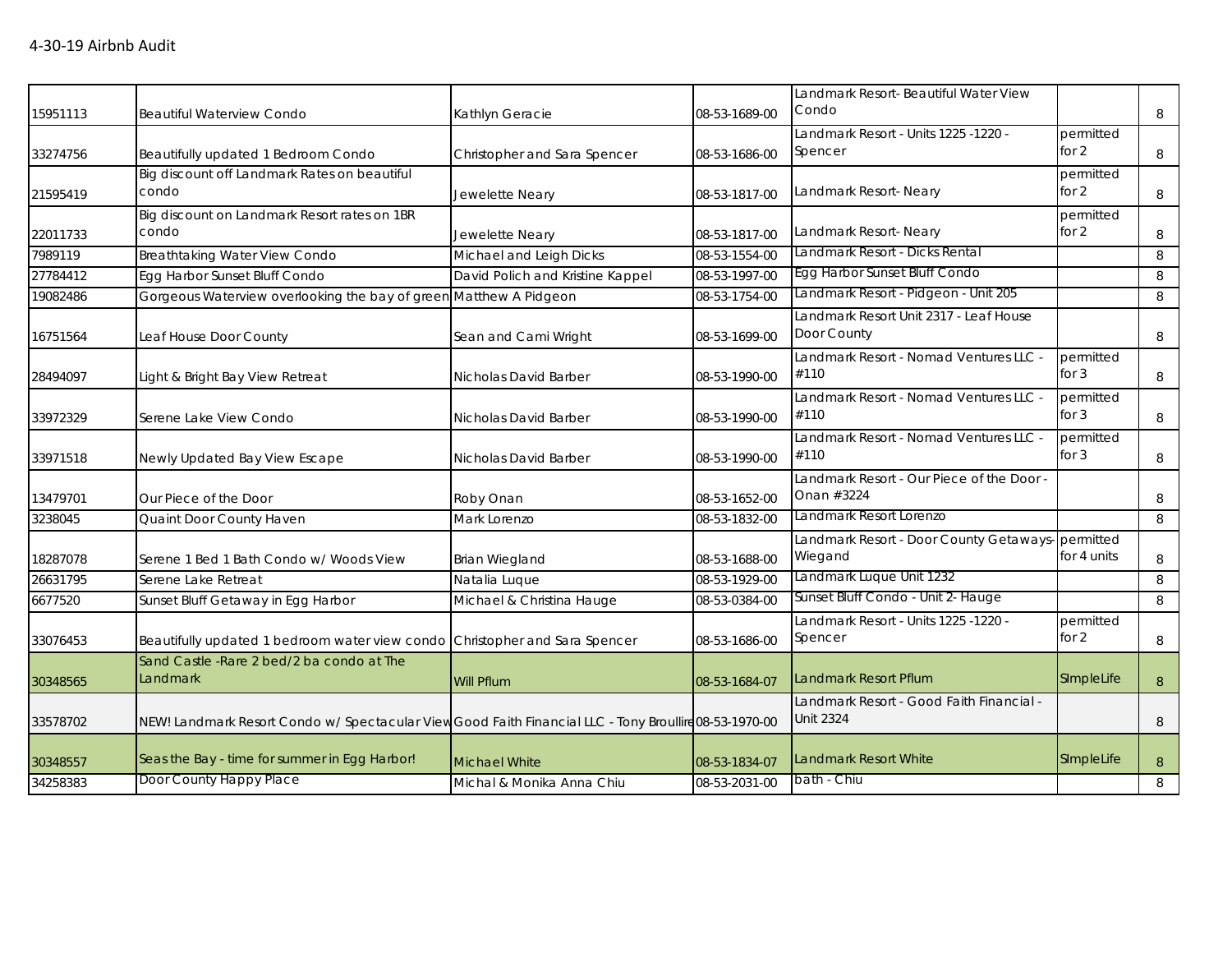|                      | The Cabin at Shady Grove                                          |                                                            |                                |                                                                                                 |                                                                                  |        |
|----------------------|-------------------------------------------------------------------|------------------------------------------------------------|--------------------------------|-------------------------------------------------------------------------------------------------|----------------------------------------------------------------------------------|--------|
| 7340588<br>28614069  | The Cabin at Plum Bottom                                          | Chad Luberger/ Marlyn & Pamela<br>Moore<br>Maureen Gribble | 08-56-1284-00<br>08-56-1925-00 | The Treehouse at Plum Bottom/The<br>Carriage House at Plum Bottom<br><b>Shady Grove Gribble</b> | permitted<br>for two units<br>owner is<br>hedging<br>bets with<br>three listings | 8<br>8 |
| 22164013             | <b>Sunset Sanctuary</b>                                           | Daniel & Wanda Kupsco                                      | 08-56-1566-06                  | <b>Sunset Sanctuary</b>                                                                         | <b>DCPM</b>                                                                      | 8      |
| 29054699             | Stony Shore Cabin                                                 | <b>Jeff Garbers</b>                                        | 08-56-1395-07                  | <b>Stony Shores</b>                                                                             |                                                                                  | 8      |
| 29054697             | <b>Stones Throw</b>                                               | Jeff Garbers                                               | 08-56-1396-07                  | Stone's Throw                                                                                   |                                                                                  | 8      |
| 19667912             | <b>Ski Shore Retreat</b>                                          | Susan Kwaterski                                            | 08-56-0806-13                  | <b>Ski Shore Retreat</b>                                                                        | Dreamland<br>Agent                                                               | 8      |
| 15399898             | Relaxing Waterfront Door County Lake House                        | Brianne & Barry Tegel                                      | 08-56-1707-00                  | Door County Lake House Tegel                                                                    |                                                                                  | 8      |
| 16987204             | Relaxing Nostalgic Log Home "Green Apple Lodge" Patricia Culliton |                                                            | 08-56-1715-00                  | Green Apple Lodge                                                                               |                                                                                  | 8      |
| 25729564             | Pebble Beach House                                                | Edgar and Nancy Muenzer TRUST - Victo08-56-1962-00         |                                | Pebble Beach House                                                                              |                                                                                  | 8      |
| 22339046             | <b>Ohlson Chateau</b>                                             | David Ohlson - Charles Chilcote                            | 08-56-0729-06                  | <b>Ohlson Chateau</b>                                                                           | <b>DCPM</b>                                                                      | 8      |
| 20123459             | NEW! 2BR Egg Harbor House on 2 Acres!                             | Kerri Zergoski                                             | 08-56-1768-00                  | Lodge 42                                                                                        |                                                                                  | 8      |
| 26020119<br>22163874 | Fox Den                                                           | Ronald & Christine Puszynski<br>Robert J & Michele M Fox   | 08-56-0823-06                  | Fox Den                                                                                         | <b>DCPM</b>                                                                      | 8      |
| 13606442             | Cozy Farmhouse Studio<br>Door Haven                               | Renee Schwaller and Steve Beaudot                          | 08-56-1649-00<br>08-56-0099-02 | Door Haven                                                                                      | lundquist                                                                        | 8<br>8 |
| 24133770             | Bluff Cottage Sunsets NEW CONSTRUCTION Egg<br>Harbor              | Gail Bergman                                               | 08-56-1874-00                  | <b>Bluff Cottage</b><br>Farmhouse Studio                                                        | permitted<br>for 4 units                                                         | 8      |
| 4950769              | The Treehouse at Plum Bottom                                      | Chad Luberger/ Marlyn & Pamela<br>Moore                    | 08-56-1284-00                  | The Treehouse at Plum Bottom/The<br>Carriage House at Plum Bottom                               | permitted<br>for two units<br>owner is<br>hedging<br>bets with<br>three listings | 8      |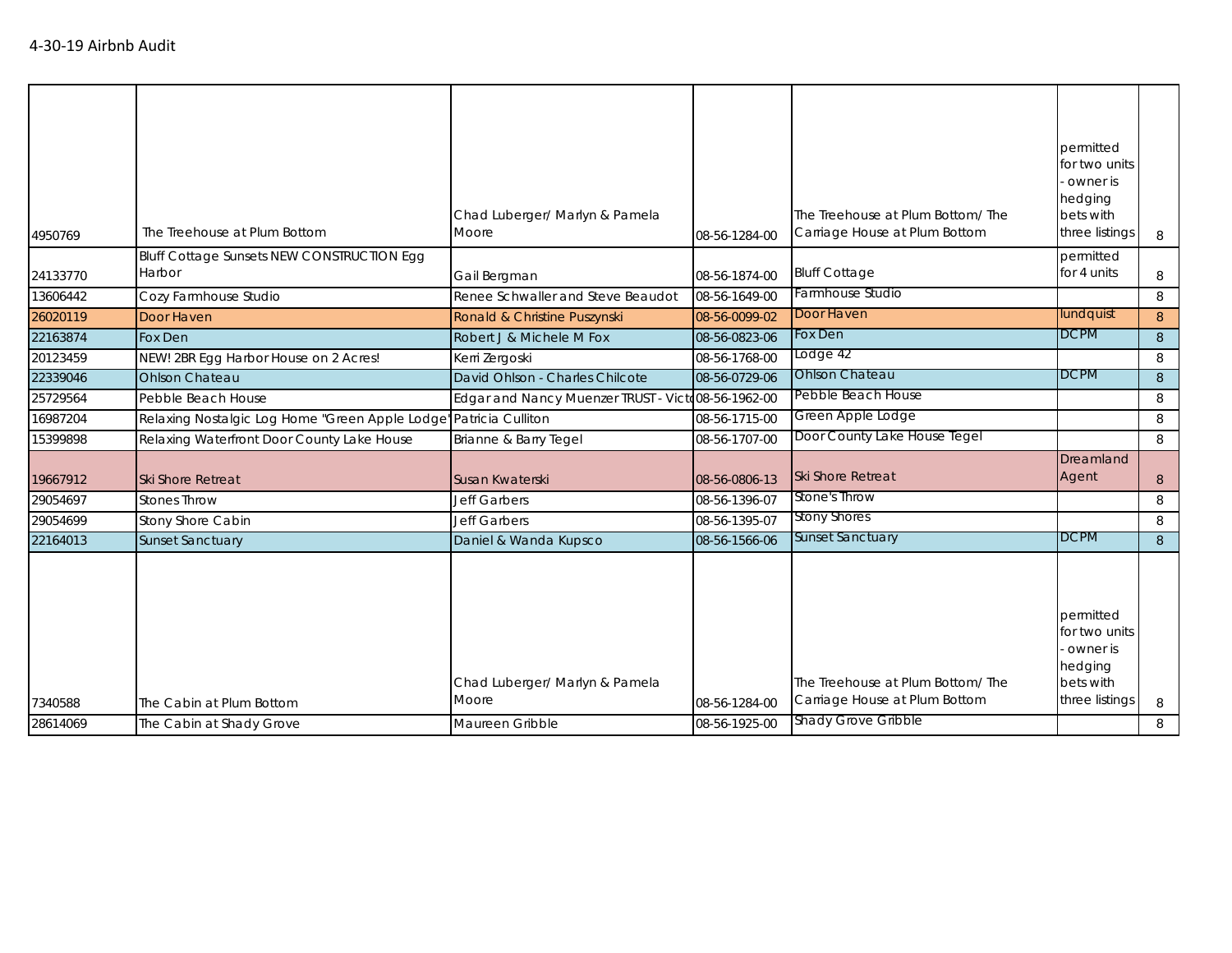| 8163799  | The Cottage at Plum Bottom                                              | Chad Luberger/ Marlyn & Pamela Moo 08-56-1284-00     |               | The Treehouse at Plum Bottom/The<br>Carriage House at Plum Bottom | permitted<br>for two units<br>owner is<br>hedging<br>bets with<br>three listings | 8              |
|----------|-------------------------------------------------------------------------|------------------------------------------------------|---------------|-------------------------------------------------------------------|----------------------------------------------------------------------------------|----------------|
| 30973479 | White Cliff Landing                                                     | Aymee and David Balison - Balison Join 08-56-2034-06 |               | White Cliff Landing                                               | <b>DCPM</b>                                                                      | 8              |
| 22164041 | Whitestone at the Water                                                 | Sara Steinhardt & Jon Chapman                        | 08-56-1316-06 | Whitestone at the Water                                           | <b>DCPM</b>                                                                      | 8              |
| 22083085 | Woodwalk Retreat                                                        | Andrew and Jillaine Seefeldt                         | 08-56-1873-00 | Woodwalk Retreat                                                  |                                                                                  | 8              |
| 19117481 | O.B.P. Baliwick Unit                                                    | Claire & Frank Murphy                                | 08-59-1233-00 | Off the Beaten Path                                               | permitted<br>for 4 units                                                         | 8              |
| 19119678 | O.B.P. Bunk Unit                                                        | Claire & Frank Murphy                                | 08-59-1233-00 | Off the Beaten Path                                               | permitted<br>for 4 units                                                         | 8              |
| 19123032 | O.B.P. Kornerstone Unit                                                 | Claire & Frank Murphy                                | 08-59-1233-00 | Off the Beaten Path                                               | permitted<br>for 4 units                                                         | 8              |
| 19120828 | O.B.P. Wildside Unit                                                    | Claire & Frank Murphy                                | 08-59-1233-00 | Off the Beaten Path                                               | permitted<br>for 4 units                                                         | 8              |
|          |                                                                         |                                                      |               |                                                                   |                                                                                  |                |
| 17121280 | Awesome Sunset Condo                                                    | <b>Christine Crowley</b>                             | 09-53-0549-00 | Awesome Sunset Condo - Ridgewood<br>Condo 5                       |                                                                                  | 9              |
| 19113075 | Awesome Sunset Condo TOO                                                | Claire & Frank Murphy                                | 09-53-1445-00 | Awesome Sunset Condo TOO                                          |                                                                                  | 9              |
| 9602336  | Downstown Sunset View Apartment                                         | Kathy Navis                                          | 09-53-1576-00 | <b>Sunset View Apartment</b>                                      | permitted<br>for $4$                                                             | 9              |
| 11512240 | Gorgeous View ~ Walk to Town                                            | Melanie and Richard Parsons                          | 09-53-1609-00 | Ridgewood Bluff Condo - Parson                                    |                                                                                  | 9              |
| 20770425 | Green Door Inn Unit #5                                                  | Kathy Navis                                          | 09-53-1576-01 | <b>Sunset View Apartment</b>                                      | permitted<br>for $4$                                                             | 9              |
| 20771252 | Green Door Inn Unit #6                                                  | Kathy Navis                                          | 09-53-1576-02 | <b>Sunset View Apartment</b>                                      | permitted<br>for $4$                                                             | 9              |
| 25688306 | Modern, updated, Door County condo with pool!                           | Michael and Georgina Styke                           | 09-53-1959-00 | Anchorage Condo - Style                                           |                                                                                  | 9              |
| 15922477 | Treehouse Appartment                                                    | Kathy Navis                                          | 09-53-1576-00 | <b>Sunset View Apartment</b>                                      | permitted<br>for $4$                                                             | 9              |
| 22163979 | On the Water Escape                                                     | Jan & Craig Bilgen                                   | 09-55-0817-06 | On the Water Escape                                               | <b>DCPM</b>                                                                      | $\overline{9}$ |
| 16542621 | Village Cottage - walkable to waterfront and town A Village Cottage LLC |                                                      | 09-55-0735-00 | A Village Cottage LLC                                             | permitted<br>for 2                                                               | 9              |
| 16911381 | Village Cottage-close to shops, dining, & water                         | A Village Cottage LLC                                | 09-55-0735-00 | A Village Cottage LLC                                             | permitted<br>for 2                                                               | 9              |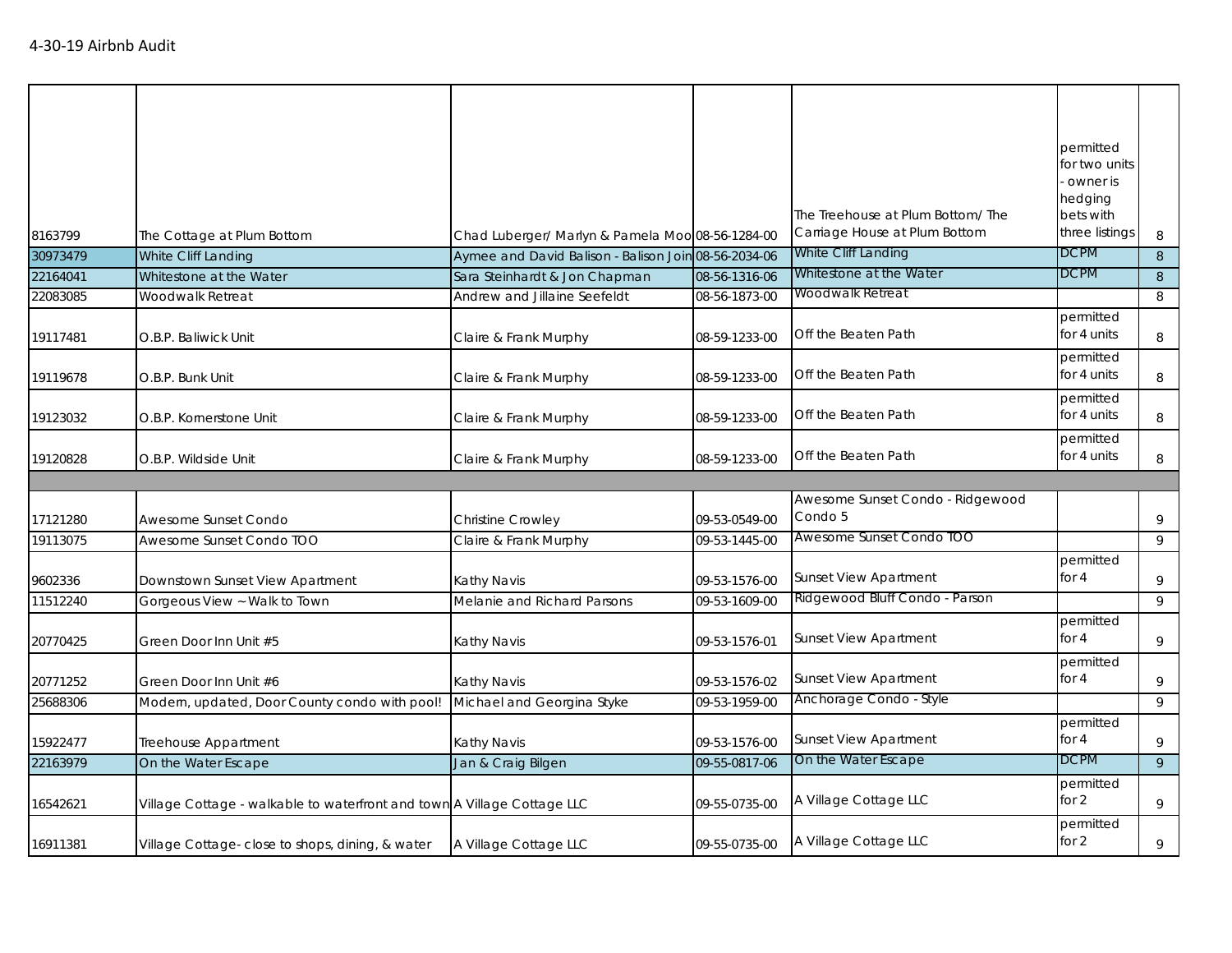| 22846687 | Bay Tree Loft                                                               | <b>Jill Sommers</b>            | 09-56-1839-00 | <b>Bay Tree Loft</b>                 |                      | 9              |
|----------|-----------------------------------------------------------------------------|--------------------------------|---------------|--------------------------------------|----------------------|----------------|
| 23769295 | <b>Church Street House</b>                                                  | Kaaren Northrup - SWNKCN LLC   | 09-56-1881-16 | Church Street House                  |                      | 9              |
|          | Door County Designer Cottage, wooded yard by                                |                                |               |                                      |                      |                |
| 28027474 | beach                                                                       | Shawn and Sonny Hennessy       | 09-56-2010-00 | Cottage - Hennessy                   |                      | 9              |
| 13812976 | Egg Harbor Bluffwood House                                                  | Claire & Frank Murphy          | 09-56-1232-00 | <b>Blluffwood House</b>              |                      | 9              |
|          |                                                                             |                                |               |                                      | permitted            |                |
| 20360386 | Egg Harbor Hideaway                                                         | RME Holdings - Robert Esposito | 09-56-1780-00 | Egg Harbor Hideaway                  | for $2$              | 9              |
| 13589290 | Egg Harbor Log Cabin                                                        | Karen Berndt                   | 09-56-1646-00 | Egg Harbor Log Cabin                 |                      | 9              |
| 22280403 | Lighthouse Place                                                            | Frank & Claire Murphy          | 09-56-1830-00 | Lighthouse Place                     |                      | 9              |
| 22446412 | Modern Craftsman Home in Egg Harbor                                         | RME Holdings - Robert Esposito | 09-56-1780-00 | Egg Harbor Hideaway                  | permitted<br>for $2$ | 9              |
| 20975595 | Point Beach House ~ Waterfront, 4 bedrooms                                  | Mary Zeller                    | 09-56-1882-00 | Point Beach Home                     |                      | 9              |
| 525258   | Quiaint Cozy A-Frame in Door County                                         | Tim & Kristin Mahoney          | 09-56-1308-00 | Quaint Cozy A-Frame                  |                      | 9              |
| 23697711 | Scenic Home in Egg Harbor                                                   | Massoud Maleki                 | 09-56-1086-06 | Scenic Home in Egg Harbor            | <b>DCPM</b>          | 9              |
| 22164009 | Sounds of the Bay                                                           | <b>Brian Fecteau</b>           | 09-56-1725-06 | Sounds of the Bay                    | DCPM                 | $\overline{9}$ |
| 31711362 | The Flats on Church Street - #101                                           | Egg Bnb LLC                    | 09-56-2071-00 | <b>Flats on Church Street</b>        | permitted<br>for $4$ | 9              |
| 32686901 | The Flats on Church Street - #102                                           | Egg Bnb LLC                    | 09-56-2071-00 | Flats on Church Street               | permitted<br>for $4$ | 9              |
| 32687171 | The Flats on Church Street - #103                                           | Egg Bnb LLC                    | 09-56-2071-00 | Flats on Church Street               | permitted<br>for 4   | 9              |
| 22339056 | White Cliff Cottage                                                         | Michael & Dawn McCole          | 09-56-0894-06 | White Cliff Cottage                  | <b>DCPM</b>          | 9              |
| 33310719 | The Flats on Church Street - #104                                           | Egg Bnb LLC                    | 09-56-2071-00 | <b>Flats on Church Street</b>        | permitted<br>for $4$ | 9              |
| 17097048 | Meadow Ridge Door County -                                                  | Peri Jackson                   | 09-59-1717-00 | Meadow Ridge Timeshare Jackson       |                      | 9              |
|          |                                                                             |                                |               |                                      |                      |                |
| 32305284 | Waterfront Studio with Private Beach in Ephraim #2 Evergreen Beachside, LLC |                                | 11-50-1479-00 | Evergreen Beachside Vacation Rentals | permitted<br>for $4$ | 11             |
| 32304716 | Waterfront Studio with Private Beach in Ephraim #3 Evergreen Beachside, LLC |                                | 11-50-1479-00 | Evergreen Beachside Vacation Rentals | permitted<br>for $4$ | 11             |
| 32305079 | Waterfront Studio with Private Beach in Ephraim #4                          | Evergreen Beachside, LLC       | 11-50-1479-00 | Evergreen Beachside Vacation Rentals | permitted<br>for $4$ | 11             |
| 31743342 | Waterfront Studio with Private Beach in Ephraim #1                          | Evergreen Beachside, LLC       | 11-50-1479-00 | Evergreen Beachside Vacation Rentals | permitted<br>for 4   | 11             |
| 24734764 | Pine Grove Family Suite                                                     | Prime Sites of Door County LLC | 11-51-0059-00 | Pine Grove Resort                    |                      | 11             |
| 26845264 | NEW 'The Carriage House' Walk to Peninsula St<br>Park                       | Deborah Eckert                 | 11-55-0680-00 | Park Place Cottages                  | permitted<br>for 5   | 11             |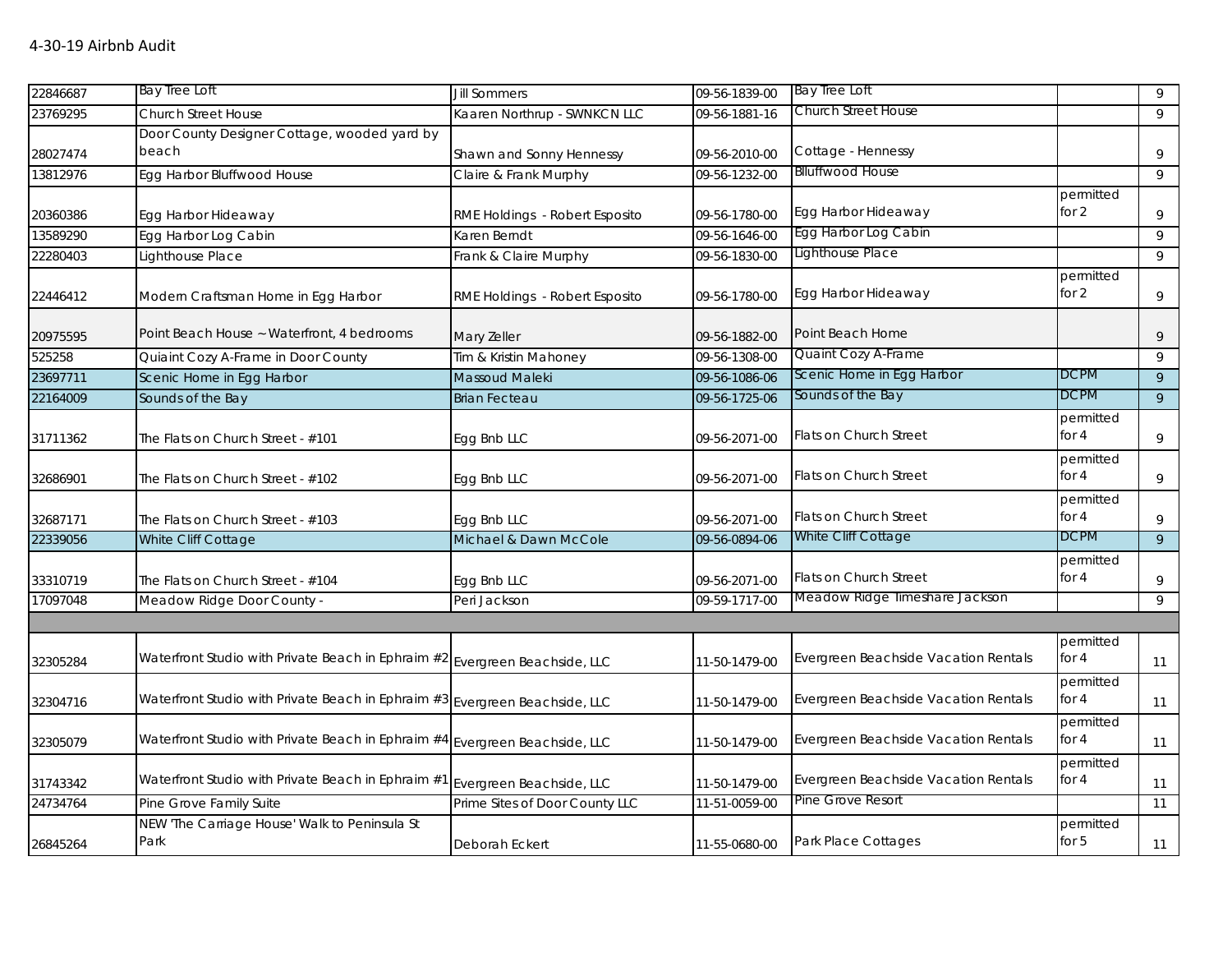| 26845266 | NEW! 'Butternut Cottage' in Central Door County!                | Deborah Eckert                   | 11-55-0680-00 | Park Place Cottages                     | permitted<br>for $5$ | 11              |
|----------|-----------------------------------------------------------------|----------------------------------|---------------|-----------------------------------------|----------------------|-----------------|
| 26845401 | NEW! 'Cherry Cottage' near Peninsula State Park!                | Deborah Eckert                   | 11-55-0680-00 | Park Place Cottages                     | permitted<br>for $5$ | 11              |
| 26845261 | NEW! Cozy Ephraim 'Cedar Cottage' w/Private<br>Deck!            | Deborah Eckert                   | 11-55-0680-00 | Park Place Cottages                     | permitted<br>for $5$ | 11              |
| 26845402 | NEW! Updated Ephraim 'Pine Cottage' w/ Deck!                    | Deborah Eckert                   | 11-55-0680-00 | Park Place Cottages                     | permitted<br>for $5$ | 11              |
| 7746988  | #1 Peninsula Park and Island View                               | James Lindbloom                  | 11-56-1558-00 | Peninsula Park and Island View          | permitted<br>for 2   | 11              |
| 7833318  | #2 Peninsula Park and Island View                               | James Lindbloom                  | 11-56-1558-00 | Peninsula Park and Island View          | permitted<br>for 2   | 11              |
| 22163846 | <b>Bay View Cottage</b>                                         | <b>Rick Wegman</b>               | 11-56-1498-06 | <b>Bay View Cottage</b>                 | <b>DCPM</b>          | 11              |
| 22163819 | <b>BD Thorp House</b>                                           | <b>BD Thorp</b>                  | 11-56-0809-06 | Thorpe House, The                       | <b>DCPM</b>          | 11              |
| 20916442 | Boutique Home in Door County w/Eagle Harbor Vie Carol S Corbett |                                  | 11-56-1806-00 | Harbor View Ephraim - Corbett           |                      | 11              |
| 22163826 | Cedar Barn                                                      | Jennifer & Bjorn Larson          | 11-56-1635-06 | Cedar Barn Rental                       | <b>DCPM</b>          | 11              |
| 22337314 | Cedar Glen                                                      | John & Rachel Rothschild         | 11-55-0758-06 | Cedar Glen                              | <b>DCPM</b>          | $\overline{11}$ |
| 22339193 | Coral Hill Cottage                                              | Leslee and Morrie Goldman        | 11-56-1258-06 | Coral Hill Cottage                      | <b>DCPM</b>          | 11              |
| 22163862 | Cottage on Townline                                             | <b>Roy Elquist</b>               | 11-56-1069-06 | Townline                                | <b>DCPM</b>          | $\overline{11}$ |
| 26020658 | Deer Path Cottage                                               | <b>James Shatto</b>              | 11-56-1342-02 | Deer Path Cottage                       | Lundquist            | 11              |
| 27084618 | Eagle Harbor Cottage Loft                                       | Meredith (Dee) Brestin           | 11-56-1988-00 | Eagle Harbor Cottage Loft               |                      | 11              |
| 23698434 | <b>Ephraim Boat House</b>                                       | <b>Robert and Nicole Collins</b> | 11-56-1708-06 | Ephraim Boat House                      | <b>DCPM</b>          | 11              |
| 26892652 | Ephraim Home.                                                   | David Vartanian                  | 11-56-1088-00 | Vartanian - 3235 Holand Rd              |                      | 11              |
| 22163884 | <b>Harbor House</b>                                             | Windsor McCutcheon               | 11-56-1724-06 | Harbor House on North Shore             | <b>DCPM</b>          | 11              |
| 22337321 | Hilltop Haven                                                   | Nick Hilmer                      | 11-56-1336-06 | <b>Hilltop Haven</b>                    | <b>DCPM</b>          | 11              |
| 13769377 | <b>Hollis House</b>                                             | Daniel & Lori Schwefel           | 11-56-1659-00 | <b>Hollis House</b>                     |                      | 11              |
| 22163929 | Kulma Cottages 1                                                | Gregg & Janice Kulma             | 11-55-0279-06 | Kulma Cottages                          | <b>DCPM</b>          | 11              |
| 22163935 | Kulma Cottages 2                                                | Gregg & Janice Kulma             | 11-55-0279-06 | Kulma Cottages                          | <b>DCPM</b>          | 11              |
| 22163944 | Kulma Cottages 3                                                | Gregg & Janice Kulma             | 11-55-0279-06 | Kulma Cottages                          | <b>DCPM</b>          | 11              |
| 24052610 | Natures Window                                                  | <b>Bill Anderson</b>             | 11-56-1958-00 | <b>Natures Window</b>                   |                      | 11              |
| 28719025 | NEW! Ephraim Cottage w/Green Bay View - Near B Tony Schmeltz    |                                  | 11-56-1718-00 | Blue Shutter & Mooring Cottage          | permitted<br>for 2   | 11              |
| 28719023 | NEW! Lakefront Ephraim Cottage - Walk to Beach!                 | <b>Tony Schmeltz</b>             | 11-56-1718-00 | Blue Shutter & Mooring Cottage          | permitted<br>for 2   | 11              |
| 22163987 | Park's Edge Lakeshore Home                                      | Jacob and Greta Odders           | 11-56-1818-06 | Parks Edge Lakeshore Beach House        | <b>DCPM</b>          | 11              |
| 24993392 | Remodeled Ephraim cottage 500' from the water!                  | 3039 Cedar Street LLC            | 11-56-1763-02 | Ephraim Cottage - 3039 Cedar Street LLC |                      | 11              |
| 13549163 | Rustic Elegance                                                 | Daniel & Laurel Simons           | 11-56-1656-00 | Elegant Home in Ephraim                 |                      | 11              |
|          |                                                                 |                                  |               |                                         |                      |                 |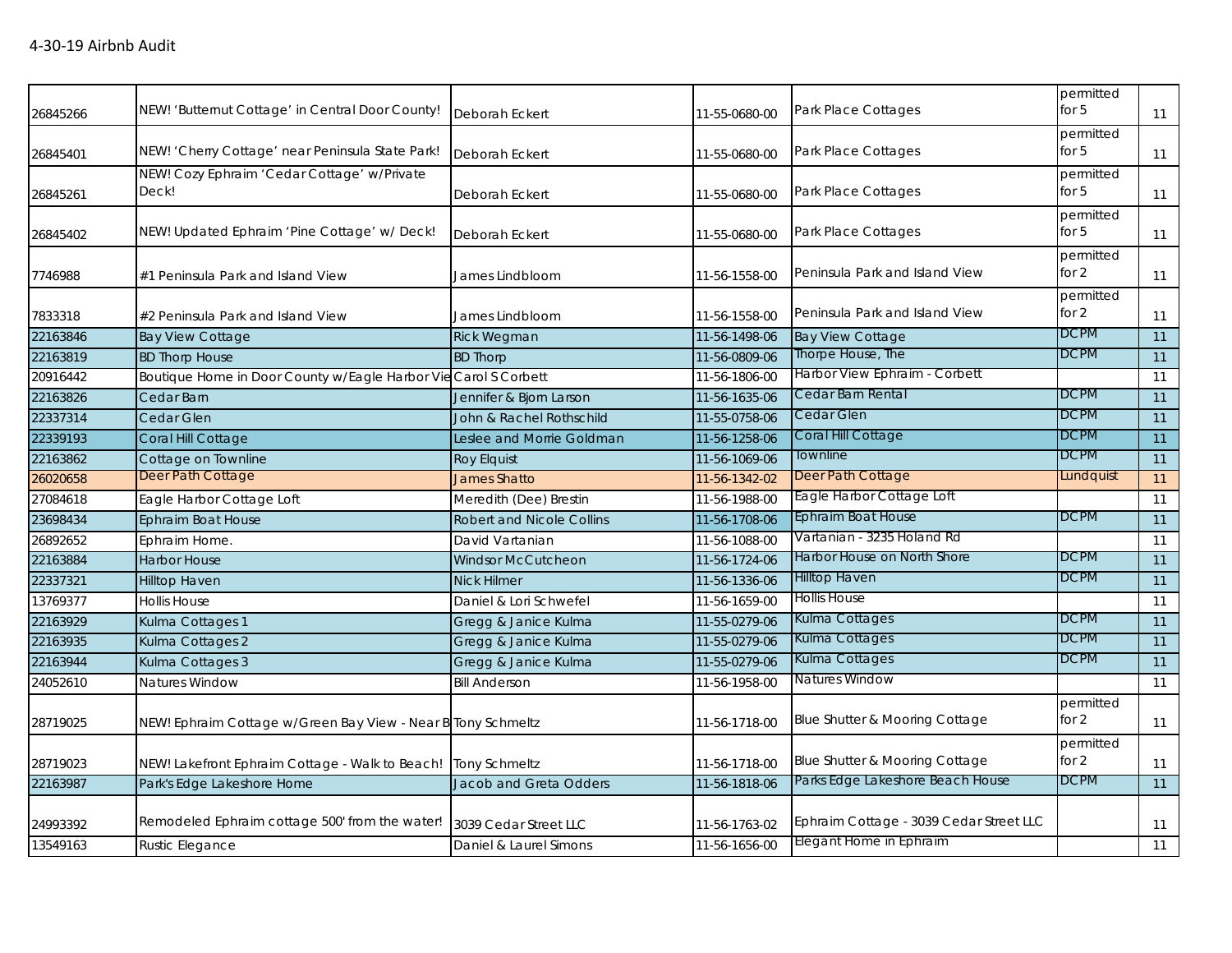|          | Sunny Studio in Perfect Location                    |                                  |               | Ephraim Modern Guesthouse - Ciohon              |                       |    |
|----------|-----------------------------------------------------|----------------------------------|---------------|-------------------------------------------------|-----------------------|----|
| 22750642 |                                                     | Laurel Ciohon                    | 11-56-1853-00 | The Beach                                       | <b>DCPM</b>           | 11 |
| 22164019 | The Beach                                           | Chris & Kirsten Bungener         | 11-56-0954-06 |                                                 |                       | 11 |
| 23629319 |                                                     |                                  |               | 30+ days only                                   |                       | 12 |
| 7213011  | <b>Fish Creek Retreat</b><br><b>Tuckers Retreat</b> |                                  |               | 30+ days only                                   |                       | 12 |
|          |                                                     |                                  |               | Julies Park Café & Motel - Countryside          | permitted             |    |
| 30904112 | Countryside Cottage 5                               | Sandra Solomon                   | 12-50-1042-00 | Motel                                           | for $40$              | 12 |
| 30904456 | Countryside Cottage 6                               | Sandra Solomon                   | 12-50-1042-00 | Julies Park Café & Motel - Countryside<br>Motel | permitted<br>for 40   | 12 |
| 30229308 | Countryside Cottage/Duplex Unit 7                   | Sandra Solomon                   | 12-50-1042-00 | Julies Park Café & Motel - Countryside<br>Motel | permitted<br>for $40$ | 12 |
| 29003329 | Countryside Cottage/Duplex- Unit 8                  | Sandra Solomon                   | 12-50-1042-00 | Julies Park Café & Motel - Countryside<br>Motel | permitted<br>for $40$ | 12 |
| 26007168 | Evergreen                                           | Carol Vande Walle                | 12-50-0387-00 | Peninsula Park View                             |                       | 12 |
| 22015884 | Julies Park Café Suite                              | Sandra Salomon                   | 12-50-1042-00 | Julies Park Café and Motel                      |                       | 12 |
| 23008138 | <b>Fish Creek Country Resort - I Bedroom Suites</b> |                                  |               |                                                 | <b>Wholesaler</b>     | 12 |
| 23709001 | <b>Get Away at Fish Creek</b>                       |                                  |               |                                                 | <b>Wholesaler</b>     | 12 |
| 15634038 | Brookpoint Condo 2 BR, 2 BA                         | Karen Berndt                     | 12-53-1681-00 | Brook Point Condo #5- Berndt                    |                       | 12 |
| 29654419 | Condo in Fish Creek by Peninsula State Park (A7)    | Evergreen Hill Condo Owners Assn | 12-53-0357-00 | Evergreen Hill                                  | permitted<br>for $15$ | 12 |
| 22268447 | Downtown Fish Creek with a View                     | <b>Stacey Berndt</b>             | 12-53-1855-00 | Downtown Fish Creek with a View - Berndt        |                       | 12 |
| 24189891 | Elegant Creekside Cottage (on Fish Creek)           | Patricia Culliton                | 12-53-1890-00 | Creekside Cottage                               |                       | 12 |
| 29659682 | Evergreen A3                                        | Evergreen Hill Condo Owners Assn | 12-53-0357-00 | Evergreen Hill                                  | permitted<br>for $15$ | 12 |
| 29660011 | Evergreen A8                                        | Evergreen Hill Condo Owners Assn | 12-53-0357-00 | Evergreen Hill                                  | permitted<br>for $15$ | 12 |
| 29660194 | Evergreen B!                                        | Evergreen Hill Condo Owners Assn | 12-53-0357-00 | Evergreen Hill                                  | permitted<br>for $15$ | 12 |
| 29659642 | Evergreen B3                                        | Evergreen Hill Condo Owners Assn | 12-53-0357-00 | Evergreen Hill                                  | permitted<br>for $15$ | 12 |
| 29708652 | Evergreen B4                                        | Evergreen Hill Condo Owners Assn | 12-53-0357-00 | Evergreen Hill                                  | permitted<br>for $15$ | 12 |
| 29756847 | Evergreen B5                                        | Evergreen Hill Condo Owners Assn | 12-53-0357-00 | Evergreen Hill                                  | permitted<br>for $15$ | 12 |
| 29709704 | Evergreen B6                                        | Evergreen Hill Condo Owners Assn | 12-53-0357-00 | Evergreen Hill                                  | permitted<br>for 15   | 12 |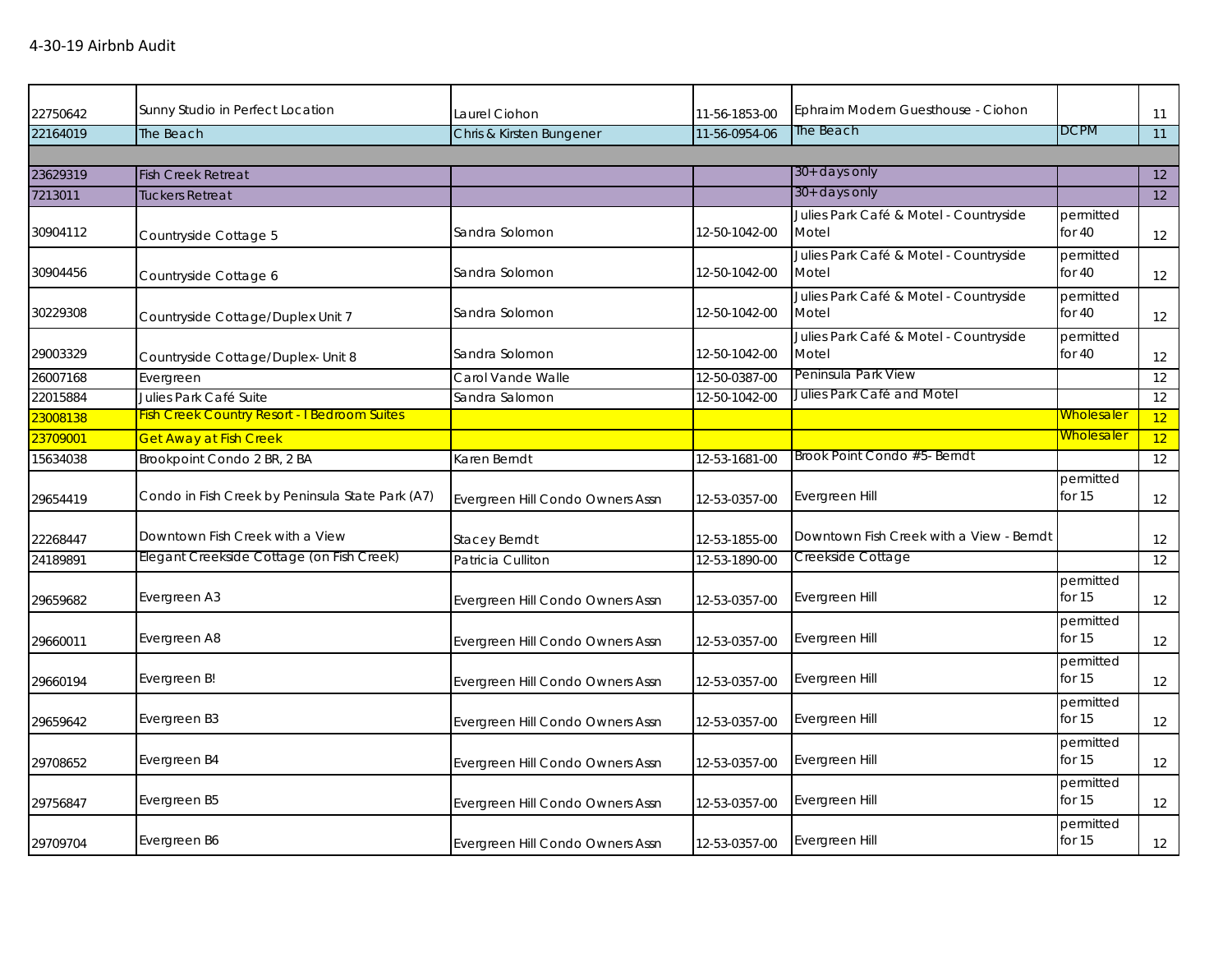| 29002621 | Evergreen Hill Condo - B2                                                 | Evergreen Hill Condo Owners Assn   | 12-53-0357-00 | Evergreen Hill                                 | permitted<br>for $15$ | 12 |
|----------|---------------------------------------------------------------------------|------------------------------------|---------------|------------------------------------------------|-----------------------|----|
| 29001809 | Evergreen Hill Condo A1                                                   | Evergreen Hill Condo Owners Assn   | 12-53-0357-00 | Evergreen Hill                                 | permitted<br>for $15$ | 12 |
| 29513817 | Evergreen Hill Condo A2 - By Peninsula State Park                         | Evergreen Hill Condo Owners Assn   | 12-53-0357-00 | Evergreen Hill                                 | permitted<br>for $15$ | 12 |
| 29513197 | Evergreen Hill Condo A4 - by Peninsula State Park                         | Evergreen Hill Condo Owners Assn   | 12-53-0357-00 | Evergreen Hill                                 | permitted<br>for 15   | 12 |
| 29654280 | Evergreen Hill Condo-A5                                                   | Evergreen Hill Condo Owners Assn   | 12-53-0357-00 | Evergreen Hill                                 | permitted<br>for 15   | 12 |
| 29513544 | Evergreen Hill Condo B7 - By Peninsula State Park                         | Evergreen Hill Condo Owners Assn   | 12-53-0357-00 | Evergreen Hill                                 | permitted<br>for $15$ | 12 |
| 20308419 | Luxury tri-Level Condo Downtown Fish Creek                                | Jonathan Glapa                     | 12-53-1791-00 | Luxury Tri-Level Fish Creek - Glapa            |                       | 12 |
| 24376818 | NEW! 'Cliff Cottage' Door County Home-Walk to<br>Bay!                     | Cottage Row LLC - Jen Ciesar       | 12-53-1979-00 | Cliff Cottage                                  |                       | 12 |
| 21125448 | Peaceful getaway in Fish Creek                                            | Mary Gunderson                     | 12-53-1423-00 | Northhaven Gunderson                           |                       | 12 |
| 31457675 | Stay by Peninsula State Park, Condo A6                                    | Evergreen Hill Condo Owners Assn   | 12-53-0357-00 | Evergreen Hill                                 | permitted<br>for $15$ | 12 |
| 33471462 | Year round luxury getaway in Fish Creek                                   |                                    |               |                                                |                       | 12 |
| 32590423 | #3 Dove Cottage - Breakfast Not Included - Thorp<br>House Inn & Cottages  | Thorp House LLC - Matthew J Ranzau |               | 12-54-2047-00 Thorp House Inn and Cottages LLC | permitted<br>for 11   | 12 |
| 32590795 | #4 Lark Cottage - Breakfast Not Included - Thorp<br>House Inn & Cottages  | Thorp House LLC - Matthew J Ranzau |               | 12-54-2047-00 Thorp House Inn and Cottages LLC | permitted<br>for 11   | 12 |
| 32590983 | #5 Quail Cottage - Breakfast Not Included - Thorp<br>House Inn & Cottages | Thorp House LLC - Matthew J Ranzau | 12-54-2047-00 | Thorp House Inn and Cottages LLC               | permitted<br>for 11   | 12 |
| 32591090 | #6 Wren Cottage - Breakfast Not Included - Thorp<br>House Inn & Cottages  | Thorp House LLC - Matthew J Ranzau | 12-54-2047-00 | Thorp House Inn and Cottages LLC               | permitted<br>for 11   | 12 |
| 5278540  | Irish Hospitality in Fish Creek WI                                        | Megan O'Meara                      | 12-54-0685-00 | O'Meara's Cottage Loft                         |                       | 12 |
| 28693376 | Garden House                                                              | Marise Redman                      | 12-56-2065-00 | Garden House - 9130 STH 42- Redmann            |                       | 12 |
| 23398401 | A Retreat Art Gallery Stay in Door County                                 | <b>Wendy Carpenter</b>             | 12-56-1975-00 |                                                |                       | 12 |
| 22163840 | A Rileys Retreat                                                          | Bryan and Tracy Bigari             | 12-56-1482-06 | A Rileys Retreat                               | <b>DCPM</b>           | 12 |
| 32206576 | Artist's Retreat Luxury Home in Charming setting                          | <b>Paul and Katherine Munck</b>    | 12-56-1519-02 | <b>An Artists Retreat</b>                      | lundquist             | 12 |
| 6019754  | <b>Birch Bluff</b>                                                        | <b>Eleanor J Warntjes</b>          | 12-56-1845-02 | <b>Birch Bluff</b>                             | lundquist             | 12 |
| 1894636  | Cedar Creek Lodge II                                                      | Michael Servais                    | 12-56-1357-00 | Cedar Creek Lodge #2                           |                       | 12 |
| 13496429 | Cedarwood Vacation Home                                                   | Jay and Carla Marr                 | 12-55-0778-00 | Cedarwood Marr                                 |                       | 12 |
| 22163831 | Cottage Row on the Rocks                                                  | Apfelbach Family Trust, LLC        | 12-56-1494-06 | Cottage Row on the Rocks                       | <b>DCPM</b>           | 12 |
|          |                                                                           |                                    |               |                                                |                       |    |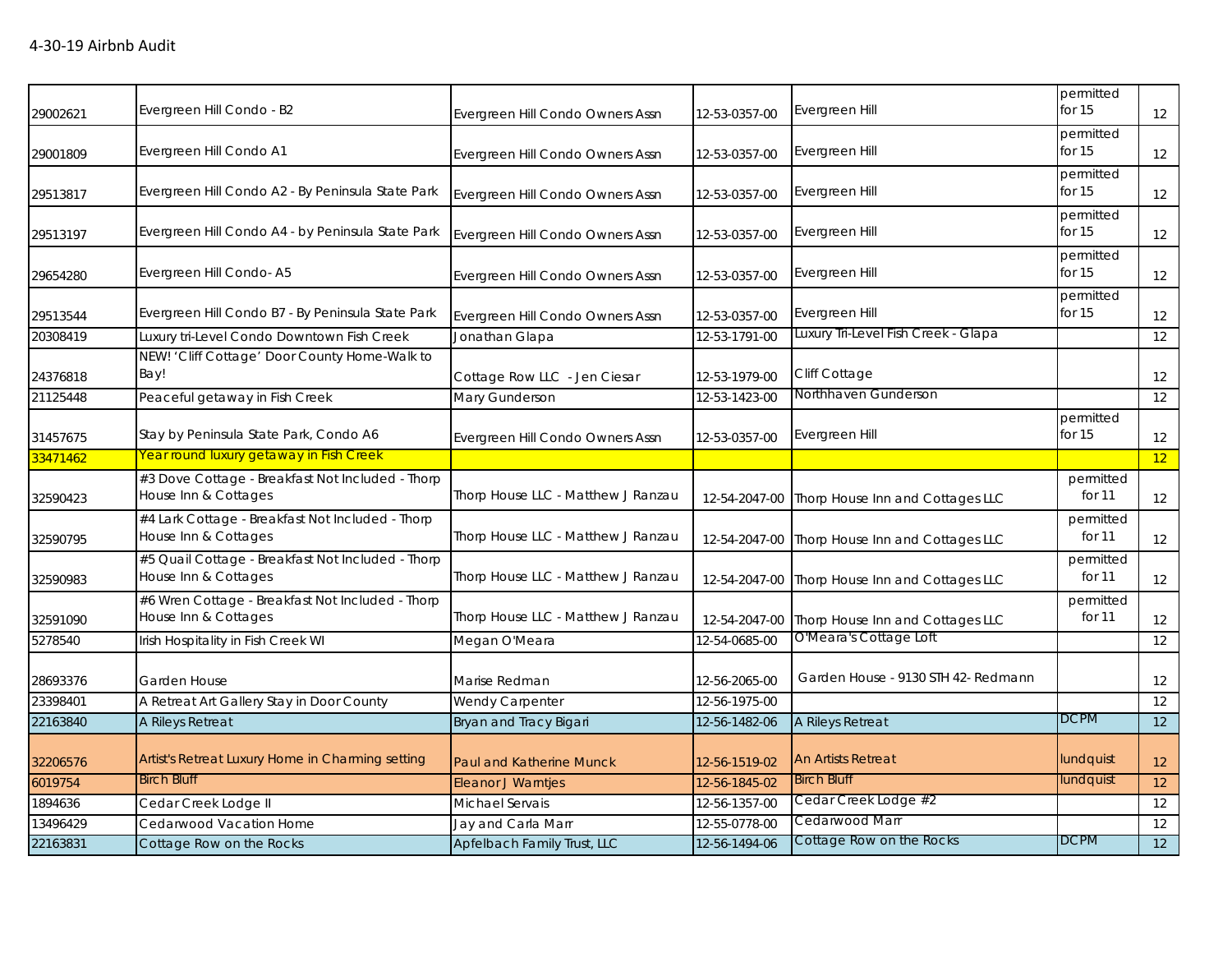| 12588724 | Country Chalet of Fish Creek                                       | Dennis & Marla Sunstron                               | 12-55-0830-00 | <b>Country Chalet</b>                 |             | 12              |
|----------|--------------------------------------------------------------------|-------------------------------------------------------|---------------|---------------------------------------|-------------|-----------------|
| 16497330 | COZY DC HOME RETREAT IN FISH CREEK, WI                             | Steven Pachonphai                                     | 12-56-1692-00 | DC HOME Pachonphai                    |             | 12              |
| 26021111 | Daisy Patch Retreat                                                | Tierney Home Rental LLC - Catharine Tie 12-56-1798-02 |               | <b>Tierney Home</b>                   | lundquist   | 12              |
| 22163833 | Eagle Harbor View                                                  | Nancy Claypool                                        | 12-56-1570-06 | Eagle Harbor View                     | <b>DCPM</b> | 12              |
| 18941540 | <b>Ellmann House</b>                                               | Steve Ellmann                                         | 12-56-0369-00 | <b>Ellman House</b>                   |             | 12              |
| 12964179 | Fish Creek, WI: Sweet log cabin & meditation paths Robin Bienemann |                                                       | 12-56-1665-00 | Sweet Log Cabin Bienneman             |             | 12              |
| 31948544 | Foxlea Guest House in Fish Creek                                   | <b>Rymar Properties LLC</b>                           | 12-56-2055-00 | Foxlea Farms                          |             | 12              |
| 22163877 | <b>Gibraltar House</b>                                             | Paul & Amy Devine                                     | 12-56-1439-06 | Gibraltar House                       | <b>DCPM</b> | 12              |
| 26989763 | <b>Homestead Park House</b>                                        | <b>PDW Rentals LLC</b>                                | 12-56-1801-00 | Park House                            |             | 12              |
| 10015145 | Lawler Guest House                                                 | Greg and Dan Lawler                                   | 12-56-1573-00 | Lawler Guest House                    |             | 12              |
| 22339034 | Log Retreat at Fish Creek                                          | <b>William Anderson</b>                               | 12-56-1225-06 | Log Retreat at Fish Creek             | <b>DCPM</b> | 12              |
| 28431338 | Maple Grove Cottage                                                | Maple Grove Cottage LLC                               | 12-56-1330-00 | Maple Grove Cottage                   |             | 12              |
| 28127081 | Maple Grove Landing (Brand New Rental)                             | <b>Rick and Rachel Chomeau</b>                        | 12-56-2003-00 | Maple Grove Landing Chomeau           |             | 12              |
|          | NEW Family-Friendly Fish Creek 'Cape House'                        |                                                       |               | Eckert Vacation Home - Cape Cod House |             |                 |
| 26845405 | w/Yard                                                             | Deborah, Carl & Joan Eckert                           | 12-56-0679-00 | <b>Fish Creek</b>                     |             | 12              |
| 31150450 | Private Fish Creek cottage in the woods.                           | Steven and Lana Amenda                                | 12-56-2091-00 | Private Fish Creek Cottage - Amenda   |             | $\overline{12}$ |
| 5123586  | Relax & Refocus at Hesed House                                     | Rebecca and Richard Van Sistine                       | 12-56-2038-00 | <b>Hesed House</b>                    |             | 12              |
|          | Perfect for weekend getaways and family                            |                                                       |               |                                       |             |                 |
| 34178567 | reunions                                                           | Ken Riche                                             | 12-56-1241-00 | Riche - 9419 Tree Top                 |             | 12              |
|          | Rustic Custom Home - 3 Min from Fish Creek                         |                                                       |               |                                       |             |                 |
| 23254660 | Harbor!                                                            | <b>Beth Ciesar</b>                                    | 12-56-1858-00 | <b>Bluff Barn</b>                     |             | 12              |
| 23233934 | The House on High Rock Creek                                       | Karen L Wagner Trust & Andrew J Lang 12-56-1938-00    |               | House on High Rock Creek              |             | 12              |
|          | Newly renovated farmhouse in Fish Creek on 25                      |                                                       |               |                                       |             |                 |
| 32662963 | acre                                                               | JJ JETS LLC                                           | 12-56-2078-00 | Tirangle Farmhouse                    |             | 12              |
| 26149128 | <b>Button Marsh Farm</b>                                           | <b>David Harris</b>                                   | 12-56-1919-06 | <b>Button Marsh Farm</b>              | <b>DCPM</b> | 12              |
| 34174821 | <b>Fish Creek Cottage</b>                                          |                                                       |               |                                       |             | 12              |
|          |                                                                    |                                                       |               |                                       |             |                 |
| 26231098 | Forest hideaway Home                                               | Ransom Flanders                                       | 14-56-1961-00 | Forestville Hideaway Home             |             | 14              |
| 33043343 | <b>Beautiful Door County Country Escape</b>                        |                                                       |               |                                       |             | 14              |
|          |                                                                    |                                                       |               |                                       |             |                 |
| 33309008 | <b>Beautiful Farmhouse</b>                                         |                                                       |               |                                       |             | 15              |
|          |                                                                    |                                                       |               | Beautiful Waterfront Cottage on Clark |             |                 |
| 27421061 | Beautiful Waterfront Cottage on Clark Lake                         | Kari and Scott Hunt                                   | 15-56-1998-00 | Lake                                  |             | 15              |
| 25625710 | Beechwood Lodge                                                    | Jessica Porter                                        | 15-56-1956-00 | Beechwood Lodge Porter                |             | 15              |
| 11659022 | Classic Farm House in Egg Harbor (upper unit)                      | Tim Raduenz                                           | 15-56-1601-00 | Raduenz 6551 CTH T                    |             | 15              |
| 14400793 | Door County Lakeside Retreat                                       | Janet Slater                                          | 15-56-1085-00 | Lakeside Paradise Slater              |             | 15              |
| 25284585 | Jacksonport Home                                                   | <b>Robert Geitner</b>                                 | 15-56-1944-00 | Jacksonport Home Geitner              |             | 15              |
| 23484321 | Jacksonport Wi Door Co on the Beach                                | Kris Zeile                                            | 15-56-1263-00 | <b>Shoreline Ventures</b>             |             | 15              |
|          |                                                                    |                                                       |               |                                       |             |                 |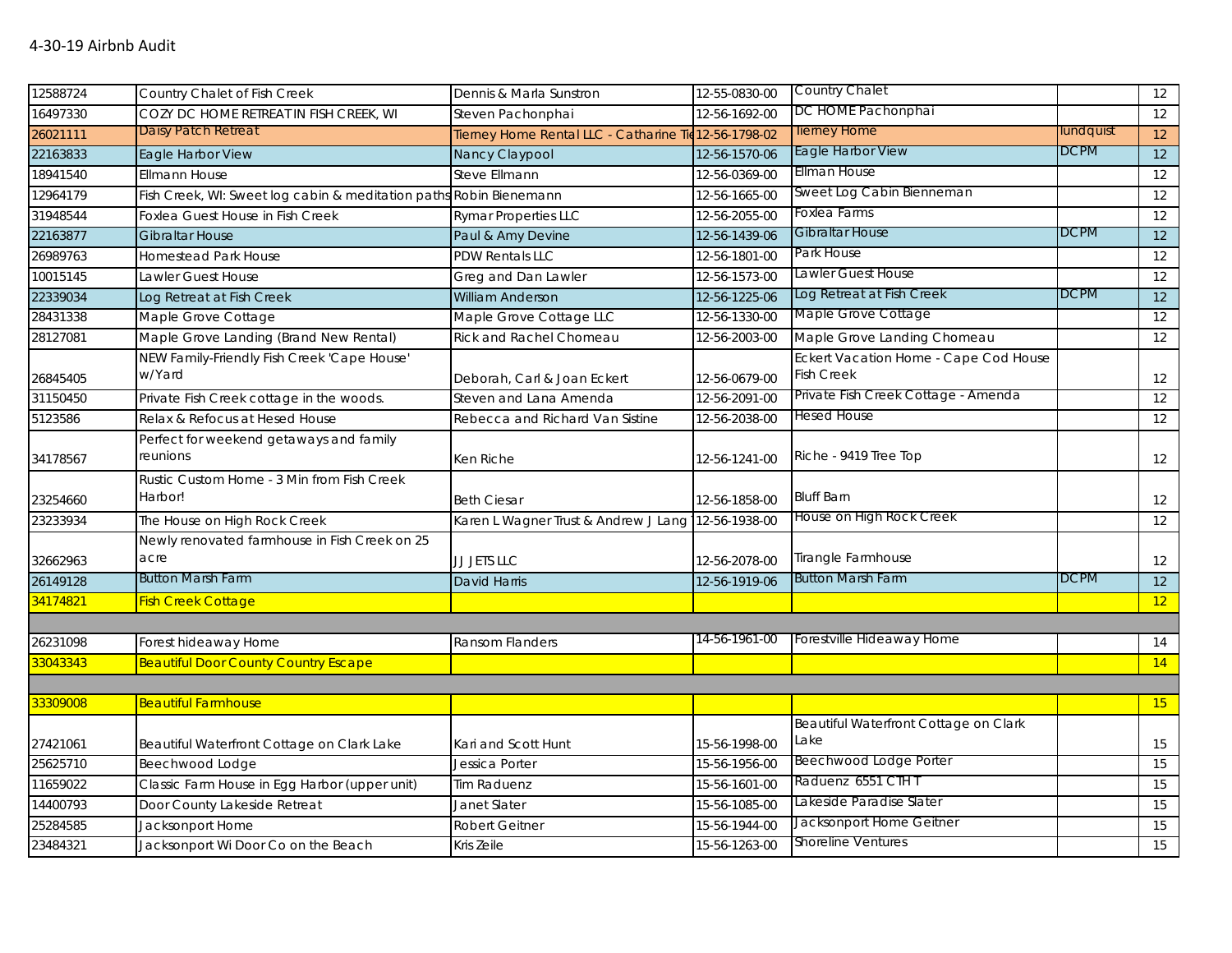| 25830166<br>Cottage at Cave Point<br>The Cottage At Cave Point w/ Heated Pool<br>Michael and Amanda Warecki<br>15-56-1948-00<br>15<br>NEW! Door County Lake Cabin on Private<br>29701170<br>Peninsula<br>The Point on Clark Lake<br>Jeremy and Caitlyn Jeffery<br>15-56-2060-00<br>15<br>Vans Log Home<br><b>DCPM</b><br>Robert & Marilyn Van Lieshout<br>$\overline{15}$<br>22164036<br>Vans Log Home<br>15-56-0308-06<br>permitted<br>for 2<br><b>Whispering Pines</b><br>197063455<br><b>Whispering Pines</b><br>Beth Ann Meyer<br>15-56-1793-00<br>15<br>permitted<br>for 2<br><b>Whispering Pines</b><br>19709930<br><b>Whispering Pines 2</b><br>Beth Ann Meyer<br>15-56-1793-00<br>15<br>22163921<br>Kangaroo South Shore<br>DCPM<br>Kangaroo South Shore<br>Michael K & Mary Lou H Serchen<br>15-56-1157-06<br>15<br>36 (35<br>beach<br>harbor $+1$<br>unit at 6404<br>CTH <sub>C</sub> )<br>Beach Harbor Resort - C Upper<br>Jon Hanson<br>27-51-0807-00<br>27<br><b>Beach Harbor Resort</b><br>36 (35<br>beach<br>harbor $+1$<br>unit at 6404<br>CTH C)<br>27<br>33826439<br>Studio Cottage<br>Jon Hanson<br>27-51-0807-00<br><b>Beach Harbor Resort</b><br>36 (35<br>beach<br>harbor $+1$<br>unit at 6404<br>CTH C)<br>33284391<br>Waterfront Beach House Cottage<br>Jon Hanson<br>27-51-0807-00<br><b>Beach Harbor Resort</b><br>27<br>Door County Country Home<br>Door County Country Home<br>9953250<br>27-55-0737-00<br>27<br><b>Terry Kinney</b><br>Cabots Point<br><b>DCPM</b><br>22163859<br>Cabot's Point Properties LLC<br>27-56-1729-06<br>27<br>Cabots point<br>Door County Cabin next to Lighthouse<br>24010019<br>Door County Cabin next to working lighthouse<br>Bay Area Property Management LLC<br>27-56-1900-00<br>27<br>Kendig Snake Island<br>Lane Kendig and Elaine Carmichael<br>185416<br>Door County Waterfront Cottage<br>27-56-1156-00<br>27<br><b>English Blubell Cottage</b><br>26157331<br>English Bluebell Cottage<br>Reginald Peter Jackson<br>27-56-1955-00<br>27<br>Harbor Cottage Retreat<br>18022339<br>27-56-1723-00<br>Harbor Cottage Retreat<br>Ray Ambrosius<br>27<br>27-55-0471-17<br>23881936<br>27<br>Meredith House<br>Steven C Sullivan<br>Meredith House | 34023502 |                     |                       |               |                     |    |
|-----------------------------------------------------------------------------------------------------------------------------------------------------------------------------------------------------------------------------------------------------------------------------------------------------------------------------------------------------------------------------------------------------------------------------------------------------------------------------------------------------------------------------------------------------------------------------------------------------------------------------------------------------------------------------------------------------------------------------------------------------------------------------------------------------------------------------------------------------------------------------------------------------------------------------------------------------------------------------------------------------------------------------------------------------------------------------------------------------------------------------------------------------------------------------------------------------------------------------------------------------------------------------------------------------------------------------------------------------------------------------------------------------------------------------------------------------------------------------------------------------------------------------------------------------------------------------------------------------------------------------------------------------------------------------------------------------------------------------------------------------------------------------------------------------------------------------------------------------------------------------------------------------------------------------------------------------------------------------------------------------------------------------------------------------------------------------------------------------------------------------------------------------------------------------------------------------------------|----------|---------------------|-----------------------|---------------|---------------------|----|
|                                                                                                                                                                                                                                                                                                                                                                                                                                                                                                                                                                                                                                                                                                                                                                                                                                                                                                                                                                                                                                                                                                                                                                                                                                                                                                                                                                                                                                                                                                                                                                                                                                                                                                                                                                                                                                                                                                                                                                                                                                                                                                                                                                                                                 |          | Logan Creek Cottage | <b>Robert Geitner</b> | 15-56-2105-00 | Logan Creek Cottage | 15 |
|                                                                                                                                                                                                                                                                                                                                                                                                                                                                                                                                                                                                                                                                                                                                                                                                                                                                                                                                                                                                                                                                                                                                                                                                                                                                                                                                                                                                                                                                                                                                                                                                                                                                                                                                                                                                                                                                                                                                                                                                                                                                                                                                                                                                                 |          |                     |                       |               |                     |    |
|                                                                                                                                                                                                                                                                                                                                                                                                                                                                                                                                                                                                                                                                                                                                                                                                                                                                                                                                                                                                                                                                                                                                                                                                                                                                                                                                                                                                                                                                                                                                                                                                                                                                                                                                                                                                                                                                                                                                                                                                                                                                                                                                                                                                                 |          |                     |                       |               |                     |    |
|                                                                                                                                                                                                                                                                                                                                                                                                                                                                                                                                                                                                                                                                                                                                                                                                                                                                                                                                                                                                                                                                                                                                                                                                                                                                                                                                                                                                                                                                                                                                                                                                                                                                                                                                                                                                                                                                                                                                                                                                                                                                                                                                                                                                                 |          |                     |                       |               |                     |    |
|                                                                                                                                                                                                                                                                                                                                                                                                                                                                                                                                                                                                                                                                                                                                                                                                                                                                                                                                                                                                                                                                                                                                                                                                                                                                                                                                                                                                                                                                                                                                                                                                                                                                                                                                                                                                                                                                                                                                                                                                                                                                                                                                                                                                                 |          |                     |                       |               |                     |    |
|                                                                                                                                                                                                                                                                                                                                                                                                                                                                                                                                                                                                                                                                                                                                                                                                                                                                                                                                                                                                                                                                                                                                                                                                                                                                                                                                                                                                                                                                                                                                                                                                                                                                                                                                                                                                                                                                                                                                                                                                                                                                                                                                                                                                                 |          |                     |                       |               |                     |    |
|                                                                                                                                                                                                                                                                                                                                                                                                                                                                                                                                                                                                                                                                                                                                                                                                                                                                                                                                                                                                                                                                                                                                                                                                                                                                                                                                                                                                                                                                                                                                                                                                                                                                                                                                                                                                                                                                                                                                                                                                                                                                                                                                                                                                                 |          |                     |                       |               |                     |    |
|                                                                                                                                                                                                                                                                                                                                                                                                                                                                                                                                                                                                                                                                                                                                                                                                                                                                                                                                                                                                                                                                                                                                                                                                                                                                                                                                                                                                                                                                                                                                                                                                                                                                                                                                                                                                                                                                                                                                                                                                                                                                                                                                                                                                                 |          |                     |                       |               |                     |    |
|                                                                                                                                                                                                                                                                                                                                                                                                                                                                                                                                                                                                                                                                                                                                                                                                                                                                                                                                                                                                                                                                                                                                                                                                                                                                                                                                                                                                                                                                                                                                                                                                                                                                                                                                                                                                                                                                                                                                                                                                                                                                                                                                                                                                                 |          |                     |                       |               |                     |    |
|                                                                                                                                                                                                                                                                                                                                                                                                                                                                                                                                                                                                                                                                                                                                                                                                                                                                                                                                                                                                                                                                                                                                                                                                                                                                                                                                                                                                                                                                                                                                                                                                                                                                                                                                                                                                                                                                                                                                                                                                                                                                                                                                                                                                                 |          |                     |                       |               |                     |    |
|                                                                                                                                                                                                                                                                                                                                                                                                                                                                                                                                                                                                                                                                                                                                                                                                                                                                                                                                                                                                                                                                                                                                                                                                                                                                                                                                                                                                                                                                                                                                                                                                                                                                                                                                                                                                                                                                                                                                                                                                                                                                                                                                                                                                                 |          |                     |                       |               |                     |    |
|                                                                                                                                                                                                                                                                                                                                                                                                                                                                                                                                                                                                                                                                                                                                                                                                                                                                                                                                                                                                                                                                                                                                                                                                                                                                                                                                                                                                                                                                                                                                                                                                                                                                                                                                                                                                                                                                                                                                                                                                                                                                                                                                                                                                                 |          |                     |                       |               |                     |    |
|                                                                                                                                                                                                                                                                                                                                                                                                                                                                                                                                                                                                                                                                                                                                                                                                                                                                                                                                                                                                                                                                                                                                                                                                                                                                                                                                                                                                                                                                                                                                                                                                                                                                                                                                                                                                                                                                                                                                                                                                                                                                                                                                                                                                                 |          |                     |                       |               |                     |    |
|                                                                                                                                                                                                                                                                                                                                                                                                                                                                                                                                                                                                                                                                                                                                                                                                                                                                                                                                                                                                                                                                                                                                                                                                                                                                                                                                                                                                                                                                                                                                                                                                                                                                                                                                                                                                                                                                                                                                                                                                                                                                                                                                                                                                                 |          |                     |                       |               |                     |    |
|                                                                                                                                                                                                                                                                                                                                                                                                                                                                                                                                                                                                                                                                                                                                                                                                                                                                                                                                                                                                                                                                                                                                                                                                                                                                                                                                                                                                                                                                                                                                                                                                                                                                                                                                                                                                                                                                                                                                                                                                                                                                                                                                                                                                                 |          |                     |                       |               |                     |    |
|                                                                                                                                                                                                                                                                                                                                                                                                                                                                                                                                                                                                                                                                                                                                                                                                                                                                                                                                                                                                                                                                                                                                                                                                                                                                                                                                                                                                                                                                                                                                                                                                                                                                                                                                                                                                                                                                                                                                                                                                                                                                                                                                                                                                                 |          |                     |                       |               |                     |    |
|                                                                                                                                                                                                                                                                                                                                                                                                                                                                                                                                                                                                                                                                                                                                                                                                                                                                                                                                                                                                                                                                                                                                                                                                                                                                                                                                                                                                                                                                                                                                                                                                                                                                                                                                                                                                                                                                                                                                                                                                                                                                                                                                                                                                                 | 28561474 |                     |                       |               |                     |    |
|                                                                                                                                                                                                                                                                                                                                                                                                                                                                                                                                                                                                                                                                                                                                                                                                                                                                                                                                                                                                                                                                                                                                                                                                                                                                                                                                                                                                                                                                                                                                                                                                                                                                                                                                                                                                                                                                                                                                                                                                                                                                                                                                                                                                                 |          |                     |                       |               |                     |    |
|                                                                                                                                                                                                                                                                                                                                                                                                                                                                                                                                                                                                                                                                                                                                                                                                                                                                                                                                                                                                                                                                                                                                                                                                                                                                                                                                                                                                                                                                                                                                                                                                                                                                                                                                                                                                                                                                                                                                                                                                                                                                                                                                                                                                                 |          |                     |                       |               |                     |    |
|                                                                                                                                                                                                                                                                                                                                                                                                                                                                                                                                                                                                                                                                                                                                                                                                                                                                                                                                                                                                                                                                                                                                                                                                                                                                                                                                                                                                                                                                                                                                                                                                                                                                                                                                                                                                                                                                                                                                                                                                                                                                                                                                                                                                                 |          |                     |                       |               |                     |    |
|                                                                                                                                                                                                                                                                                                                                                                                                                                                                                                                                                                                                                                                                                                                                                                                                                                                                                                                                                                                                                                                                                                                                                                                                                                                                                                                                                                                                                                                                                                                                                                                                                                                                                                                                                                                                                                                                                                                                                                                                                                                                                                                                                                                                                 |          |                     |                       |               |                     |    |
|                                                                                                                                                                                                                                                                                                                                                                                                                                                                                                                                                                                                                                                                                                                                                                                                                                                                                                                                                                                                                                                                                                                                                                                                                                                                                                                                                                                                                                                                                                                                                                                                                                                                                                                                                                                                                                                                                                                                                                                                                                                                                                                                                                                                                 |          |                     |                       |               |                     |    |
|                                                                                                                                                                                                                                                                                                                                                                                                                                                                                                                                                                                                                                                                                                                                                                                                                                                                                                                                                                                                                                                                                                                                                                                                                                                                                                                                                                                                                                                                                                                                                                                                                                                                                                                                                                                                                                                                                                                                                                                                                                                                                                                                                                                                                 |          |                     |                       |               |                     |    |
|                                                                                                                                                                                                                                                                                                                                                                                                                                                                                                                                                                                                                                                                                                                                                                                                                                                                                                                                                                                                                                                                                                                                                                                                                                                                                                                                                                                                                                                                                                                                                                                                                                                                                                                                                                                                                                                                                                                                                                                                                                                                                                                                                                                                                 |          |                     |                       |               |                     |    |
|                                                                                                                                                                                                                                                                                                                                                                                                                                                                                                                                                                                                                                                                                                                                                                                                                                                                                                                                                                                                                                                                                                                                                                                                                                                                                                                                                                                                                                                                                                                                                                                                                                                                                                                                                                                                                                                                                                                                                                                                                                                                                                                                                                                                                 |          |                     |                       |               |                     |    |
|                                                                                                                                                                                                                                                                                                                                                                                                                                                                                                                                                                                                                                                                                                                                                                                                                                                                                                                                                                                                                                                                                                                                                                                                                                                                                                                                                                                                                                                                                                                                                                                                                                                                                                                                                                                                                                                                                                                                                                                                                                                                                                                                                                                                                 |          |                     |                       |               |                     |    |
|                                                                                                                                                                                                                                                                                                                                                                                                                                                                                                                                                                                                                                                                                                                                                                                                                                                                                                                                                                                                                                                                                                                                                                                                                                                                                                                                                                                                                                                                                                                                                                                                                                                                                                                                                                                                                                                                                                                                                                                                                                                                                                                                                                                                                 |          |                     |                       |               |                     |    |
|                                                                                                                                                                                                                                                                                                                                                                                                                                                                                                                                                                                                                                                                                                                                                                                                                                                                                                                                                                                                                                                                                                                                                                                                                                                                                                                                                                                                                                                                                                                                                                                                                                                                                                                                                                                                                                                                                                                                                                                                                                                                                                                                                                                                                 |          |                     |                       |               |                     |    |
|                                                                                                                                                                                                                                                                                                                                                                                                                                                                                                                                                                                                                                                                                                                                                                                                                                                                                                                                                                                                                                                                                                                                                                                                                                                                                                                                                                                                                                                                                                                                                                                                                                                                                                                                                                                                                                                                                                                                                                                                                                                                                                                                                                                                                 |          |                     |                       |               |                     |    |
|                                                                                                                                                                                                                                                                                                                                                                                                                                                                                                                                                                                                                                                                                                                                                                                                                                                                                                                                                                                                                                                                                                                                                                                                                                                                                                                                                                                                                                                                                                                                                                                                                                                                                                                                                                                                                                                                                                                                                                                                                                                                                                                                                                                                                 |          |                     |                       |               |                     |    |
|                                                                                                                                                                                                                                                                                                                                                                                                                                                                                                                                                                                                                                                                                                                                                                                                                                                                                                                                                                                                                                                                                                                                                                                                                                                                                                                                                                                                                                                                                                                                                                                                                                                                                                                                                                                                                                                                                                                                                                                                                                                                                                                                                                                                                 |          |                     |                       |               |                     |    |
|                                                                                                                                                                                                                                                                                                                                                                                                                                                                                                                                                                                                                                                                                                                                                                                                                                                                                                                                                                                                                                                                                                                                                                                                                                                                                                                                                                                                                                                                                                                                                                                                                                                                                                                                                                                                                                                                                                                                                                                                                                                                                                                                                                                                                 |          |                     |                       |               |                     |    |
|                                                                                                                                                                                                                                                                                                                                                                                                                                                                                                                                                                                                                                                                                                                                                                                                                                                                                                                                                                                                                                                                                                                                                                                                                                                                                                                                                                                                                                                                                                                                                                                                                                                                                                                                                                                                                                                                                                                                                                                                                                                                                                                                                                                                                 |          |                     |                       |               |                     |    |
|                                                                                                                                                                                                                                                                                                                                                                                                                                                                                                                                                                                                                                                                                                                                                                                                                                                                                                                                                                                                                                                                                                                                                                                                                                                                                                                                                                                                                                                                                                                                                                                                                                                                                                                                                                                                                                                                                                                                                                                                                                                                                                                                                                                                                 |          |                     |                       |               |                     |    |
|                                                                                                                                                                                                                                                                                                                                                                                                                                                                                                                                                                                                                                                                                                                                                                                                                                                                                                                                                                                                                                                                                                                                                                                                                                                                                                                                                                                                                                                                                                                                                                                                                                                                                                                                                                                                                                                                                                                                                                                                                                                                                                                                                                                                                 |          |                     |                       |               |                     |    |
|                                                                                                                                                                                                                                                                                                                                                                                                                                                                                                                                                                                                                                                                                                                                                                                                                                                                                                                                                                                                                                                                                                                                                                                                                                                                                                                                                                                                                                                                                                                                                                                                                                                                                                                                                                                                                                                                                                                                                                                                                                                                                                                                                                                                                 |          |                     |                       |               |                     |    |
|                                                                                                                                                                                                                                                                                                                                                                                                                                                                                                                                                                                                                                                                                                                                                                                                                                                                                                                                                                                                                                                                                                                                                                                                                                                                                                                                                                                                                                                                                                                                                                                                                                                                                                                                                                                                                                                                                                                                                                                                                                                                                                                                                                                                                 |          |                     |                       |               |                     |    |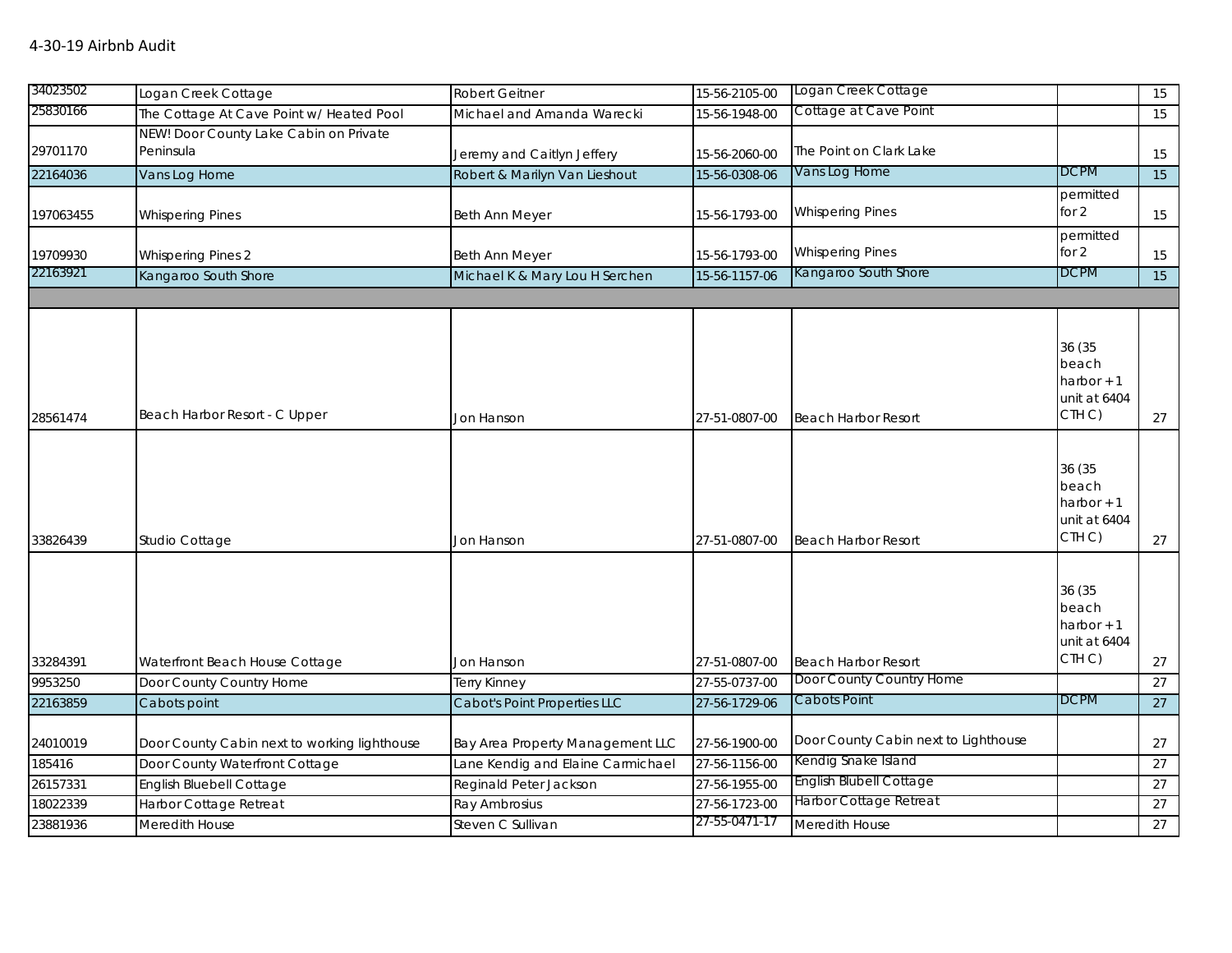| 25447356 | Nasewaupee Trail Log Home                                           | Terry Kinney                      | 27-56-1841-00 | Nasewaupee Trail Log Home react<br>5/29/18 |                             | 27 |
|----------|---------------------------------------------------------------------|-----------------------------------|---------------|--------------------------------------------|-----------------------------|----|
| 25189877 | Quiet Country Shed Surrounded by Nature's Beauty Glen Vander Velden |                                   | 27-56-1912-00 | Shed, The - Vander Velden                  |                             | 27 |
| 22983752 | Sunrise Cabin on Island                                             | Claire Miller & Justin Berken     | 27-56-1861-00 | <b>Big Island</b>                          | permitted<br>for $2$        | 27 |
| 22983092 | Sunset Cabin on Island                                              | Claire Miller & Justin Berken     | 27-56-1861-00 | <b>Big Island</b>                          | permitted<br>for $2$        | 27 |
| 33704069 | Sunshine's Wooded Retreat - Door County                             | Nina Handeland                    | 27-56-2093-00 | Sunshine's Wooded Retreat                  |                             | 27 |
| 20512078 | Sunshine's Bayshore Vacation Cottage                                | Lyle Handeland                    | 27-56-1796-00 | Sunshine's Bayshore Vacation Cottage       |                             | 27 |
| 28741299 | The Bungalow at Potawatomi State Park                               | Andy Isaacson                     | 27-56-2011-00 | Bungalow at Potawatomi Park- Isaacson      |                             | 27 |
| 14142417 | Waterfront Cottage on Sturgeon Bay                                  | Louise Knutter                    | 27-56-1680-00 | Waterfront Cottage - Knutter               |                             | 27 |
|          |                                                                     |                                   |               |                                            |                             |    |
| 22163909 | Hideaway                                                            | Gregory Herman                    | 32-53-0955-06 | Hideaway, The Herman                       | <b>DCPM</b>                 | 32 |
| 13368133 | Delightful 2 Bdrm B&B                                               | Kathleen Schmidt                  | 32-54-1638-00 | Hummingbird B&B                            |                             | 32 |
| 896385   | Sunny Cottage in Ellson Bay                                         | Deborah "Sophie" Taubert Gehan    | 32-55-0124-00 | Terra Cottages                             | permitted<br>for five units | 32 |
| 22163817 | A Pearl                                                             | Jeffrey & Alliscon Ockwood        | 32-56-1409-06 | A Pearl                                    | <b>DCPM</b>                 | 32 |
| 23698547 | <b>Appleport Sunrise</b>                                            | Kathleen and Edward Callahan      | 32-56-1913-06 | <b>Appleport Sunrise</b>                   | <b>DCPM</b>                 | 32 |
| 22163843 | Arnie's Sanctuary                                                   | James Arneson                     | 32-56-1352-06 | <b>Arnie's Sanctuary</b>                   | <b>DCPM</b>                 | 32 |
| 22163815 | <b>Aunt Sallys</b>                                                  | William Bell                      | 32-56-1238-06 | <b>Aunt Sallys</b>                         | <b>DCPM</b>                 | 32 |
| 33129311 | Be one of our first guests and get a great deal!                    |                                   |               |                                            |                             | 32 |
| 22163849 | <b>Beechers Cabin</b>                                               | Susan Szabo & Mark Beecher        | 32-56-1571-06 | <b>Beechers Cabin</b>                      | <b>DCPM</b>                 | 32 |
| 22163853 | <b>Bells' Cottage</b>                                               | Matt & Ryan Bell                  | 32-56-1131-06 | <b>Bells Cottage</b>                       | <b>DCPM</b>                 | 32 |
| 23005364 | <b>Blackberry Acres</b>                                             | Chad Ewald                        | 32-56-1847-00 | <b>Blackberry Acres</b>                    |                             | 32 |
| 22163856 | <b>Brenner Tower</b>                                                | <b>Brenner Tower LLC</b>          | 32-56-1227-06 | <b>Brenner Tower</b>                       | <b>DCPM</b>                 | 32 |
| 26020396 | Camp Door                                                           | <b>Jonathan Ocker</b>             | 32-56-1844-02 | Camp Door                                  | Lundquist                   | 32 |
| 22163823 | Cedar Dell Chalet                                                   | <b>Vicky Kalscheur</b>            | 32-56-1203-06 | Cedar Dell Chalet                          | <b>DCPM</b>                 | 32 |
| 30926930 | <b>Cedar Tree Cottages</b>                                          | <b>Glen and Laurie Moegenburg</b> | 32-56-1202-02 | Cedar Tree Cottages                        | Lundquist                   | 32 |
| 9818691  | Charming 1880's Log Cabin                                           | Terry & Kermit Bott               | 32-55-0770-00 | Doc's Hideaway                             |                             | 32 |
| 23255108 | Charming Bluff Cottage abuts Waterfront &<br>Orchards               | Kathleen Van Gemert               | 32-56-1908-00 | <b>Bluffside Cottage Van Gemert</b>        |                             | 32 |
| 21026430 | Cottage Hideaway                                                    | Mary Jahnke                       | 32-55-0710-00 | Cottage Hideaway                           |                             | 32 |
| 27550326 | DOOR 42                                                             | Shawn and Kim Marshall            | 32-56-1976-00 | <b>DOOR 42</b>                             |                             | 32 |
| 28432154 | Door Bluff Road Lakeshore Getaway                                   | John Schaumburg/Ann Krueger       | 32-56-1513-06 | Tree Brook                                 |                             | 32 |
| 634251   | Door County Lakefront Cottage                                       | Diane Christell                   | 32-56-1250-00 | Door County Lakefront Cottage              |                             | 32 |
| 24741359 | Eagle Sands Beach Lodge                                             | Matthew P Shumway                 | 32-56-1870-06 | Vandelay Shore                             | <b>DCPM</b>                 | 32 |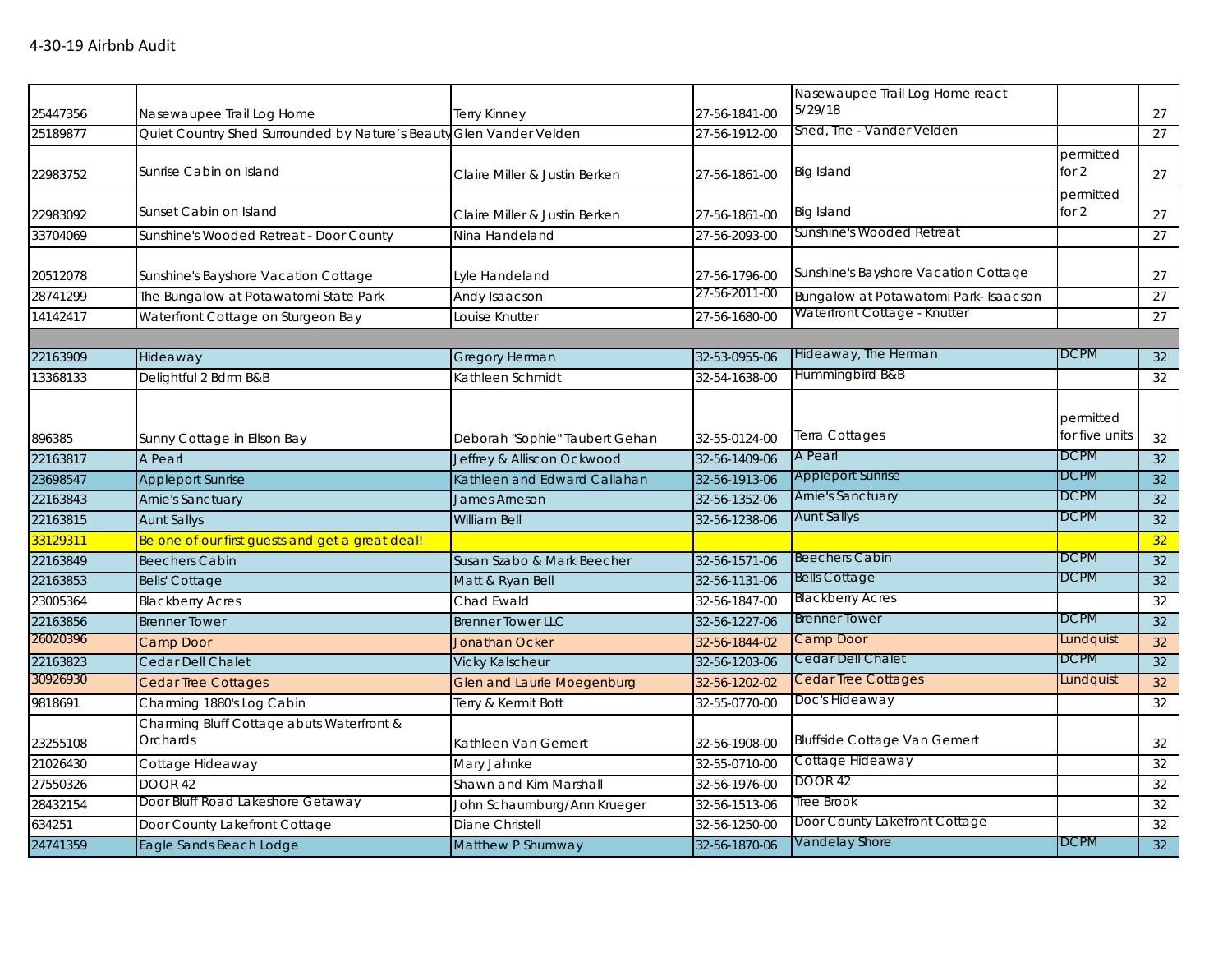| 22163835             | East Haven                                                                  | <b>Barnara Moline</b>                                | 32-56-1592-06                  | East Haven                                                             | <b>DCPM</b>                 | 32              |
|----------------------|-----------------------------------------------------------------------------|------------------------------------------------------|--------------------------------|------------------------------------------------------------------------|-----------------------------|-----------------|
| 1036370              | Eclectic Style Cottage                                                      | lim Raduenz                                          | 32-56-0930-00                  | EBDC-Raduenz                                                           |                             | 32              |
| 1807644              | First Floor with Forest View                                                | oren & Helen Fandrei                                 | 32-56-1341-00                  | Granpa's House Rental Door Co WI                                       |                             | 32              |
| 22163867             | <b>Garret Bay Bluff</b>                                                     | William Berry                                        | 32-56-1641-06                  | <b>Garret Bay Bluff</b>                                                | <b>DCPM</b>                 | 32              |
| 20802710             | Garrett Bay Getaway                                                         | Kenneth Hays & Sally Wheelock                        | 32-56-1802-00                  | Garret Bay Getaway                                                     |                             | 32              |
| 18686076             | Get Ready to hear Welcome Home                                              | Charlene K Berg                                      | 32-56-1756-00                  | Welcome Home- 12625 STH 42                                             |                             | 32              |
| 22163913             | Hoffman's Up North                                                          | Hoffman's Up North LLC - Matthel Hoffm 32-56-1463-06 |                                | Hoffman's Up North                                                     | <b>DCPM</b>                 | 32              |
| 22163924             | Krause Cottage                                                              | Douglas & Ellen Krause                               | 32-56-1466-06                  | Krause Cottage                                                         | <b>DCPM</b>                 | 32              |
| 20848190             | Lady Loon Lakefront Lodge on Maplewood                                      | Joanne Schaumburg                                    | 32-56-2062-00                  | Loon Lady Lodge                                                        |                             | 32              |
| 23682161             | Lakeview Lodge                                                              | Lee Hildebrand - Lakeview Lodge LLC                  | 32-56-1804-06                  | Lakeview Lodge                                                         | <b>DCPM</b>                 | 32              |
| 26019632             | Lime Kiln Cottage                                                           | Carol B Sills                                        | 32-56-1107-02                  | Old Lime Kiln Cottage                                                  | Lundquist                   | 32 <sup>°</sup> |
| 26960062<br>34176920 | Lovely Apt in Sister Bay<br>Luxurious Waterfront Door County Home           | Stoyan Dimitrov<br>Dan Bruckner                      | 32-56-2006-00<br>32-56-1865-00 | Lovely Apartment in Sister Bay- Dimitrov<br>Waterfront Home - Bruckner |                             | 32              |
| 27154178             | Never Want to Leave Cottage                                                 | Herman and Camille Unger                             | 32-56-1996-00                  | Never Want to Leave Cottage                                            |                             | 32              |
| 19476764             | North Woods Cottage                                                         | Robert Grant                                         | 32-56-1749-00                  | Northwoods Cottage                                                     |                             | 32              |
| 22163990             | Porcupine Shores                                                            | Brian Bartell - Kim Winburn                          | 32-56-1603-06                  | Porcupine Shores                                                       | <b>DCPM</b>                 | 32              |
| 23052847             | Rothaus/Europe Lake                                                         | Roman and Claudia Apuzzo                             | 32-56-1849-00                  | Europe Lake Cottage-Apuzzo -501 Europe Lake                            |                             | 32              |
| 22163998             | <b>Rustic Cottage</b>                                                       | Sandra Berg                                          | 32-56-1387-06                  | <b>Rustic Cottage</b>                                                  | <b>DCPM</b>                 | 32              |
|                      |                                                                             |                                                      |                                |                                                                        | permnitted                  |                 |
| 6795558              | Rustic Summer Sleeping House                                                | Tim and Kathleen Kay                                 | 32-56-1523-00                  | <b>Three Sisters Farm</b>                                              | for $3$                     | 32              |
| 31885024             | Sand Bay Beach Cabin (Waterfront w/ private<br>beach)                       | Tom & Tanya Wismar - Sand Bay<br>Beach Cabin LLC     | 32-56-1880-00                  | Sand Bay Beach Cabin LLC - Wismar                                      |                             | 32              |
| 17656861             | Schwandt Cottage                                                            | Georgina Schwandt                                    | 32-55-0177-00                  | Schwandt Cottage                                                       |                             | 32              |
| 31074495             | Serendipity Meadow 7-acre oasis in Door County W Cecilia and Dennis Lindell |                                                      | 32-56-1963-00                  | Serendipity Meadow                                                     |                             | 32              |
| 26095414             | Serenity Now                                                                | <b>Todd and Michelle Cox</b>                         | 32-56-1838-00                  | Sister Bay Respite                                                     |                             | 32              |
| 24307299             | Sister Bay Log Home with a View                                             | Van Moreau Properties LLC                            | 32-56-1932-00                  | Sister Bay Log Home with a view                                        |                             | 32              |
| 7998854              | Sweet Door County Cabin                                                     | Shelly Sprinkman                                     | 32-56-1682-00                  | <b>Architecturally Designed Charmer</b>                                |                             | 32              |
| 2336212              | Terra Cottages #2                                                           | Deborah "Sophie" Taubert Gehan                       | 32-55-0124-00                  | Terra Cottages                                                         | permitted<br>for five units | 32              |
| 14648663             | Terra Cottages #4                                                           | Deborah "Sophie" Taubert Gehan                       | 32-55-0124-00                  | Terra Cottages                                                         | permitted<br>for five units | 32              |
| 896560               | Terra Cottages Gills Rock 3                                                 | Deborah "Sophie" Taubert Gehan                       | 32-55-0124-00                  | Terra Cottages                                                         | permitted<br>for five units | 32              |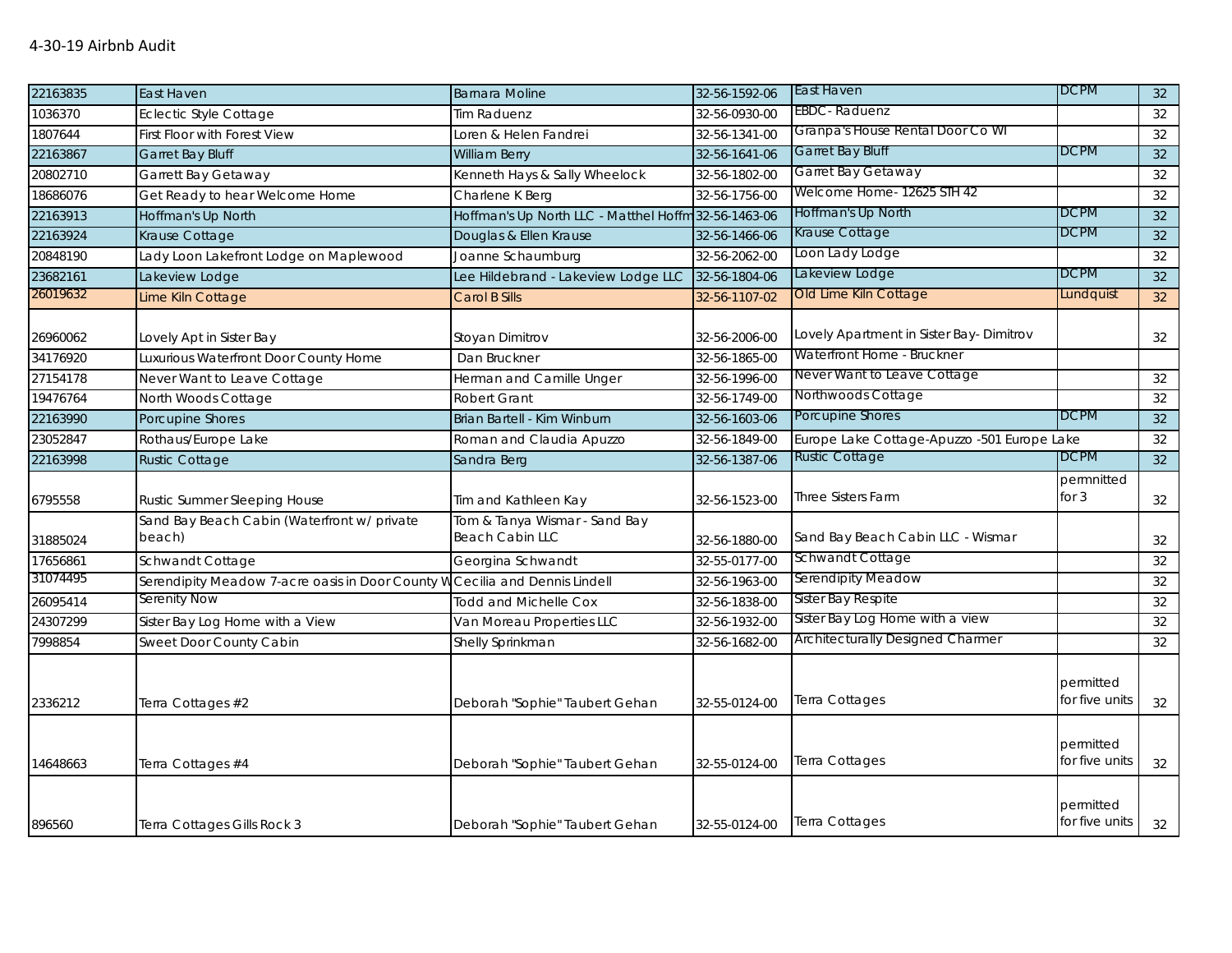|          |                                                                 |                                |               |                                          | permitted      |                 |
|----------|-----------------------------------------------------------------|--------------------------------|---------------|------------------------------------------|----------------|-----------------|
| 897991   | Terra Cottages Gills Rock, Door Co.                             | Deborah "Sophie" Taubert Gehan | 32-55-0124-00 | Terra Cottages                           | for five units | 32              |
| 6798124  | The Cabbage, a 1969 A frame                                     | Kimberly Hazen                 | 32-56-1496-00 | Hazen Cabbage                            |                | 32              |
| 22164029 | The Nest                                                        | Paul O'Keefe                   | 32-56-1514-06 | Nest, The                                | <b>DCPM</b>    | 32              |
| 22164028 | The Point                                                       | <b>Heather Erickson</b>        | 32-56-1292-06 | Point, The                               | <b>DCPM</b>    | 32 <sup>°</sup> |
|          |                                                                 |                                |               | Zehnder - Colorful Cozy Cottage Windside |                |                 |
| 25949863 | Colorful, Cozy Cottage in a Quiet Town                          | Mathias Zehender               | 32-56-1992-00 | #3                                       |                | 32              |
| 22339050 | Shadow Lawn                                                     | John Peterson                  | 32-56-0190-06 | Shadown Lawn                             | <b>DCPM</b>    | 32              |
|          |                                                                 |                                |               |                                          | permitted      |                 |
|          |                                                                 |                                |               |                                          | for three      |                 |
| 8346814  | Three Sister Meadow Private Room                                | Tim and Kathleen Kay           | 32-56-1523-00 | <b>Three Sisters Farm</b>                | units          | 32              |
|          |                                                                 |                                |               |                                          | permitted      |                 |
|          |                                                                 |                                |               |                                          | for three      |                 |
| 8036265  | Three Sisters "Sweet" Retreat                                   | Tim and Kathleen Kay           | 32-56-1523-00 | <b>Three Sisters Farm</b>                | units          | 32              |
| 31650868 | Tree Top Getaway                                                | Kayla Gensler                  | 32-56-2040-00 | Tree Top Getaway                         |                | 32              |
| 24230129 | Unique architect designed home on waterfront blu Kimberly Hazen |                                | 32-56-1971-00 | Vinkelhus-Vest                           |                | 32              |
| 22164049 | Windmill Place                                                  | Michael & Vicki Bowers         | 32-56-1134-06 | Windmill - 10104 Town Line Dr            | <b>DCPM</b>    | 32              |
| 22337471 | Cappy Cottage                                                   | <b>Hakes Family Trust</b>      | 32-56-1132-06 | Cappy Cottage                            | <b>DCPM</b>    | 32              |
| 22163958 | Le Jardin                                                       | <b>Jeff Brozek</b>             | 32-56-2067-06 | Le Jardin                                | <b>DCPM</b>    | 32              |
|          |                                                                 |                                |               |                                          |                |                 |
|          |                                                                 |                                |               |                                          | permitted      |                 |
| 26565068 | Chanticleer Guest House-Garden Room                             | Chanticleer Guest House, Inc.  | 33-54-0006-00 | <b>Chanticleer Guest House</b>           | for 12         | 33              |
|          |                                                                 |                                |               |                                          | permitted      |                 |
| 26537104 | Chanticleer Guest House-Granary Room                            | Chanticleer Guest House, Inc.  | 33-54-0006-00 | <b>Chanticleer Guest House</b>           | for $12$       | 33              |
|          |                                                                 |                                |               |                                          | permitted      |                 |
| 26564676 | Chanticleer Guest House-Loft Room                               | Chanticleer Guest House, Inc.  | 33-54-0006-00 | <b>Chanticleer Guest House</b>           | for 12         | 33              |
|          |                                                                 |                                |               |                                          | permitted      |                 |
| 26565824 | Chanticleer Guest House-Rose Room                               | Chanticleer Guest House, Inc.  | 33-54-0006-00 | <b>Chanticleer Guest House</b>           | for 12         | 33              |
|          |                                                                 |                                |               |                                          | permitted      |                 |
| 26565527 | Chanticleer Guest House-Sunflower Room                          | Chanticleer Guest House, Inc.  | 33-54-0006-00 | <b>Chanticleer Guest House</b>           | for 12         | 33              |
| 23546503 | Birmingham's Barn by the Bay                                    | Birmingham's of Sturgeon Bay   | 33-55-0163-00 | <b>Birminghams Cottages</b>              |                | 33              |
| 23582450 | Door County Beach Retreat                                       | <b>Bill Thorton</b>            | 33-55-0726-00 | Door County Beach Retreat                |                | 33              |
|          | Beautiful home on the best sand beach in Door                   |                                |               | Beautiful Home on the Best Sand Beach in |                |                 |
| 28359743 | Co.                                                             | Gary and Marion Ciepluch       | 33-56-2009-00 | Do Co - Ciepluch                         |                | 33              |
| 3047435  | Cottage on Lake in State Park                                   | Barb & Gil Hoffman             | 33-56-1429-00 | Cottage on Lake                          |                | 33              |
| 13328872 | Door County Dream House                                         | Fred Suchy                     | 33-56-0695-00 | Door County Dream Home                   |                | 33              |
| 15048452 | Door County Escape!                                             | Ann Johnson                    | 33-56-1660-00 | Clark Lake Cottage - Johnson             |                | 33              |
|          |                                                                 |                                |               |                                          |                |                 |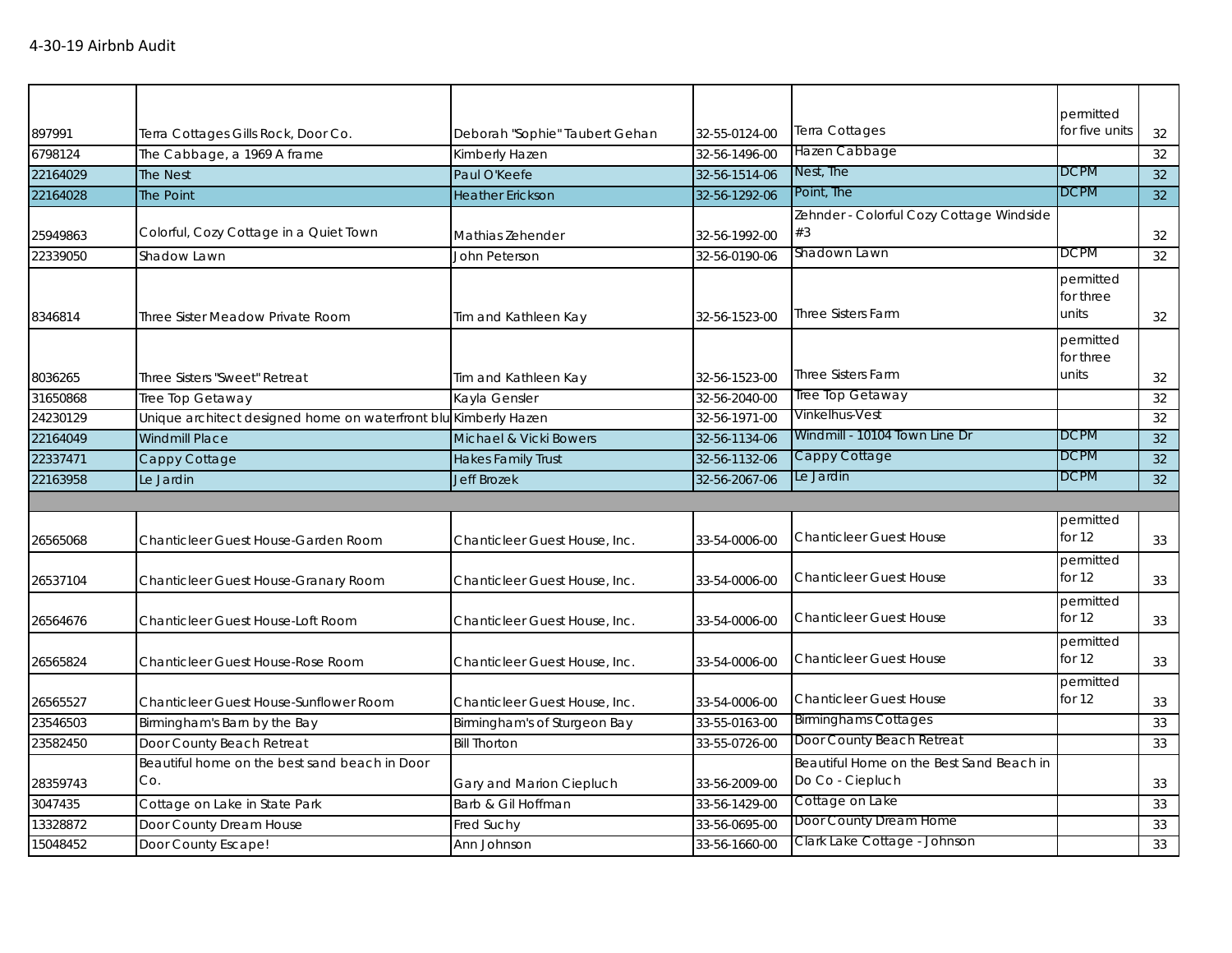| 2293900  | Elegant Farmhouse Central Location                                     | Jan Mills and Russell Burie                             | 33-56-1851-00 | <b>Elegant Farmhouse</b>                    |                      | 33 |
|----------|------------------------------------------------------------------------|---------------------------------------------------------|---------------|---------------------------------------------|----------------------|----|
| 31488590 | Fantastic Family Cottage on Sand Beach                                 | Kaftan Family LLP                                       | 33-55-0777-00 | Kaftan - 4830 Bark Road                     |                      | 33 |
|          |                                                                        |                                                         |               | Whitefish Bay - Boland 4967 Cave Point Dr   |                      |    |
| 28484110 | Featured in Door County Magazine Luxury Homes                          | Travis & Jolyn Boland                                   | 33-56-0620-00 |                                             |                      | 33 |
| 22164023 | <b>Green House</b>                                                     | A&J Properties, LLC                                     | 33-56-1493-06 | Green House                                 | <b>DCPM</b>          | 33 |
| 4860774  | Huge House on Glidden Drive                                            | Mary & Ray Spangler                                     | 33-56-0400-00 | Mary's Beach House                          |                      | 33 |
| 22163954 | Lakeside Haven                                                         | Kathy Richmond                                          | 33-56-1240-06 | Lakeside Haven                              | <b>DCPM</b>          | 33 |
| 25742101 | Lodge on Laurie Lane                                                   | Shirley Becker Trust - Polly Kerkman                    | 33-56-1492-17 | Lodge on Laurie Lane                        |                      | 33 |
| 28407162 | Log Cabin on the nicest sand beach in Door Count Log Cabin Rentals LLC |                                                         | 33-56-1447-00 | Log Cabin on the Water                      |                      | 33 |
| 18834422 | Midship at Three's Company                                             | Jon Hanson                                              | 33-56-906-00  | Little Harbor Cottages                      | permitted<br>for $3$ | 33 |
| 33554883 | NEW LISTING - Rustic Charm just steps from the Bay                     | John & Julie Thenell- Thenell Rentals LLC 33-55-0063-07 |               | <b>Thenells Cottage</b>                     |                      | 33 |
| 25551184 | NEW listing! Sand Beach Cottage on Lake<br>Michigan                    | Greg, Mary, Nick and Jennelle<br>Anderson               | 33-56-1942-00 | Sand Beach Cottage - Anderson               |                      | 33 |
| 22164006 | Serenity in the Woods                                                  | Jeffrey and Lana Pray                                   | 33-56-1691-06 | Serenity in the Woods                       | <b>DCPM</b>          | 33 |
| 18834309 | Starboard Cottage at Three's Company                                   | Jon Hanson                                              | 33-56-0906-00 | Little Harbor Cottages                      | permitted<br>for $3$ | 33 |
| 19767552 | <b>Stunning Door County Sunsets</b>                                    | Beth Ann Resch                                          | 33-56-1792-00 | <b>Stunning Door County Sunsets - Resch</b> |                      | 33 |
| 12323917 | Woodsy Retreat on Lake Michigan                                        | Joan Shiels                                             | 33-56-1627-00 | Woodsy Retreat on Lake Michigan             |                      | 33 |
|          |                                                                        |                                                         |               |                                             |                      |    |
| 23698884 | Another Thyme                                                          | David Peterson                                          | 34-56-1805-06 | <b>Anpther Thyme</b>                        | <b>DCPM</b>          | 34 |
| 12672427 | Beach view waterfront park access!                                     | Dawn and Walter Nawrot                                  | 34-56-1620-00 | Parkview Drive - Nawrot                     |                      | 34 |
| 22163827 | Copper Moon                                                            | Donald Denny                                            | 34-55-0761-06 | Copper Moon Cottage                         | <b>DCPM</b>          | 34 |
| 24200272 | Cotter Cottage                                                         | <b>Brandon Cotter</b>                                   | 34-56-1885-00 | Cotter Cottage                              |                      | 34 |
| 19227870 | Cute and Cozy Steps from Downtown                                      | Audrey and Craig Schmidt                                | 34-56-1769-00 | Cute and Cozy Sister Bay - Schmidt          |                      | 34 |
| 25692012 | Door in the woods                                                      | Tom Ahlbeck - Daisy Ahlbeck Trust                       | 34-56-1892-06 | Door in the Woods                           |                      | 34 |
| 16332969 | Family Friendly Retreat in the Heart of Sister Bay                     | Pamela Schmitz/ CPS Holdings LLC                        | 34-56-1695-00 | Sister Bay Chalet                           |                      | 34 |
| 33579557 | Farmhouse on Northwoods                                                | Hillside Cove LLC                                       | 34-56-2080-00 | Farmhouse on Northwoods                     |                      | 34 |
| 22163906 | <b>Hidden Gem</b>                                                      | Julie & Nathan Slovin                                   | 34-56-0495-06 | Hidden Gem on Trillium                      | <b>DCPM</b>          | 34 |
| 22164027 | <b>High Garden</b>                                                     | Jeff & Alisha Wiswell - Wiswell Property (34-56-1888-06 |               | <b>High Garden</b>                          | <b>DCPM</b>          | 34 |
| 30368118 | Hillside Haven                                                         | Pamela Schmitz/ CPS Holdings LLC                        | 34-56-2051-00 | Hillside Haven                              |                      | 34 |
| 22339043 | King's Landing                                                         | <b>Wiswell Property Group</b>                           | 34-56-1602-06 | Kings Landing                               | <b>DCPM</b>          | 34 |
| 27491674 | Large Classic Cottage in Heart of Sister Bay                           | Ashley Prange et al                                     | 34-56-1985-00 | Large Classic Cottage in Hear of Sister Bay |                      | 34 |
| 30958438 | Maple Manor                                                            | <b>Gary Polipnick</b>                                   | 34-56-2050-00 | Maple Manor - Polipnick                     |                      | 34 |
| 22163993 | Port New                                                               | <b>Andrew Bookmeier</b>                                 | 34-56-0075-06 | Port New                                    | <b>DCPM</b>          | 34 |
| 25692031 | Salinskys Domicile Cottage                                             | Jim Salinsky                                            | 34-56-1757-06 | Salinskys Domicile Cottage                  | <b>DCPM</b>          | 34 |
|          |                                                                        |                                                         |               |                                             |                      |    |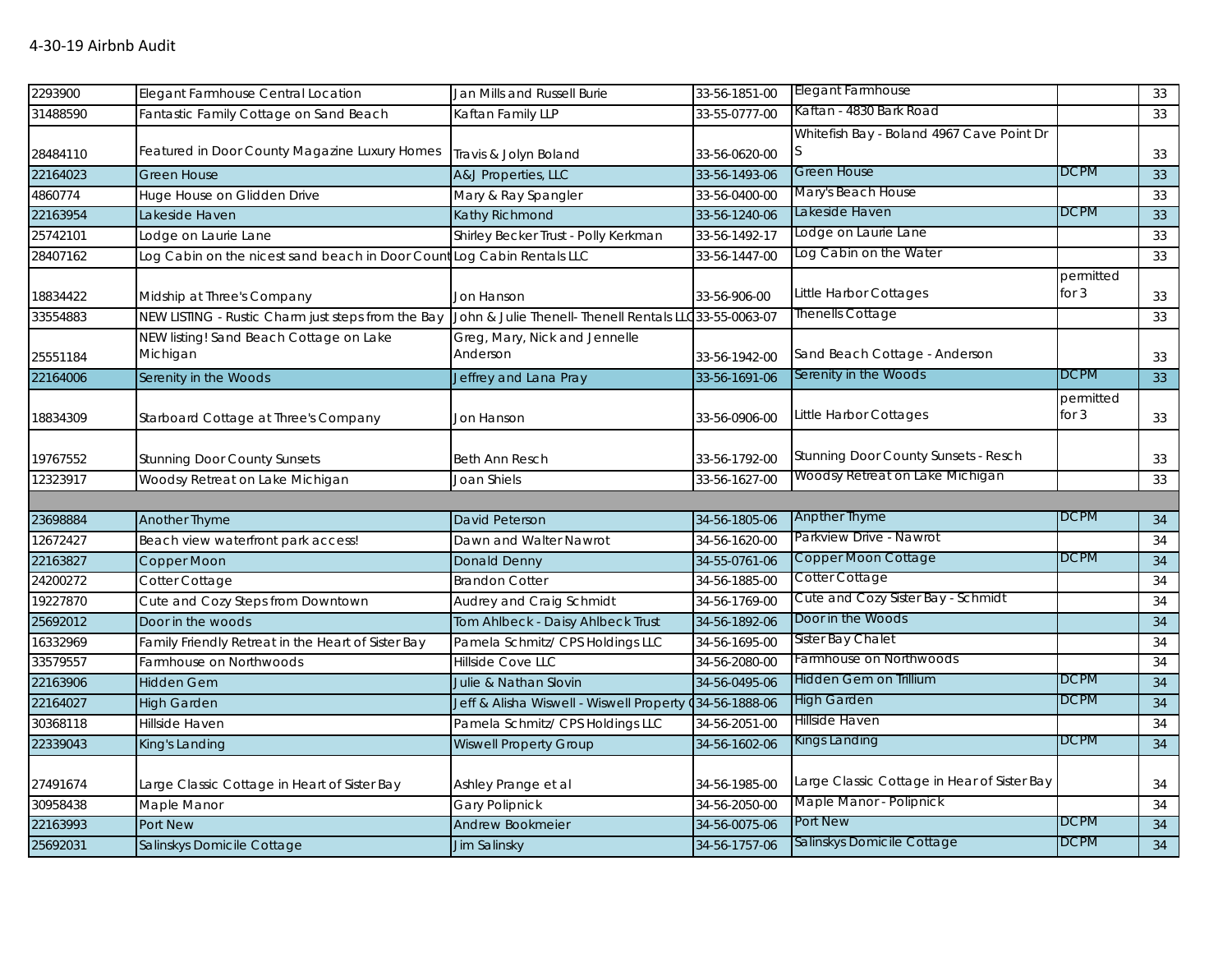## 4-30-19 Airbnb Audit

| 20981273 | Sister Bay Cottage                                           | Karen Berndt           | 34-56-1788-00  | Sister Bay Cottage      |              | 34 |
|----------|--------------------------------------------------------------|------------------------|----------------|-------------------------|--------------|----|
| 23352551 | Sister Bay Eclectic Cottage                                  | <b>Tim Raduenz</b>     | 34-56-1859-00  | SBDC                    |              | 34 |
| 26327643 | The Yoga Pad - Open & Eclectic Includes Free Yog Brad Massey |                        | 34-56-1982-00  | Yoga Pad, The           |              | 34 |
| 22164033 | <b>Trillium Lane</b>                                         | Dennis & Maribeth Dorn | 34-56-1702-06  | <b>Trillium Retreat</b> | <b>DCPM</b>  | 34 |
| 22164040 | Wall to Wall Retreat                                         | Jack and Teresa Wall   | 34-56-1335-016 | Wall to Wall Retreat    | <b>DCPM</b>  | 34 |
|          |                                                              |                        |                |                         |              |    |
|          |                                                              |                        |                |                         |              |    |
|          |                                                              |                        |                |                         | 17 (15 rooms |    |
| 18834495 | Snug Harbor Inn - Port Cottage                               | Jon Hanson             | 35-50-0907-00  | Snug Harbor Inn         | $+ 2$ boats) | 35 |
|          |                                                              |                        |                |                         |              |    |
|          |                                                              |                        |                |                         | 17 (15 rooms |    |
| 33826450 | Snug Harbor Inn - Basic-Water                                | Jon Hanson             | 35-50-0907-00  | Snug Harbor Inn         | $+ 2$ boats) | 35 |
|          |                                                              |                        |                |                         |              |    |
|          |                                                              |                        |                |                         | 17 (15 rooms |    |
| 33826458 | Snug Harbor Inn - Deluxe                                     | Jon Hanson             | 35-50-0907-00  | Snug Harbor Inn         | $+ 2$ boats) | 35 |
|          |                                                              |                        |                |                         |              |    |
|          |                                                              |                        |                |                         | 17 (15 rooms |    |
| 33549110 | Luxury Suite                                                 | Jon Hanson             | 35-50-0907-00  | Snug Harbor Inn         | $+ 2$ boats) | 35 |
|          |                                                              |                        |                |                         |              |    |
|          |                                                              |                        |                |                         | 17 (15 rooms |    |
| 33826446 | Snug Harbor Inn - Cottage 1A                                 | Jon Hanson             | 35-50-0907-00  | Snug Harbor Inn         | $+ 2$ boats) | 35 |
|          |                                                              |                        |                |                         |              |    |
|          |                                                              |                        |                |                         | 17 (15 rooms |    |
| 3382645  | Snug Harbor Inn - Basic-Water                                | Jon Hanson             | 35-50-0907-00  | Snug Harbor Inn         | + 2 boats)   | 35 |
|          |                                                              |                        |                |                         |              |    |
|          |                                                              |                        |                |                         | 17 (15 rooms |    |
| 27656165 | 33ft Yacht!                                                  | Jon Hanson             | 35-50-0907-00  | Snug Harbor Inn         | $+ 2$ boats) | 35 |
|          |                                                              |                        |                |                         |              |    |
|          |                                                              |                        |                |                         | 17 (15 rooms |    |
| 24114480 | <b>Studio Suite</b>                                          | Jon Hanson             | 35-50-0907-00  | Snug Harbor Inn         | $+ 2$ boats) | 35 |
|          |                                                              |                        |                |                         |              |    |
|          |                                                              |                        |                |                         | 17 (15 rooms |    |
| 24114293 | Snug Harbor Inn - Luxury Cottage 4                           | Jon Hanson             | 35-50-0907-00  | Snug Harbor Inn         | $+ 2$ boats) | 35 |
|          |                                                              |                        |                |                         |              |    |
|          |                                                              |                        |                |                         | 17 (15 rooms |    |
| 33826447 | Snug Harbor Inn - 2 Bedroom Cottage                          | Jon Hanson             | 35-50-0907-00  | Snug Harbor Inn         | $+ 2$ boats) | 35 |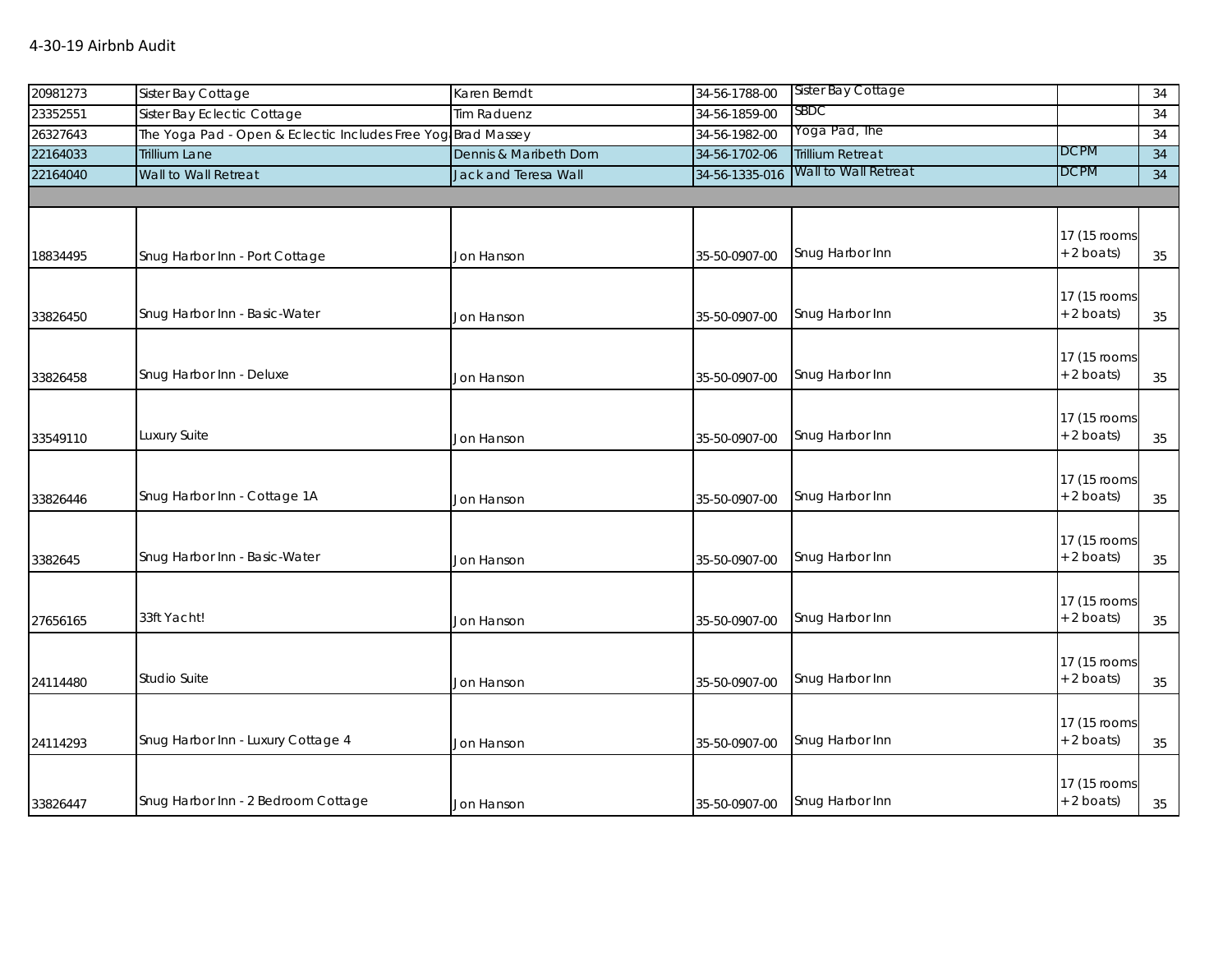| 24113755 | Luxury Cottage 1                               | Jon Hanson                   | 35-50-0907-00 | Snug Harbor Inn            | 17 (15 rooms<br>+ 2 boats)   | 35 |
|----------|------------------------------------------------|------------------------------|---------------|----------------------------|------------------------------|----|
| 20869118 | Carver Cabin                                   | Jon Hanson                   | 35-50-0907-00 | Snug Harbor Inn            | 17 (15 rooms<br>$+ 2$ boats) | 35 |
| 31929058 | Deluxe Room, 1 King Bed, Second Floor          | Holiday Motel Management LLC | 35-50-0964-00 | Holiday Music Hotel        | permitted<br>for 18          | 35 |
| 31927648 | Deluxe Room, 1 Queen Bed, Second Floor         | Holiday Motel Management LLC | 35-50-0964-00 | Holiday Music Hotel        | permitted<br>for 18          | 35 |
| 24113755 | Luxury Suite with a View - 202                 | Jon Hanson                   | 35-50-0907-00 | Snug Harbor Inn            | 17 (15 rooms<br>$+2$ boats)  | 35 |
| 33549110 | Newly Remodeled Suite - 201                    | Jon Hanson                   | 35-50-0907-00 | Snug Harbor Inn            | 17 (15 rooms<br>$+ 2$ boats) | 35 |
| 24114480 | Romantic Luxury Suite - 204                    | Jon Hanson                   | 35-50-0907-00 | Snug Harbor Inn            | 17 (15 rooms<br>$+ 2$ boats) | 35 |
| 31928802 | Room, 1 King Bed, Second Floor                 | Holiday Motel Management LLC | 35-50-0964-00 | <b>Holiday Music Hotel</b> | permitted<br>for 18          | 35 |
| 24498867 | Room, 1 Queen Bed and 1 Full Bed, Ground Floor | Holiday Motel Management LLC | 35-50-0964-00 | <b>Holiday Music Hotel</b> | permitted<br>for 18          | 35 |
| 31928561 | Room, 1 Queen Bed and 1 Full Bed, Second Floor | Holiday Motel Management LLC | 35-50-0964-00 | <b>Holiday Music Hotel</b> | permitted<br>for 18          | 35 |
| 24476710 | Room, 1 Queen Bed, Ground Floor                | Holiday Motel Management LLC | 35-50-0964-00 | <b>Holiday Music Hotel</b> | permitted<br>for 18          | 35 |
| 31927631 | Room, 1 Queen Bed, Second Floor                | Holiday Motel Management LLC | 35-50-0964-00 | <b>Holiday Music Hotel</b> | permitted<br>for 18          | 35 |
| 31926806 | Room, 2 Double beds, Ground Floor              | Holiday Motel Management LLC | 35-50-0964-00 | <b>Holiday Music Hotel</b> | permitted<br>for 18          | 35 |
| 31928285 | Room, 2 Double Beds, Second Floor              | Holiday Motel Management LLC | 35-50-0964-00 | <b>Holiday Music Hotel</b> | permitted<br>for 18          | 35 |
| 10731586 | Private BR/BA, FP & WHO, Historic B&B          | <b>Dennis Statz</b>          | 35-52-0856-00 | White Lace Inn             | permitted<br>for 19          | 35 |
| 10730935 | Private BR/BA, FP & WHP, Historic B&B          | <b>Dennis Statz</b>          | 35-52-0856-00 | White Lace Inn             | permitted<br>for 19          | 35 |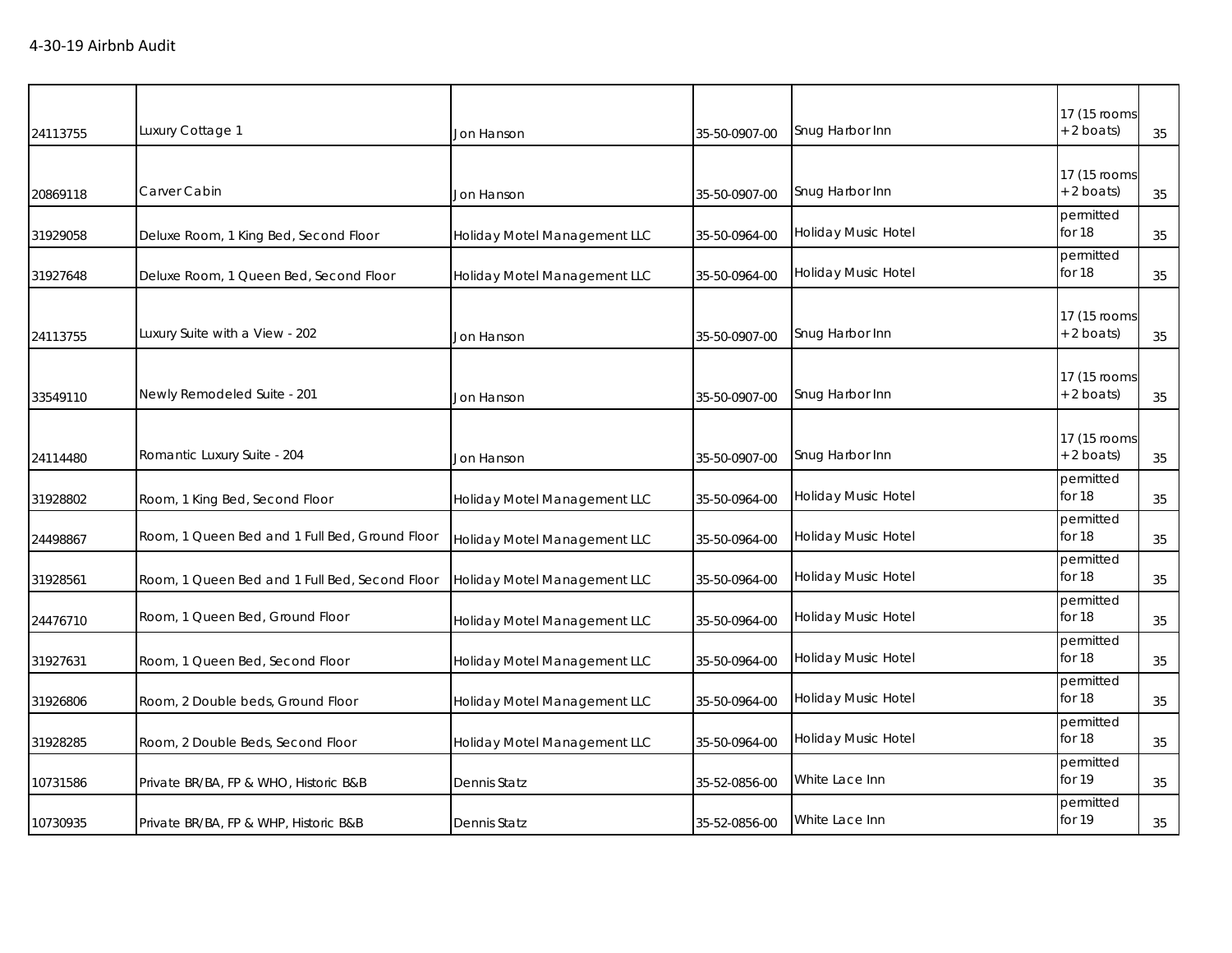| 28738298 | Private BR/BA, FP&WHP, Historic B&B                          | Dennis Statz | 35-52-0856-00 | White Lace Inn | permitted<br>for 19 | 35 |
|----------|--------------------------------------------------------------|--------------|---------------|----------------|---------------------|----|
| 28737263 | Private BR/BA, FP&WHP, Historic B&B                          | Dennis Statz | 35-52-0856-00 | White Lace Inn | permitted<br>for 19 | 35 |
| 28738915 | Private BR/BA, FP&WHP, Historic B&B                          | Dennis Statz | 35-52-0856-00 | White Lace Inn | permitted<br>for 19 | 35 |
| 28608919 | Private BR/BA, FP&WHP, Historic B&B                          | Dennis Statz | 35-52-0856-00 | White Lace Inn | permitted<br>for 19 | 35 |
| 28782204 | Private BR/BA, FP&WHP, Historic B&B                          | Dennis Statz | 35-52-0856-00 | White Lace Inn | permitted<br>for 19 | 35 |
| 28739719 | Private BR/BA, FP&WHP, Historic B&B                          | Dennis Statz | 35-52-0856-00 | White Lace Inn | permitted<br>for 19 | 35 |
| 28781413 | Private BR/BA, FP&WHP, Historic B&B                          | Dennis Statz | 35-52-0856-00 | White Lace Inn | permitted<br>for 19 | 35 |
| 28720272 | Private BR/BA, Frplce, Historic B&B                          | Dennis Statz | 35-52-0856-00 | White Lace Inn | permitted<br>for 19 | 35 |
| 10569102 | Private BR/BA, FRPLCE, Historic B&B                          | Dennis Statz | 35-52-0856-00 | White Lace Inn | permitted<br>for 19 | 35 |
| 28562716 | Private BR/BA, Whrlpl, Historic B&B                          | Dennis Statz | 35-52-0856-00 | White Lace Inn | permitted<br>for 19 | 35 |
| 10700860 | Private BR/BA, Whrlpl, Historic B&B                          | Dennis Statz | 35-52-0856-00 | White Lace Inn | permitted<br>for 19 | 35 |
| 31535739 | Room 1: Door County Orchard (Main House) -<br>White Lace Inn | Dennis Statz | 35-52-0856-00 | White Lace Inn | permitted<br>for 19 | 35 |
| 31560774 | Room 10: Secret Garden (Garden House) - White<br>Lace Inn    | Dennis Statz | 35-52-0856-00 | White Lace Inn | permitted<br>for 19 | 35 |
| 31560870 | Room 11: The Hideaway (Garden House) - White<br>Lace Inn     | Dennis Statz | 35-52-0856-00 | White Lace Inn | permitted<br>for 19 | 35 |
| 31535845 | Room 2: Old Garden Roses (Main House) - White<br>Lace Inn    | Dennis Statz | 35-52-0856-00 | White Lace Inn | permitted<br>for 19 | 35 |
| 31536049 | Room 3: English Lavender (Main House) - White<br>Lace Inn    | Dennis Statz | 35-52-0856-00 | White Lace Inn | permitted<br>for 19 | 35 |
| 31536176 | Room 4: Romantic Retreat (Main House) - White<br>Lace Inn    | Dennis Statz | 35-52-0856-00 | White Lace Inn | permitted<br>for 19 | 35 |
| 31536254 | Room 6: Vintage Rose (Garden house) - White<br>Lace Inn      | Dennis Statz | 35-52-0856-00 | White Lace Inn | permitted<br>for 19 | 35 |
| 31536340 | Room 7: Garden View (Garden House) - White<br>Lace Inn       | Dennis Statz | 35-52-0856-00 | White Lace Inn | permitted<br>for 19 | 35 |
|          |                                                              |              |               |                |                     |    |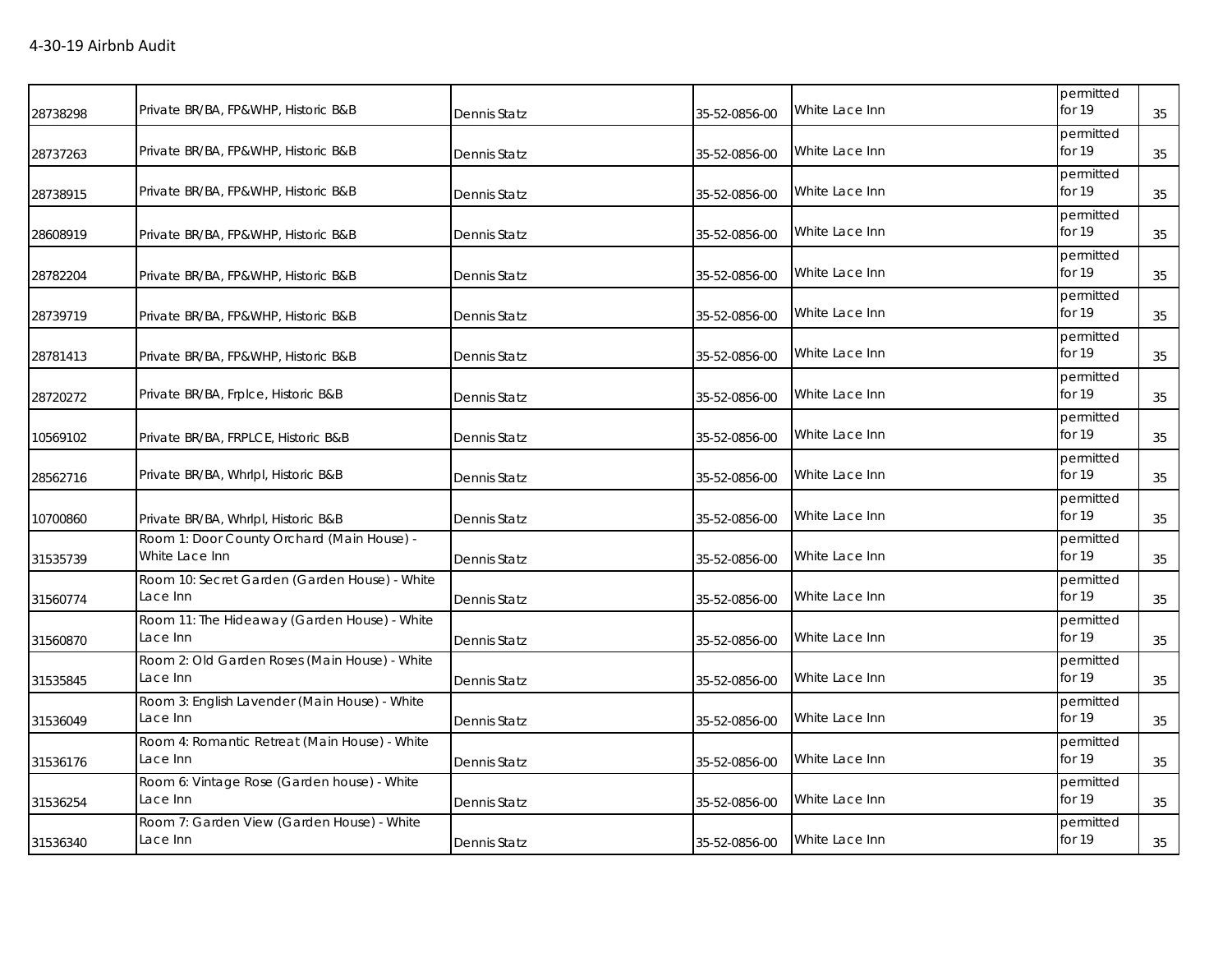|          | Room 8: English Country (Garden House) - White<br>Lace Inn    |                                |               | White Lace Inn                    | permitted<br>for 19        |    |
|----------|---------------------------------------------------------------|--------------------------------|---------------|-----------------------------------|----------------------------|----|
| 31560145 |                                                               | Dennis Statz                   | 35-52-0856-00 |                                   |                            | 35 |
| 31560520 | Room 9: Casual Victorian (Garden House) - White<br>Lace Inn   | Dennis Statz                   | 35-52-0856-00 | White Lace Inn                    | permitted<br>for 19        | 35 |
| 31561008 | Room A: Royal Chamber (Washburn House) -<br>White Lace Inn    | <b>Dennis Statz</b>            | 35-52-0856-00 | White Lace Inn                    | permitted<br>for 19        | 35 |
| 31566668 | Room C: Wild Roses (Washburn House) - White<br>Lace Inn       | <b>Dennis Statz</b>            | 35-52-0856-00 | White Lace Inn                    | permitted<br>for 19        | 35 |
| 31566760 | Room D: Country Cottage (Washburn House) -<br>White Lace Inn  | Dennis Statz                   | 35-52-0856-00 | White Lace Inn                    | permitted<br>for 19        | 35 |
| 31877729 | Steeple View Cottage                                          | Dennis Statz                   | 35-52-0856-00 | White Lace Inn                    | permitted<br>for 19        | 35 |
| 31586882 | Suite 16: Winter Warmth (Hadley House) - White<br>Lace Inn    | Dennis Statz                   | 35-52-0856-00 | White Lace Inn                    | permitted<br>for 19        | 35 |
| 31587028 | Suite 17: Country Summer (Hadley House) - White<br>Lace Inn   | Dennis Statz                   | 35-52-0856-00 | White Lace Inn                    | permitted<br>for 19        | 35 |
| 31587189 | Suite 18: Fall Festival (Hadley House) - White Lace<br>Inn    | Dennis Statz                   | 35-52-0856-00 | White Lace Inn                    | permitted<br>for 19        | 35 |
| 31587433 | Suite 19: Spring Floral (Hadley House) - White Lace<br>Inn    | Dennis Statz                   | 35-52-0856-00 | White Lace Inn                    | permitted<br>for 19        | 35 |
| 31561096 | Suite B: Victorian Suite (Washburn House) - White<br>Lace Inn | Dennis Statz                   | 35-52-0856-00 | White Lace Inn                    | permitted<br>for 19        | 35 |
| 3190446  | Downtown Sturgeon Bay - Postcard                              | RME Holdings - Robert Esposito | 35-53-1452-00 | Arbor and Postcard - RME Holdings | Permitted<br>for two units | 35 |
| 12792862 | Downtown Sturgeon Bay CornerSuite                             | Robert & Teresa Esposito       | 35-53-1628-00 | Villa and Corner Suite            | permitted<br>for $3$       | 35 |
| 12793691 | Downtown Sturgeon Bay Villa Suite                             | Robert & Teresa Esposito       | 35-53-1628-00 | Villa and Corner Suite            | permitted<br>for $3$       | 35 |
| 3324489  | Downtown Sturgeon Bay, Arbor                                  | RME Holdings - Robert Esposito | 35-53-1452-00 | Arbor and Postcard - RME Holdings | Permitted<br>for two units | 35 |
| 19180482 | The Coach House                                               | Robert & Teresa Esposito       | 35-53-1628-00 | Villa and Corner Suite            | permitted<br>for $3$       | 35 |
| 4692800  | the Magnolia Suite                                            | Diane Allen & Mike Perski      | 35-53-1096-00 | The Magnolia                      |                            | 35 |
| 9506189  | Diplomat Bed and Breakfast/Treaty Suite                       | Tami Dal Santo                 | 35-54-1544-00 | Diplomat Bed and Breakfast        | permitted<br>for six units | 35 |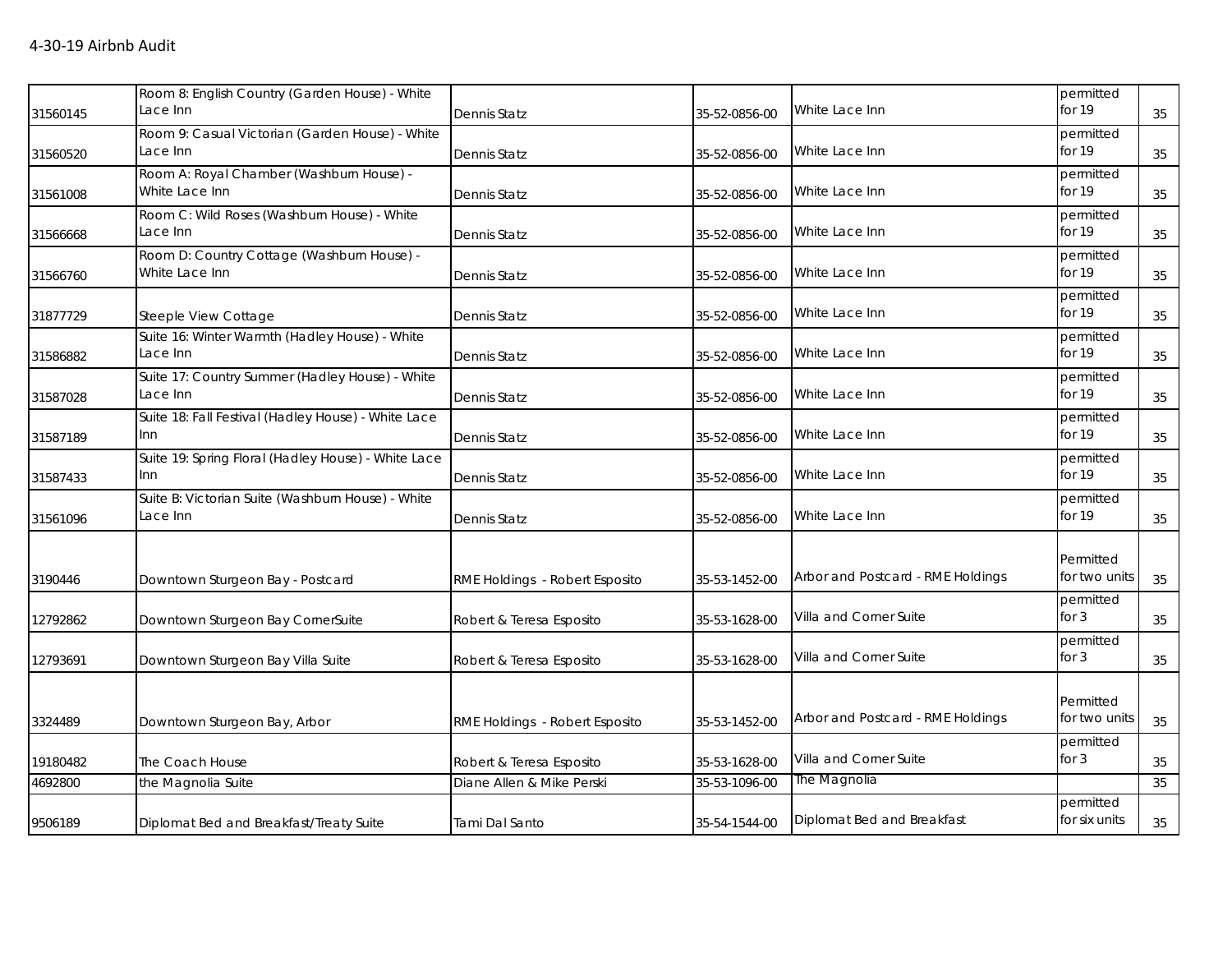|          | Garden Gate Bed & Breakfast: English Lavender                                        |                                    |               |                                             | permitted     |    |
|----------|--------------------------------------------------------------------------------------|------------------------------------|---------------|---------------------------------------------|---------------|----|
| 27085342 | Room                                                                                 | <b>Robin Vallow</b>                | 35-54-0858-00 | Garden Gate                                 | for 4         | 35 |
|          | Garden Gate Bed and Breakfast: Cottage Rose                                          |                                    |               |                                             | permitted     |    |
| 27085059 | Room                                                                                 | <b>Robin Vallow</b>                | 35-54-0858-00 | Garden Gate                                 | for 4         | 35 |
|          |                                                                                      |                                    |               |                                             | permitted     |    |
| 27084207 | Garden Gate Bed and Breakfast: Garden Suite                                          | Robin Vallow                       | 35-54-0858-00 | Garden Gate                                 | for 4         | 35 |
|          | Garden Gate Bed and Breakfast: Vintage Rose                                          |                                    |               |                                             | permitted     |    |
| 26745725 | Room                                                                                 | Robin Vallow                       | 35-54-0858-00 | Garden Gate                                 | for $4$       | 35 |
| 28540445 | <b>Sweet Suites</b>                                                                  | Terry Ullman                       | 35-54-1967-00 | Door County Candy B&B                       |               | 35 |
|          |                                                                                      |                                    |               |                                             | permitted     |    |
| 17586605 | The Diplomat Bed and Breakfast/Chancery suite                                        | Tami Dal Santo                     | 35-54-1544-00 | Diplomat Bed and Breakfast                  | for six units | 35 |
| 28459138 | Almost Like Home" Door County, Wisconsin                                             | Jerome Jobishop                    | 35-56-2012-00 | Almost Like Home                            |               | 35 |
| 34143254 | "Almost Like Home" Parkside, Sturgeon Bay, WI                                        | Jerome Jobishop                    | 35-56-2068-00 | Almost Like Home Parside                    |               | 35 |
|          |                                                                                      |                                    |               |                                             |               |    |
| 24911248 | 3BR Newly Renovated House in Sturgeon Bay                                            | Phlip Lyons and Judith Dwyer Lyons | 35-56-1994-00 | Three Bedroom House - Lyons                 |               | 35 |
|          |                                                                                      |                                    |               |                                             | permitted     |    |
| 1095333  | A City Cottage in the Heart of Town                                                  | Kelly Avenson & Elliot Goettelman  | 35-56-1651-00 | City Cottage, The                           | for 2         | 35 |
|          |                                                                                      |                                    |               |                                             | permitted     |    |
| 28415584 | City Apartment   In the heart of historic downtown Kelly Avenson & Elliot Goettelman |                                    | 35-56-1651-00 | City Cottage, The                           | for 2         | 35 |
| 26203239 | Air Mikey B                                                                          | Michael Bleck                      | 35-56-1911-00 | Bleck- 316 N Joliet                         |               | 35 |
| 18359397 | <b>Barbara's Guest House</b>                                                         | Stephen Day                        | 35-56-1727-00 | <b>Barbara's Guest House</b>                |               | 35 |
| 23698225 | Boat House on the Bay                                                                | <b>William Anderson</b>            | 35-56-1629-06 | <b>Boat House</b>                           | dcpm          | 35 |
| 24733645 | Castaway Cottage                                                                     | Jonathan & Kathy Salit             | 35-56-1936-00 | Castaway Cottage                            |               | 35 |
| 19824536 | Chalet by the Bay                                                                    | Jonathan Salit                     | 35-56-1807-00 | Chalet by the Bay - Salit                   |               | 35 |
| 9271311  | Chalet on the Shore                                                                  | Jennifer Jorns & Brian Frisque     | 35-56-1663-00 | Chalet by the Shore                         |               | 35 |
| 14487990 | Close to Everything in Sturgeon Bay                                                  | Ann Kifer                          | 35-56-1673-00 | Neenah Street Holdings                      |               | 35 |
|          | Compass Cove   Downtown Home with Modern                                             |                                    |               |                                             |               |    |
| 34182259 | updates                                                                              | Matthew and Desiree Wood           | 35-56-2048-00 | Compass Cove                                |               | 35 |
| 8146241  | Cute Yellow House                                                                    | Joan Schiels/Jan Mills             | 35-56-1559-00 | Little Yellow House                         |               | 35 |
|          |                                                                                      |                                    |               |                                             | permitted     |    |
| 19762075 | Delaware Dream                                                                       | Carter Holdings LLC                | 35-56-1746-00 | Perfectly Downtown and Delaware Dream for 2 |               | 35 |
| 24261293 | Dock on the Bay Coach Home                                                           | Fear Investments                   | 35-56-1889-00 | Dock on the Bay                             |               | 35 |
| 19179293 | Door County Bayview                                                                  | Diane Rockwell                     | 35-56-1772-00 | Door County Bayview                         |               | 35 |
| 13257277 | Door County Easy Living                                                              | <b>Rich Miller</b>                 | 35-56-1654-00 | Door County Easy Living - Miller            |               | 35 |
| 28511065 | Door County Home Away From Home                                                      | Alison and Phil Weckler            | 35-56-2001-00 | Door County Home Away from Home             |               | 35 |
|          |                                                                                      |                                    |               |                                             | permitted     |    |
|          |                                                                                      |                                    |               |                                             | for three     |    |
| 3280736  | Door County Waterfront Cottage                                                       | CenterPointe Yacht Services        | 35-56-0911-00 | CenterPointe Marina                         | units         | 35 |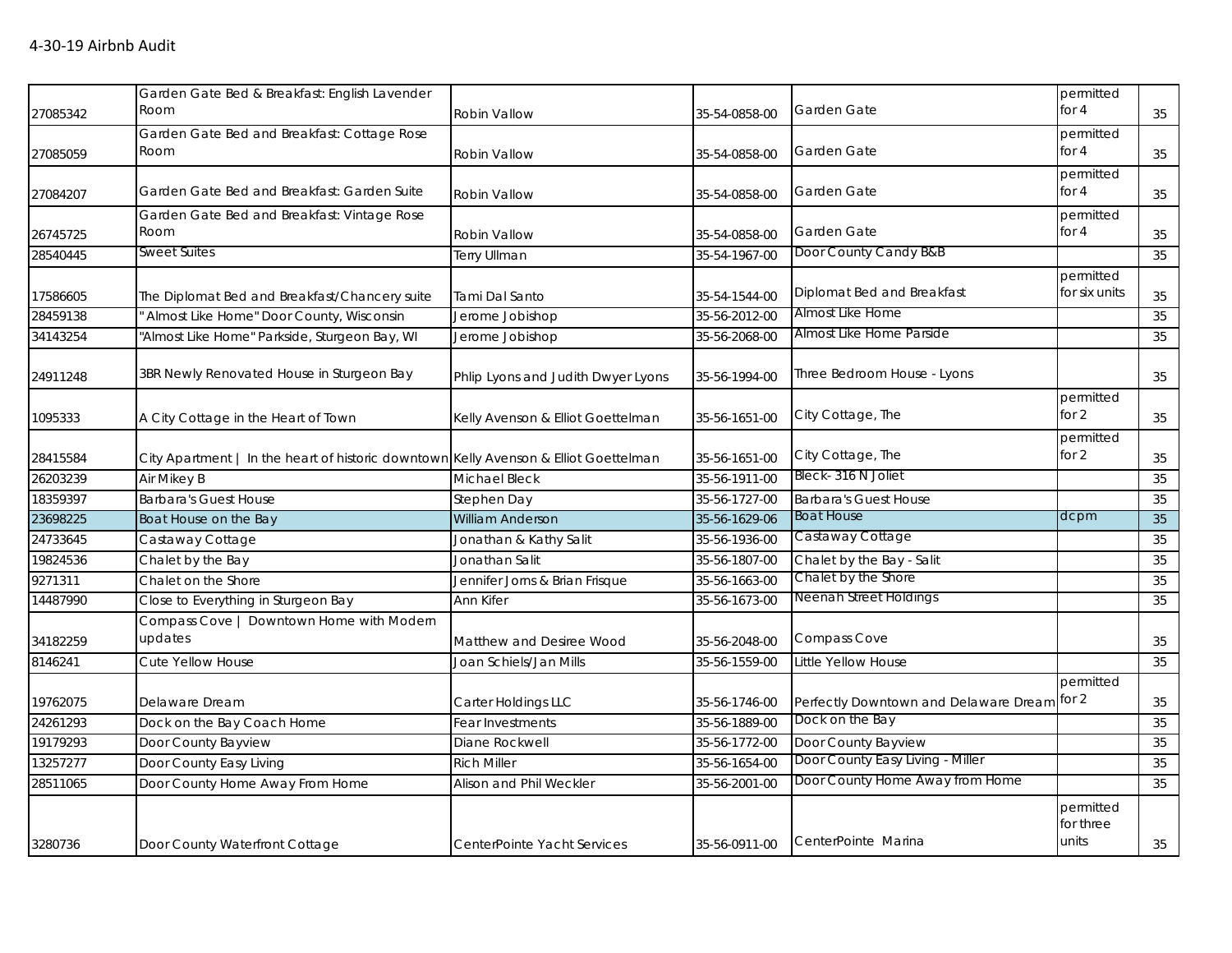|          |                                                                          |                                  |               |                                                       | permitted<br>for three |    |
|----------|--------------------------------------------------------------------------|----------------------------------|---------------|-------------------------------------------------------|------------------------|----|
| 13749828 | Door County Waterfront Cottage                                           | CenterPointe Yacht Services      | 35-56-0911-00 | CenterPointe Marina                                   | units                  | 35 |
| 3518762  | Downtown Sturgeon Bay, Door County                                       | Hans Reumschuessel               | 35-56-1437-00 | Downtown Sturgeon Bay                                 |                        | 35 |
| 28284749 | Eagle's Nest, Waterfront Apartment                                       | Alisa Landman                    | 35-56-1808-00 | Lily Pad Cottage                                      |                        | 35 |
|          |                                                                          |                                  |               |                                                       |                        |    |
| 33846594 | Home Sweet Home   Sturgeon Bay-Door County                               | Mary Olsen                       | 35-56-2087-17 | Home Sweet Home                                       |                        | 35 |
| 16392503 | Lily Pad Cottage                                                         | Alisa Landman                    | 35-56-1808-00 | Lily Pad Cottage                                      |                        | 35 |
| 27877637 | <b>Myrtles Place</b>                                                     | <b>Bonny Schinkten</b>           | 35-56-1947-00 | <b>Myrtles Place</b>                                  |                        | 35 |
| 26270652 | NEW! 'Collectic Farmhouse Suite!' in Sturgeon Bay!                       | Aaron Hilpipre                   | 35-56-1939-00 | Hilpipre-228 N 7th Ave - Collectic<br>Farmhouse Suite |                        | 35 |
| 31924303 | NEW! Downtown Sturgeon Bay Home - Walk to BridgODK PROPERTIES Ben Keleny |                                  | 35-56-2017-00 | Sunset House - Keleny-Door Belle                      | permitted<br>for $2$   | 35 |
| 25578596 | NEW! Sturgeon Bay Home Near Potawatomi State P                           | Tom and Christine Dehnert        | 35-56-1927-00 | Port View Cottage                                     |                        | 35 |
| 24629975 | NEW!Waterfront Sturgeon Bay Home w/Deck & Fire<br>Pit                    | Cheryl Link                      | 35-56-1875-00 | On Bay Thyme                                          |                        | 35 |
| 29946818 | Oak Street Loft   Westside Water View                                    | <b>Jeff Tebon</b>                | 35-56-2029-17 | Oak Street Loft - Tebon                               |                        | 35 |
| 21642288 | Overlooking Third Ave                                                    | Joe Baw and Rob Paul             | 35-53-1816-00 | Overlooking Third Ave                                 |                        | 35 |
| 25614073 | Pelican Suite, Door County: Waterfront Suite                             | John Hermanson                   | 35-56-1819-00 | Suite on the Water                                    | Peritted for           | 35 |
| 18683132 | Perfectly Downtown                                                       | Carter Holdings LLC              | 35-56-1746-00 | Perfectly Downtown and Delaware Dream for 2           | permitted              | 35 |
| 18655796 | Petite Maison Bleu                                                       | <b>Terry Cummings</b>            | 35-56-1755-00 | Petite Maison Bleu                                    |                        | 35 |
| 25319787 | R&H Bayshore Estate                                                      | Helen & Robin Urban              | 35-56-1957-00 | R & H Bayshore Estate                                 |                        | 35 |
| 17380652 | Sawyer View Villa                                                        | Ken Glasheen                     | 35-56-1726-00 | Sawyer View Village                                   |                        | 35 |
| 27834966 | Sive's Door                                                              | Sive's Door LLC - Rebecca Bodmer | 35-56-1972-00 | Sive's Door                                           |                        | 35 |
| 26452662 | Sturgeon Bay Countryside Studio                                          | Aaron Carmody                    | 35-56-1928-00 | Sturgeon Bay Countryside Studio                       |                        | 35 |
| 8129738  | Sturgeon Bay Doll House                                                  | Patrice Sebastian                | 35-56-1565-00 | Sturgeon Bay Doll House                               |                        | 35 |
| 25487105 | Sturgeon Bay Waterfront Cottage                                          | Justin & Lindsey Bohrer          | 33-56-1954-00 | Bayside Cottage -- Bohrer - 3815 Bayshore             |                        | 35 |
| 21982114 | Sturgeon Bay Waterfront Cottage                                          | Eric Minten                      | 35-56-1767-00 | Door County Waterfront Cottage Minten                 |                        | 35 |
| 28844540 | Sunset house                                                             | <b>ODK PROPERTIES Ben Keleny</b> | 35-56-2017-00 | Sunset House - Keleny-Door Belle                      | permitted<br>for $2$   | 35 |
| 28538540 | The Ballard House Door County                                            | Restassure                       | 35-56-2044-17 | <b>Ballard House</b>                                  |                        | 35 |
| 27503937 | The Blue Cottage Cozy city cottage near<br>downtown.                     | Tom Haight                       | 35-56-1991-00 | Blue Cottage, The -Haight                             |                        | 35 |
|          |                                                                          |                                  |               |                                                       |                        |    |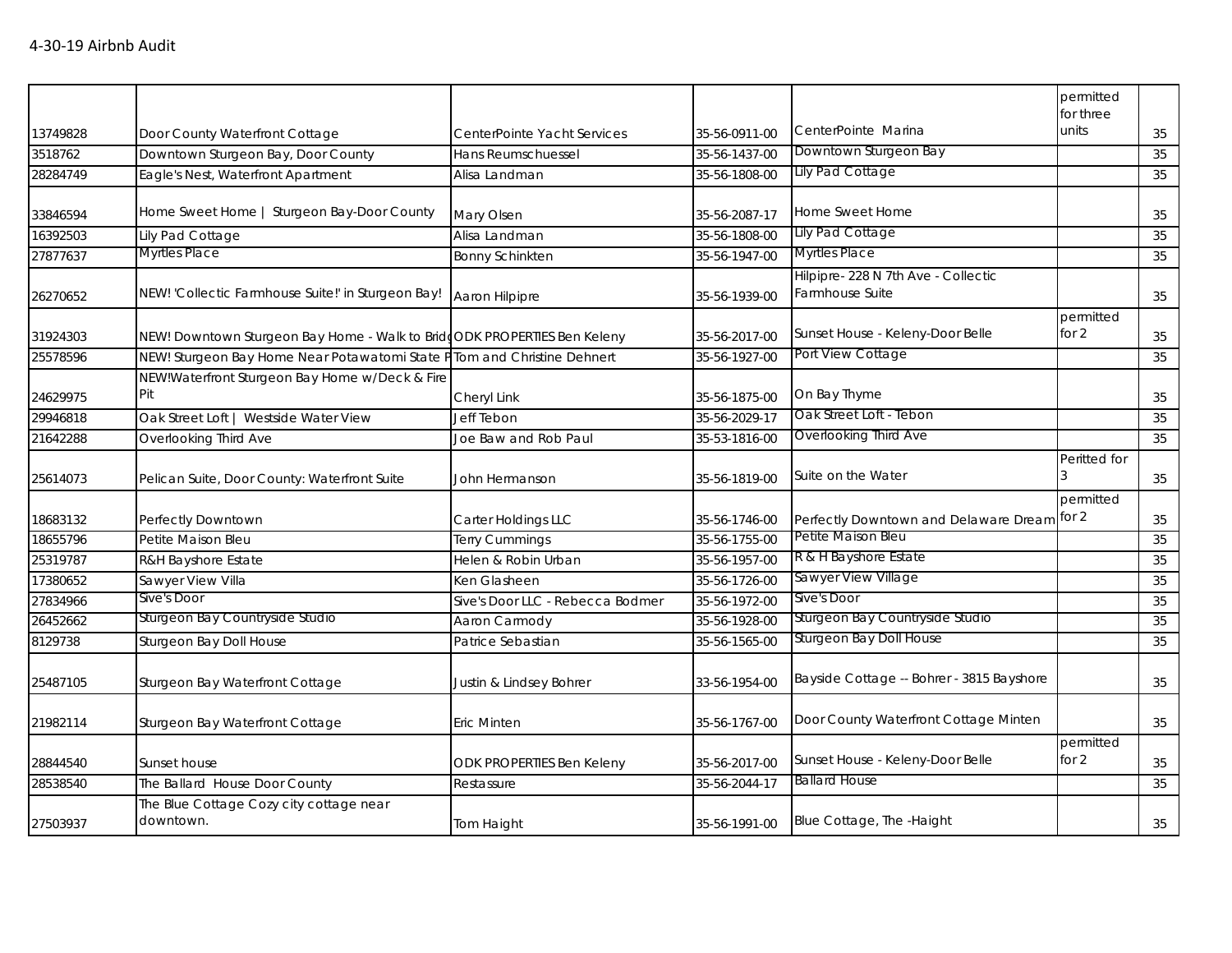|          |                                                                  |                                                     |               |                                                              | Peritted for         |    |
|----------|------------------------------------------------------------------|-----------------------------------------------------|---------------|--------------------------------------------------------------|----------------------|----|
| 25621059 | The Nest, Door County: Room in Waterfront Home                   | John Hermanson                                      | 35-56-1819-00 | Suite on the Water                                           |                      | 35 |
|          |                                                                  |                                                     |               |                                                              | Peritted for         |    |
| 25623966 | Turtle Suite, Door County: Waterfront Suite                      | John Hermanson                                      | 35-56-1819-00 | Suite on the Water                                           |                      | 35 |
| 23343621 | Veronica Joyce                                                   | Lola DeVillers and Stuart Champeau                  | 35-56-1877-00 | Veronica Joice                                               |                      | 35 |
| 24607218 | West Side Gem                                                    | Susan I Guthrie                                     | 35-56-1918-00 | West Side Gem - 223 S Lansing                                |                      | 35 |
| 15678659 | Yellow Cottage                                                   | Megan and Shane Wheeler                             | 35-56-1946-00 | Yellow Cottage, Wheeler                                      |                      | 35 |
| 33165932 | Small new home designed for energy efficiency                    |                                                     |               |                                                              |                      | 35 |
|          |                                                                  | The Yacht Harbor, LLC & Sturgeon Bay                |               |                                                              | permitted            |    |
| 24076184 | Bay Breeze - the Floating Cottage                                | Marinas.com                                         | 35-59-1676-02 | Door County Houseboat Rentals, LLC                           | for 4                | 35 |
| 23915694 | <b>Boat Bungalow</b>                                             | Sam Parent                                          | 35-59-1907-00 | Gypsy Soul - Boat bungalow                                   |                      | 35 |
| 18913824 | Desiree the houseboat                                            | The Yacht Harbor, LLC & Sturgeon Bay<br>Marinas.com | 35-59-1676-00 | Door County Houseboat Rentals, LLC                           | permitted<br>for 4   | 35 |
| 24077834 | Pier Relaxn' - the Floating Cottage                              | The Yacht Harbor, LLC & Sturgeon Bay<br>Marinas.com | 35-59-1676-01 | Door County Houseboat Rentals, LLC                           | permitted<br>for 4   | 35 |
| 18035205 | The Mary I                                                       | The Yacht Harbor, LLC & Sturgeon Bay<br>Marinas.com | 35-59-1676-00 | Door County Houseboat Rentals, LLC                           | permitted<br>for $4$ | 35 |
|          |                                                                  |                                                     |               |                                                              |                      |    |
| 30532976 | Abode on the beach                                               | LLC Great Wulf Partners/Cap Wulf                    | 36-56-0811-00 | Abode on the Beach                                           |                      | 36 |
| 28333052 | Beach House right on Lake Michigan!                              | <b>Mercedes Wadkins</b>                             | 36-56-1814-01 | A Spirit of Adventure-Wadkins -2986 Lake<br>Forest Park Road |                      | 36 |
| 18073736 | Claybanks   A Woodsy Retreat near Lake Michigar David Goettelman |                                                     | 36-56-1731-17 | Clay Banks Woodsy Retreat                                    |                      | 36 |
| 10283729 | Historic Family Farm                                             | <b>Tom Mickelson</b>                                | 36-56-1579-00 | <b>Historic Family Farm</b>                                  |                      | 36 |
| 11699220 | Lake Lane Cottage #2                                             | Rob Vogel                                           | 36-56-0869-00 | Lake Lane Cottages                                           | permitted<br>for $3$ | 36 |
| 11700582 | Lake Lane Cottages Camper                                        | Rob Vogel                                           | 36-56-0869-00 | Lake Lane Cottages                                           | permitted<br>for $3$ | 36 |
| 6253565  | Lake Lane Cottages in Door County #1                             | Rob Vogel                                           | 36-56-0869-00 | Lake Lane Cottages                                           | permitted<br>for $3$ | 36 |
| 5585456  | On the shore of Lake Michigan                                    | Ann Emmerich                                        | 36-56-1487-00 | Emmerich - On the Shore of Lake Michigan                     |                      | 36 |
| 28214581 | Peace of Beach                                                   | Chris Jeanquart                                     | 36-56-1969-00 | Jeanquart - 3140 Lake Forest Park Road                       |                      | 36 |
| 32846114 | The Chickadee Cottage                                            | <b>Tyler Lenz</b>                                   | 36-56-2073-00 | Chickadee Cottage                                            |                      | 36 |
| 20123299 | The Clerestory on Lake Michigan                                  | Christopher Mohar                                   | 36-56-1789-00 | The Clerestory on Lake Michigan                              |                      | 36 |
| 19548982 | Tolan's Cottage                                                  | Sally Tolan                                         | 36-56-0816-13 | Tolans Cottage                                               |                      | 36 |
|          |                                                                  |                                                     |               |                                                              |                      |    |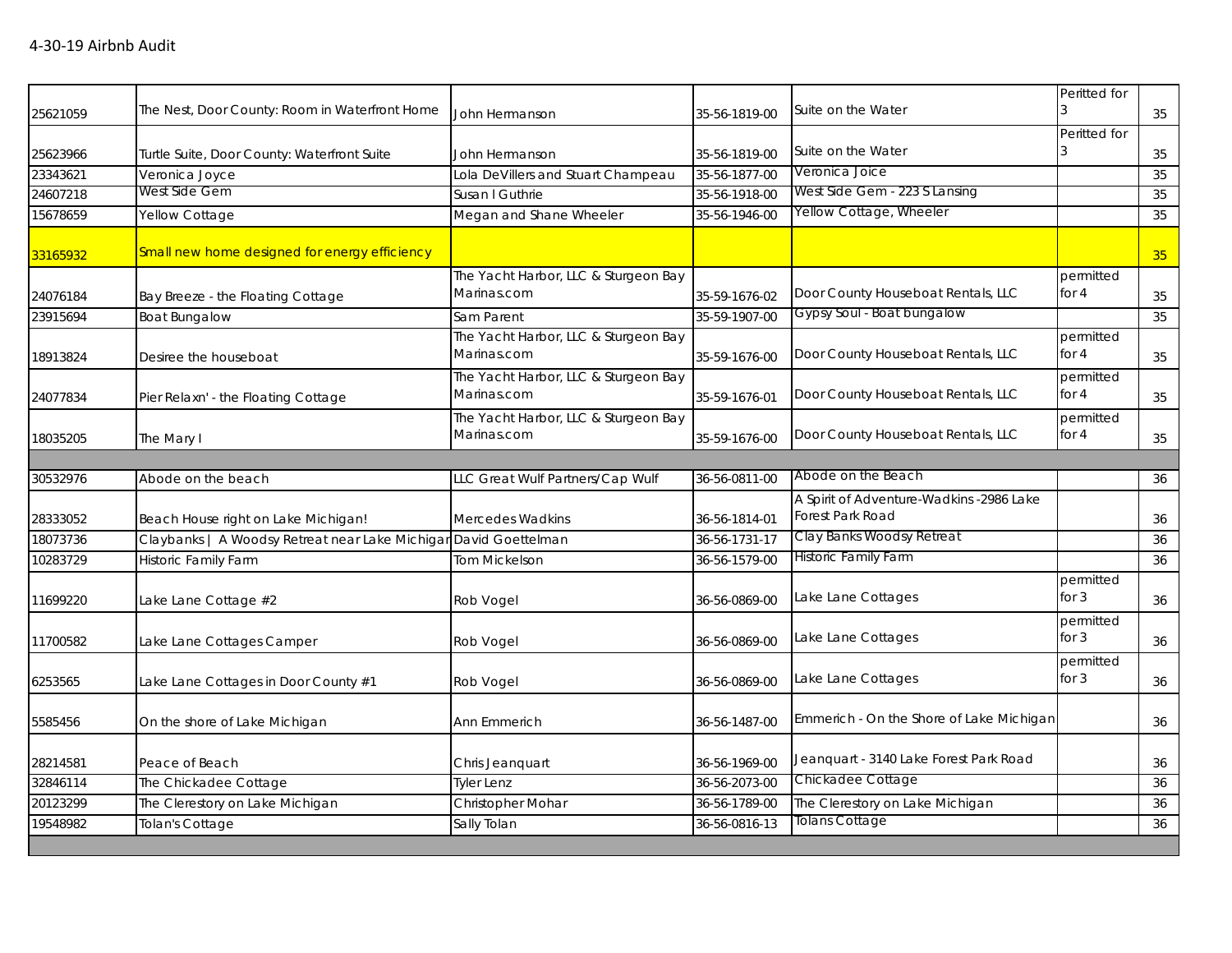| permite for<br>Rozz Little Cemetery<br>39<br>39-53-1374-00<br>27457684<br>Door County Waterfront Cabin New Construction 2 Donn Rozz, Robert Paul<br>La Bella Casa Di Mattoni<br>3 Bedroom Cottage with a Water View<br>1327057<br>Mark and Jill Schwarzbauer<br>39-56-1320-00<br>39<br>Cabin Sun Over Beach<br>Door County Shore Front 2 Bdrm Cabin on 1.2 Acres Pat O'Donnell<br>15057147<br>39-56-1398-00<br>39<br>Sunset Cliff Cottage<br>Sunset Cliff Cottage<br>18833980<br>Jon Hansen<br>39-56-0860-00<br>39<br>Cabin on the Bay - Goffard<br>Family Friendly Cabin On The Bay!<br>17300921<br>Goffard<br>39-56-1709-00<br>39<br>Waterftont Cottage - Soukup<br>42-56-1774-00<br>Waterfront Door County Cottage<br>42<br>19594834<br>Lisa Soukup<br>permitted<br>Viking Village<br>for 13<br>11389754<br>Charming Near Town Motel Room<br>46-50-1596-00<br><b>Andrew Valentincic</b><br>46<br>permitted<br>for 13<br>Viking Village<br>Remodeled 2 bedroom apartment unit.<br>46-50-1596-00<br><b>Andrew Valentincic</b><br>46<br>permitted<br>for 13<br>Viking Village<br>14825088<br>Charming one bedroom flat at Viking Village<br>Andrew Valentincic<br>46-50-1596-00<br>46<br>permitted<br>for 13<br>Viking Village<br>Cozy and charming studio with kitchen.<br>15351847<br><b>Andrew Valentincic</b><br>46-50-1596-00<br>46<br>permitted<br>for 13<br>Viking Village<br>10907613<br>Sunrise A Frame on the lake<br><b>Andrew Valentincic</b><br>46-50-1596-00<br>46<br>permitted<br>for 13<br><b>Viking Village</b><br>Viking Village 2 Bedroom Flat<br>8898775<br><b>Andrew Valentincic</b><br>46-50-1596-00<br>46<br>permitted<br>Coffee Creek Cabin<br>for 2<br>Dawn Chier<br>46-55-0731-00<br>13156138<br>Cute Affordable Cabin on Island - Kayaker Cabin<br>46<br><b>Buckwild Farm</b><br>27853119<br><b>Buckwild Estate</b><br>46-56-1332-00<br>Dan Jorgenson<br>46<br>Aunt Ethel's Cozy Island Cottage - close to town!<br>Aunty Ethyl's<br>Evelyn and Chad Beneda<br>46-56-2066-00<br>31445707<br>46<br>Bay Farm LLC<br>14443055<br>Bay Farm Lake Cottage<br>Kathleen Young<br>46-56-1650-00<br>46<br><b>Breezy Beach</b><br><b>Breezy Beach</b><br><b>Richard Tobey</b><br>46-56-1940-00<br>25811058<br>46<br>Trueblood Cottage<br>6541476<br>Charming Waterfront Cottage<br>46-56-1411-00<br>Alex Trueblood<br>46<br>permitted<br>Coffee Creek Cabin<br>for 2<br>13378765<br>Coffee Creek Cabins "Biker Cabin" on Wash. Island Dawn Chier<br>46-55-0731-00<br>$46\,$<br>Casey Dahl & Shawn Murray<br>Folk Tree Farm<br>Folk Tree Farm on Washington Island<br>46-56-1933-00<br>46<br>Island View Cottage - Wasie<br>Island View Cottage on Washington Island<br>Edward & Peri Ann Wasie<br>46-56-1909-00<br>46<br>Old Orchard Farm<br>Old Orchard Farm<br>Deb Sheridan<br>46-56-1867-00<br>46<br>Daniel Wiersum<br>Quiet Island Waterfront Retreat<br>46-56-2036-00<br>Quiet Island Waterfront Retreat<br>46<br>Jason & Naomi Burke & Dan<br>Waterfront Cottage, includes 2 kayaks!<br>Jorgeonson<br>Detroit Harbor Homestead Cottage<br>46-56-1937-11<br>46 | 19285613 | <b>Beautiful Waterfront Cabin Door County</b> | Donn Rozz, Robert Paul | 39-53-1374-00 | Rozz Little Cemetery | 39 |
|-------------------------------------------------------------------------------------------------------------------------------------------------------------------------------------------------------------------------------------------------------------------------------------------------------------------------------------------------------------------------------------------------------------------------------------------------------------------------------------------------------------------------------------------------------------------------------------------------------------------------------------------------------------------------------------------------------------------------------------------------------------------------------------------------------------------------------------------------------------------------------------------------------------------------------------------------------------------------------------------------------------------------------------------------------------------------------------------------------------------------------------------------------------------------------------------------------------------------------------------------------------------------------------------------------------------------------------------------------------------------------------------------------------------------------------------------------------------------------------------------------------------------------------------------------------------------------------------------------------------------------------------------------------------------------------------------------------------------------------------------------------------------------------------------------------------------------------------------------------------------------------------------------------------------------------------------------------------------------------------------------------------------------------------------------------------------------------------------------------------------------------------------------------------------------------------------------------------------------------------------------------------------------------------------------------------------------------------------------------------------------------------------------------------------------------------------------------------------------------------------------------------------------------------------------------------------------------------------------------------------------------------------------------------------------------------------------------------------------------------------------------------------------------------------------------------------------------------------------------------------------------------------------------------------------------------------------------------------------------------------------------------------------------------------------------------------------------|----------|-----------------------------------------------|------------------------|---------------|----------------------|----|
|                                                                                                                                                                                                                                                                                                                                                                                                                                                                                                                                                                                                                                                                                                                                                                                                                                                                                                                                                                                                                                                                                                                                                                                                                                                                                                                                                                                                                                                                                                                                                                                                                                                                                                                                                                                                                                                                                                                                                                                                                                                                                                                                                                                                                                                                                                                                                                                                                                                                                                                                                                                                                                                                                                                                                                                                                                                                                                                                                                                                                                                                                     |          |                                               |                        |               |                      |    |
|                                                                                                                                                                                                                                                                                                                                                                                                                                                                                                                                                                                                                                                                                                                                                                                                                                                                                                                                                                                                                                                                                                                                                                                                                                                                                                                                                                                                                                                                                                                                                                                                                                                                                                                                                                                                                                                                                                                                                                                                                                                                                                                                                                                                                                                                                                                                                                                                                                                                                                                                                                                                                                                                                                                                                                                                                                                                                                                                                                                                                                                                                     |          |                                               |                        |               |                      |    |
|                                                                                                                                                                                                                                                                                                                                                                                                                                                                                                                                                                                                                                                                                                                                                                                                                                                                                                                                                                                                                                                                                                                                                                                                                                                                                                                                                                                                                                                                                                                                                                                                                                                                                                                                                                                                                                                                                                                                                                                                                                                                                                                                                                                                                                                                                                                                                                                                                                                                                                                                                                                                                                                                                                                                                                                                                                                                                                                                                                                                                                                                                     |          |                                               |                        |               |                      |    |
|                                                                                                                                                                                                                                                                                                                                                                                                                                                                                                                                                                                                                                                                                                                                                                                                                                                                                                                                                                                                                                                                                                                                                                                                                                                                                                                                                                                                                                                                                                                                                                                                                                                                                                                                                                                                                                                                                                                                                                                                                                                                                                                                                                                                                                                                                                                                                                                                                                                                                                                                                                                                                                                                                                                                                                                                                                                                                                                                                                                                                                                                                     |          |                                               |                        |               |                      |    |
|                                                                                                                                                                                                                                                                                                                                                                                                                                                                                                                                                                                                                                                                                                                                                                                                                                                                                                                                                                                                                                                                                                                                                                                                                                                                                                                                                                                                                                                                                                                                                                                                                                                                                                                                                                                                                                                                                                                                                                                                                                                                                                                                                                                                                                                                                                                                                                                                                                                                                                                                                                                                                                                                                                                                                                                                                                                                                                                                                                                                                                                                                     |          |                                               |                        |               |                      |    |
|                                                                                                                                                                                                                                                                                                                                                                                                                                                                                                                                                                                                                                                                                                                                                                                                                                                                                                                                                                                                                                                                                                                                                                                                                                                                                                                                                                                                                                                                                                                                                                                                                                                                                                                                                                                                                                                                                                                                                                                                                                                                                                                                                                                                                                                                                                                                                                                                                                                                                                                                                                                                                                                                                                                                                                                                                                                                                                                                                                                                                                                                                     |          |                                               |                        |               |                      |    |
|                                                                                                                                                                                                                                                                                                                                                                                                                                                                                                                                                                                                                                                                                                                                                                                                                                                                                                                                                                                                                                                                                                                                                                                                                                                                                                                                                                                                                                                                                                                                                                                                                                                                                                                                                                                                                                                                                                                                                                                                                                                                                                                                                                                                                                                                                                                                                                                                                                                                                                                                                                                                                                                                                                                                                                                                                                                                                                                                                                                                                                                                                     |          |                                               |                        |               |                      |    |
|                                                                                                                                                                                                                                                                                                                                                                                                                                                                                                                                                                                                                                                                                                                                                                                                                                                                                                                                                                                                                                                                                                                                                                                                                                                                                                                                                                                                                                                                                                                                                                                                                                                                                                                                                                                                                                                                                                                                                                                                                                                                                                                                                                                                                                                                                                                                                                                                                                                                                                                                                                                                                                                                                                                                                                                                                                                                                                                                                                                                                                                                                     |          |                                               |                        |               |                      |    |
|                                                                                                                                                                                                                                                                                                                                                                                                                                                                                                                                                                                                                                                                                                                                                                                                                                                                                                                                                                                                                                                                                                                                                                                                                                                                                                                                                                                                                                                                                                                                                                                                                                                                                                                                                                                                                                                                                                                                                                                                                                                                                                                                                                                                                                                                                                                                                                                                                                                                                                                                                                                                                                                                                                                                                                                                                                                                                                                                                                                                                                                                                     |          |                                               |                        |               |                      |    |
|                                                                                                                                                                                                                                                                                                                                                                                                                                                                                                                                                                                                                                                                                                                                                                                                                                                                                                                                                                                                                                                                                                                                                                                                                                                                                                                                                                                                                                                                                                                                                                                                                                                                                                                                                                                                                                                                                                                                                                                                                                                                                                                                                                                                                                                                                                                                                                                                                                                                                                                                                                                                                                                                                                                                                                                                                                                                                                                                                                                                                                                                                     |          |                                               |                        |               |                      |    |
|                                                                                                                                                                                                                                                                                                                                                                                                                                                                                                                                                                                                                                                                                                                                                                                                                                                                                                                                                                                                                                                                                                                                                                                                                                                                                                                                                                                                                                                                                                                                                                                                                                                                                                                                                                                                                                                                                                                                                                                                                                                                                                                                                                                                                                                                                                                                                                                                                                                                                                                                                                                                                                                                                                                                                                                                                                                                                                                                                                                                                                                                                     |          |                                               |                        |               |                      |    |
|                                                                                                                                                                                                                                                                                                                                                                                                                                                                                                                                                                                                                                                                                                                                                                                                                                                                                                                                                                                                                                                                                                                                                                                                                                                                                                                                                                                                                                                                                                                                                                                                                                                                                                                                                                                                                                                                                                                                                                                                                                                                                                                                                                                                                                                                                                                                                                                                                                                                                                                                                                                                                                                                                                                                                                                                                                                                                                                                                                                                                                                                                     |          |                                               |                        |               |                      |    |
|                                                                                                                                                                                                                                                                                                                                                                                                                                                                                                                                                                                                                                                                                                                                                                                                                                                                                                                                                                                                                                                                                                                                                                                                                                                                                                                                                                                                                                                                                                                                                                                                                                                                                                                                                                                                                                                                                                                                                                                                                                                                                                                                                                                                                                                                                                                                                                                                                                                                                                                                                                                                                                                                                                                                                                                                                                                                                                                                                                                                                                                                                     | 33796800 |                                               |                        |               |                      |    |
|                                                                                                                                                                                                                                                                                                                                                                                                                                                                                                                                                                                                                                                                                                                                                                                                                                                                                                                                                                                                                                                                                                                                                                                                                                                                                                                                                                                                                                                                                                                                                                                                                                                                                                                                                                                                                                                                                                                                                                                                                                                                                                                                                                                                                                                                                                                                                                                                                                                                                                                                                                                                                                                                                                                                                                                                                                                                                                                                                                                                                                                                                     |          |                                               |                        |               |                      |    |
|                                                                                                                                                                                                                                                                                                                                                                                                                                                                                                                                                                                                                                                                                                                                                                                                                                                                                                                                                                                                                                                                                                                                                                                                                                                                                                                                                                                                                                                                                                                                                                                                                                                                                                                                                                                                                                                                                                                                                                                                                                                                                                                                                                                                                                                                                                                                                                                                                                                                                                                                                                                                                                                                                                                                                                                                                                                                                                                                                                                                                                                                                     |          |                                               |                        |               |                      |    |
|                                                                                                                                                                                                                                                                                                                                                                                                                                                                                                                                                                                                                                                                                                                                                                                                                                                                                                                                                                                                                                                                                                                                                                                                                                                                                                                                                                                                                                                                                                                                                                                                                                                                                                                                                                                                                                                                                                                                                                                                                                                                                                                                                                                                                                                                                                                                                                                                                                                                                                                                                                                                                                                                                                                                                                                                                                                                                                                                                                                                                                                                                     |          |                                               |                        |               |                      |    |
|                                                                                                                                                                                                                                                                                                                                                                                                                                                                                                                                                                                                                                                                                                                                                                                                                                                                                                                                                                                                                                                                                                                                                                                                                                                                                                                                                                                                                                                                                                                                                                                                                                                                                                                                                                                                                                                                                                                                                                                                                                                                                                                                                                                                                                                                                                                                                                                                                                                                                                                                                                                                                                                                                                                                                                                                                                                                                                                                                                                                                                                                                     |          |                                               |                        |               |                      |    |
|                                                                                                                                                                                                                                                                                                                                                                                                                                                                                                                                                                                                                                                                                                                                                                                                                                                                                                                                                                                                                                                                                                                                                                                                                                                                                                                                                                                                                                                                                                                                                                                                                                                                                                                                                                                                                                                                                                                                                                                                                                                                                                                                                                                                                                                                                                                                                                                                                                                                                                                                                                                                                                                                                                                                                                                                                                                                                                                                                                                                                                                                                     |          |                                               |                        |               |                      |    |
|                                                                                                                                                                                                                                                                                                                                                                                                                                                                                                                                                                                                                                                                                                                                                                                                                                                                                                                                                                                                                                                                                                                                                                                                                                                                                                                                                                                                                                                                                                                                                                                                                                                                                                                                                                                                                                                                                                                                                                                                                                                                                                                                                                                                                                                                                                                                                                                                                                                                                                                                                                                                                                                                                                                                                                                                                                                                                                                                                                                                                                                                                     |          |                                               |                        |               |                      |    |
|                                                                                                                                                                                                                                                                                                                                                                                                                                                                                                                                                                                                                                                                                                                                                                                                                                                                                                                                                                                                                                                                                                                                                                                                                                                                                                                                                                                                                                                                                                                                                                                                                                                                                                                                                                                                                                                                                                                                                                                                                                                                                                                                                                                                                                                                                                                                                                                                                                                                                                                                                                                                                                                                                                                                                                                                                                                                                                                                                                                                                                                                                     |          |                                               |                        |               |                      |    |
|                                                                                                                                                                                                                                                                                                                                                                                                                                                                                                                                                                                                                                                                                                                                                                                                                                                                                                                                                                                                                                                                                                                                                                                                                                                                                                                                                                                                                                                                                                                                                                                                                                                                                                                                                                                                                                                                                                                                                                                                                                                                                                                                                                                                                                                                                                                                                                                                                                                                                                                                                                                                                                                                                                                                                                                                                                                                                                                                                                                                                                                                                     |          |                                               |                        |               |                      |    |
|                                                                                                                                                                                                                                                                                                                                                                                                                                                                                                                                                                                                                                                                                                                                                                                                                                                                                                                                                                                                                                                                                                                                                                                                                                                                                                                                                                                                                                                                                                                                                                                                                                                                                                                                                                                                                                                                                                                                                                                                                                                                                                                                                                                                                                                                                                                                                                                                                                                                                                                                                                                                                                                                                                                                                                                                                                                                                                                                                                                                                                                                                     |          |                                               |                        |               |                      |    |
|                                                                                                                                                                                                                                                                                                                                                                                                                                                                                                                                                                                                                                                                                                                                                                                                                                                                                                                                                                                                                                                                                                                                                                                                                                                                                                                                                                                                                                                                                                                                                                                                                                                                                                                                                                                                                                                                                                                                                                                                                                                                                                                                                                                                                                                                                                                                                                                                                                                                                                                                                                                                                                                                                                                                                                                                                                                                                                                                                                                                                                                                                     |          |                                               |                        |               |                      |    |
|                                                                                                                                                                                                                                                                                                                                                                                                                                                                                                                                                                                                                                                                                                                                                                                                                                                                                                                                                                                                                                                                                                                                                                                                                                                                                                                                                                                                                                                                                                                                                                                                                                                                                                                                                                                                                                                                                                                                                                                                                                                                                                                                                                                                                                                                                                                                                                                                                                                                                                                                                                                                                                                                                                                                                                                                                                                                                                                                                                                                                                                                                     |          |                                               |                        |               |                      |    |
|                                                                                                                                                                                                                                                                                                                                                                                                                                                                                                                                                                                                                                                                                                                                                                                                                                                                                                                                                                                                                                                                                                                                                                                                                                                                                                                                                                                                                                                                                                                                                                                                                                                                                                                                                                                                                                                                                                                                                                                                                                                                                                                                                                                                                                                                                                                                                                                                                                                                                                                                                                                                                                                                                                                                                                                                                                                                                                                                                                                                                                                                                     |          |                                               |                        |               |                      |    |
|                                                                                                                                                                                                                                                                                                                                                                                                                                                                                                                                                                                                                                                                                                                                                                                                                                                                                                                                                                                                                                                                                                                                                                                                                                                                                                                                                                                                                                                                                                                                                                                                                                                                                                                                                                                                                                                                                                                                                                                                                                                                                                                                                                                                                                                                                                                                                                                                                                                                                                                                                                                                                                                                                                                                                                                                                                                                                                                                                                                                                                                                                     |          |                                               |                        |               |                      |    |
|                                                                                                                                                                                                                                                                                                                                                                                                                                                                                                                                                                                                                                                                                                                                                                                                                                                                                                                                                                                                                                                                                                                                                                                                                                                                                                                                                                                                                                                                                                                                                                                                                                                                                                                                                                                                                                                                                                                                                                                                                                                                                                                                                                                                                                                                                                                                                                                                                                                                                                                                                                                                                                                                                                                                                                                                                                                                                                                                                                                                                                                                                     |          |                                               |                        |               |                      |    |
|                                                                                                                                                                                                                                                                                                                                                                                                                                                                                                                                                                                                                                                                                                                                                                                                                                                                                                                                                                                                                                                                                                                                                                                                                                                                                                                                                                                                                                                                                                                                                                                                                                                                                                                                                                                                                                                                                                                                                                                                                                                                                                                                                                                                                                                                                                                                                                                                                                                                                                                                                                                                                                                                                                                                                                                                                                                                                                                                                                                                                                                                                     |          |                                               |                        |               |                      |    |
|                                                                                                                                                                                                                                                                                                                                                                                                                                                                                                                                                                                                                                                                                                                                                                                                                                                                                                                                                                                                                                                                                                                                                                                                                                                                                                                                                                                                                                                                                                                                                                                                                                                                                                                                                                                                                                                                                                                                                                                                                                                                                                                                                                                                                                                                                                                                                                                                                                                                                                                                                                                                                                                                                                                                                                                                                                                                                                                                                                                                                                                                                     |          |                                               |                        |               |                      |    |
|                                                                                                                                                                                                                                                                                                                                                                                                                                                                                                                                                                                                                                                                                                                                                                                                                                                                                                                                                                                                                                                                                                                                                                                                                                                                                                                                                                                                                                                                                                                                                                                                                                                                                                                                                                                                                                                                                                                                                                                                                                                                                                                                                                                                                                                                                                                                                                                                                                                                                                                                                                                                                                                                                                                                                                                                                                                                                                                                                                                                                                                                                     |          |                                               |                        |               |                      |    |
|                                                                                                                                                                                                                                                                                                                                                                                                                                                                                                                                                                                                                                                                                                                                                                                                                                                                                                                                                                                                                                                                                                                                                                                                                                                                                                                                                                                                                                                                                                                                                                                                                                                                                                                                                                                                                                                                                                                                                                                                                                                                                                                                                                                                                                                                                                                                                                                                                                                                                                                                                                                                                                                                                                                                                                                                                                                                                                                                                                                                                                                                                     | 25622011 |                                               |                        |               |                      |    |
|                                                                                                                                                                                                                                                                                                                                                                                                                                                                                                                                                                                                                                                                                                                                                                                                                                                                                                                                                                                                                                                                                                                                                                                                                                                                                                                                                                                                                                                                                                                                                                                                                                                                                                                                                                                                                                                                                                                                                                                                                                                                                                                                                                                                                                                                                                                                                                                                                                                                                                                                                                                                                                                                                                                                                                                                                                                                                                                                                                                                                                                                                     | 25616352 |                                               |                        |               |                      |    |
|                                                                                                                                                                                                                                                                                                                                                                                                                                                                                                                                                                                                                                                                                                                                                                                                                                                                                                                                                                                                                                                                                                                                                                                                                                                                                                                                                                                                                                                                                                                                                                                                                                                                                                                                                                                                                                                                                                                                                                                                                                                                                                                                                                                                                                                                                                                                                                                                                                                                                                                                                                                                                                                                                                                                                                                                                                                                                                                                                                                                                                                                                     | 22717916 |                                               |                        |               |                      |    |
|                                                                                                                                                                                                                                                                                                                                                                                                                                                                                                                                                                                                                                                                                                                                                                                                                                                                                                                                                                                                                                                                                                                                                                                                                                                                                                                                                                                                                                                                                                                                                                                                                                                                                                                                                                                                                                                                                                                                                                                                                                                                                                                                                                                                                                                                                                                                                                                                                                                                                                                                                                                                                                                                                                                                                                                                                                                                                                                                                                                                                                                                                     | 29857856 |                                               |                        |               |                      |    |
|                                                                                                                                                                                                                                                                                                                                                                                                                                                                                                                                                                                                                                                                                                                                                                                                                                                                                                                                                                                                                                                                                                                                                                                                                                                                                                                                                                                                                                                                                                                                                                                                                                                                                                                                                                                                                                                                                                                                                                                                                                                                                                                                                                                                                                                                                                                                                                                                                                                                                                                                                                                                                                                                                                                                                                                                                                                                                                                                                                                                                                                                                     |          |                                               |                        |               |                      |    |
|                                                                                                                                                                                                                                                                                                                                                                                                                                                                                                                                                                                                                                                                                                                                                                                                                                                                                                                                                                                                                                                                                                                                                                                                                                                                                                                                                                                                                                                                                                                                                                                                                                                                                                                                                                                                                                                                                                                                                                                                                                                                                                                                                                                                                                                                                                                                                                                                                                                                                                                                                                                                                                                                                                                                                                                                                                                                                                                                                                                                                                                                                     | 24807794 |                                               |                        |               |                      |    |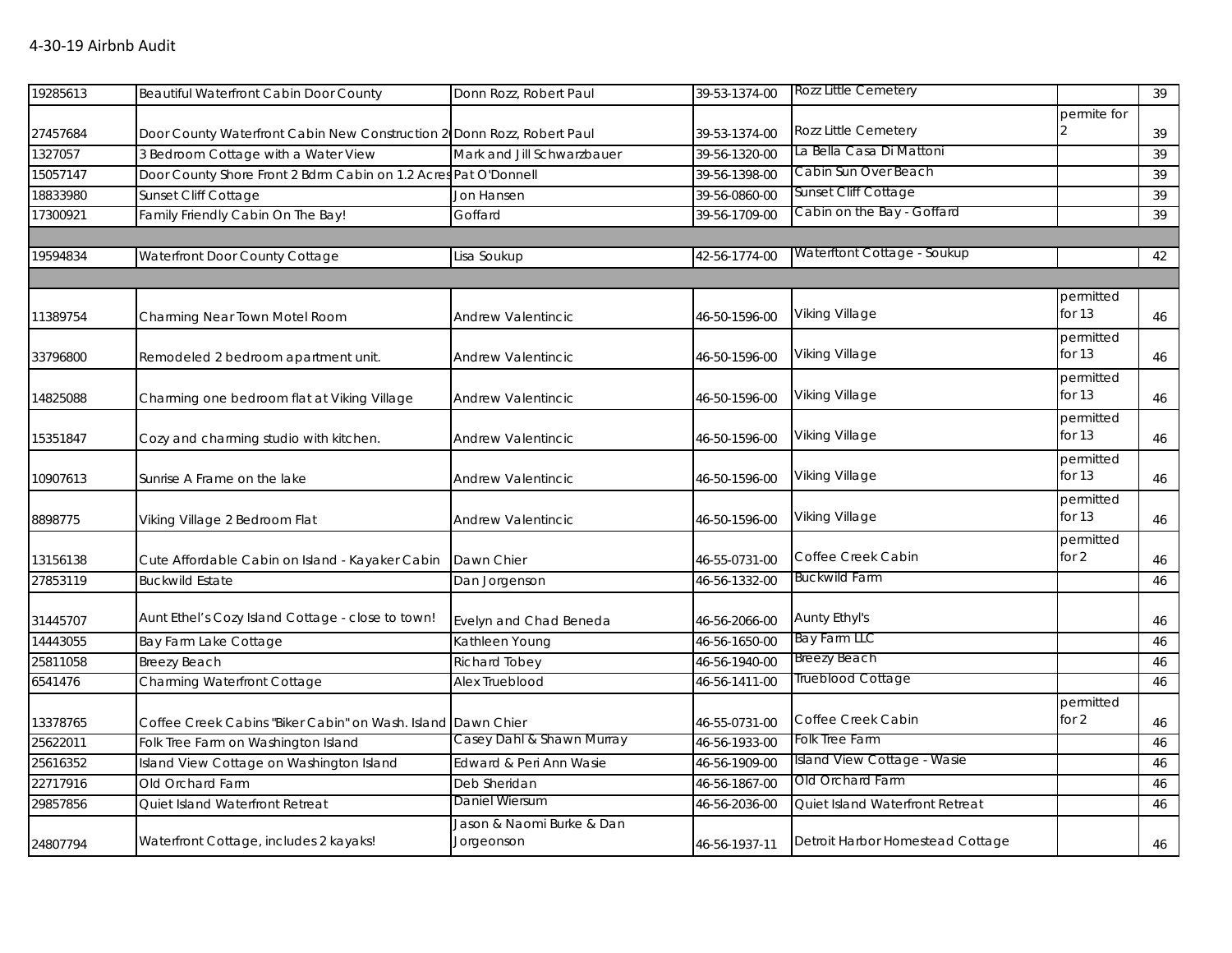| 25488651 | Washington Island Home in the Woods                                                              | Jeff and Corinn Sevcik                         | 46-56-1891-00                                  | West Harbor - Sevcik                         |                   | 46         |  |
|----------|--------------------------------------------------------------------------------------------------|------------------------------------------------|------------------------------------------------|----------------------------------------------|-------------------|------------|--|
| 24117398 | Washington Island home With history and warmth                                                   | Carol Lemon                                    | 46-56-1917-00                                  | Washington Island Historical Home -<br>Lemon |                   | 46         |  |
| 31407998 | Washington Island, remodeled single family home                                                  | Andrew Valentincic                             | 46-50-1596-00                                  | Viking Village                               |                   | 46         |  |
| 26269262 | Watermark Inn-Washington Island (Suite B)                                                        | Larry Kilduff                                  | 46-56-0584-00                                  | Watermark Inn                                |                   | 46         |  |
| 23713057 | Watermark Inn-Washington Island (Suite G)                                                        | Larry Kilduff                                  | 46-56-0584-00                                  | Watermark Inn                                |                   | 46         |  |
| 14266783 | Cottage on Cedar                                                                                 | Not Door County Comes up in Door County Search |                                                |                                              | Outside DC        |            |  |
| 19012043 | Home Away From Home Northern Wisconsin                                                           | Not Door County Comes up in Door County Search |                                                |                                              | Outside DC        |            |  |
| 19176512 | <b>Book Your Summer Getaway Now</b>                                                              | Not Door County Comes up in Door County Search |                                                |                                              | Outside DC        |            |  |
| 20991844 | Menominee River Vacation Home                                                                    | Not Door County Comes up in Door County Search |                                                |                                              | Outside DC        |            |  |
| 21816932 | Hogans Place 2                                                                                   | Not Door County Comes up in Door County Search |                                                |                                              | Outside DC        |            |  |
| 21816968 | <b>Hogans Place</b>                                                                              |                                                | Not Door County Comes up in Door County Search |                                              |                   | Outside DC |  |
| 27232787 | Cute 2 Bedroom Bungalow                                                                          | Not Door County Comes up in Door County Search |                                                |                                              | Outside DC        |            |  |
| 30106811 | Nice Studio with 2 Full Beds and Full Kitchen                                                    | Not Door County Comes up in Door County Search |                                                |                                              | Outside DC        |            |  |
| 31402597 | King Executive Suite - Independence Stay Marinett Not Door County Comes up in Door County Search |                                                |                                                |                                              | Outside DC        |            |  |
| 32284600 | Private Room with 10' Ceilings & Kitchen                                                         | Not Door County Comes up in Door County Search |                                                |                                              | Outside DC        |            |  |
| 32317062 | Big Private Room with 10' Ceiling & Pool Table                                                   | Not Door County Comes up in Door County Search |                                                |                                              | <b>Outside DC</b> |            |  |
| 443694   | Lundgren Tree Farm                                                                               | Not Door County Comes up in Door County Search |                                                |                                              | Outside DC        |            |  |
| 33710736 | Winding River Cottages-Pine Cone Cottage                                                         | Not Door County Comes up in Door County Search |                                                |                                              | Outside DC        |            |  |
| 33045130 | Winding River Cottages-Evergreen Cottage                                                         | Not Door County Comes up in Door County Search |                                                |                                              | Outside DC        |            |  |
| 33155244 | Quiet & Cozy upstairs apartment 1 bedroom                                                        | Not Door County Comes up in Door County Search |                                                |                                              | Outside DC        |            |  |
| 28734368 | Luxury on the Lake                                                                               | Not Door County Comes up in Door County Search |                                                |                                              | Outside DC        |            |  |
| 29841495 | Hogan's Place 3                                                                                  | Not Door County Comes up in Door County Search |                                                |                                              | Outside DC        |            |  |
| 33155244 | Quiet & Cozy upstairs apartment 1 bedroom                                                        | Not Door County Comes up in Door County Search |                                                |                                              | Outside DC        |            |  |
| 31402252 | King Suite Room - Independence Stay of Marinette Not Door County Comes up in Door County Search  |                                                |                                                |                                              | Outside DC        |            |  |
| 27703908 | 2 bedroom duplex in quiet neighborhood                                                           | Not Door County Comes up in Door County Search |                                                |                                              | <b>Outside DC</b> |            |  |
| 1075853  | Modern, Sunny Getaway Door County!                                                               | Not Door County Comes up in Door County Search |                                                |                                              | Outside DC        |            |  |